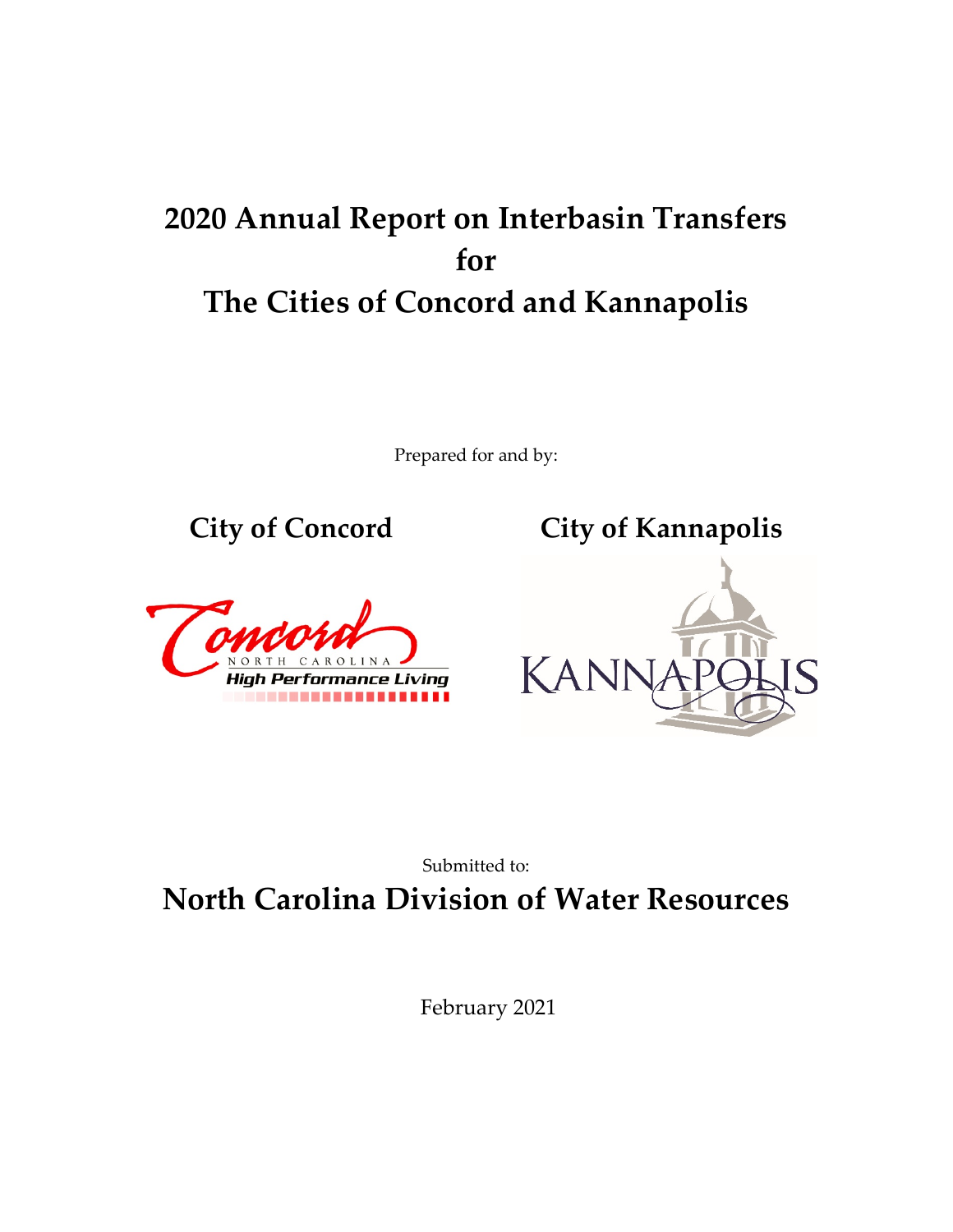# **Executive Summary**

The 2020 Annual Report on Interbasin Transfers (IBTs) for the Cities of Concord and Kannapolis (Cities) includes monitoring data for daily tracking of IBT amounts and documentation of compliance with all IBT Certificate conditions. Annual reports were previously prepared for calendar years 2007 through 2019 and are available on the North Carolina Division of Water Resources (NCDWR) website. The reports for earlier years can be found at the following website: [https://deq.nc.gov/node/82755.](https://deq.nc.gov/node/82755)

The North Carolina Environmental Management Commission (EMC) approved the Cities' IBT Certificate in January 2007 authorizing transfers of up to 10 million gallons per day (mgd) from the Catawba River Basin to the Rocky River Basin and 10 mgd from the Yadkin River Basin to the Rocky River Basin. Additionally, a grandfathered IBT of 6 mgd authorizes transfer from Second Creek, located in the South Yadkin River Basin, to the Rocky River Basin. The terms "Cities" and "Certificate Holders" are used interchangeably herein.

In 2020, the Certificate Holders complied with all conditions of their IBT Certificate. The Cities of Concord and Kannapolis had a maximum daily transfer from the Catawba River Basin of 1.83 mgd during 2020. The maximum daily transfer from the Yadkin River Basin was 4.49 mgd.

In 2020, the City of Kannapolis pumped water from Second Creek to Kannapolis Lake under its South Yadkin River Basin grandfathered IBT. The maximum daily transfer under the grandfathered IBT from the South Yadkin River Basin to the Rocky River Basin in 2020 was -0.19 mgd. The 2020 IBT daily transfers for Concord and Kannapolis are shown in Figure ES-1.

In addition, a settlement was reached in 2010 on a lawsuit filed by the Catawba River Foundation, Inc. and the Protect the Catawba Coalition. While this does not change the IBT Certificate or required reporting in any way, the Cities did agree to some operational conditions regarding the Catawba River Basin during times of drought.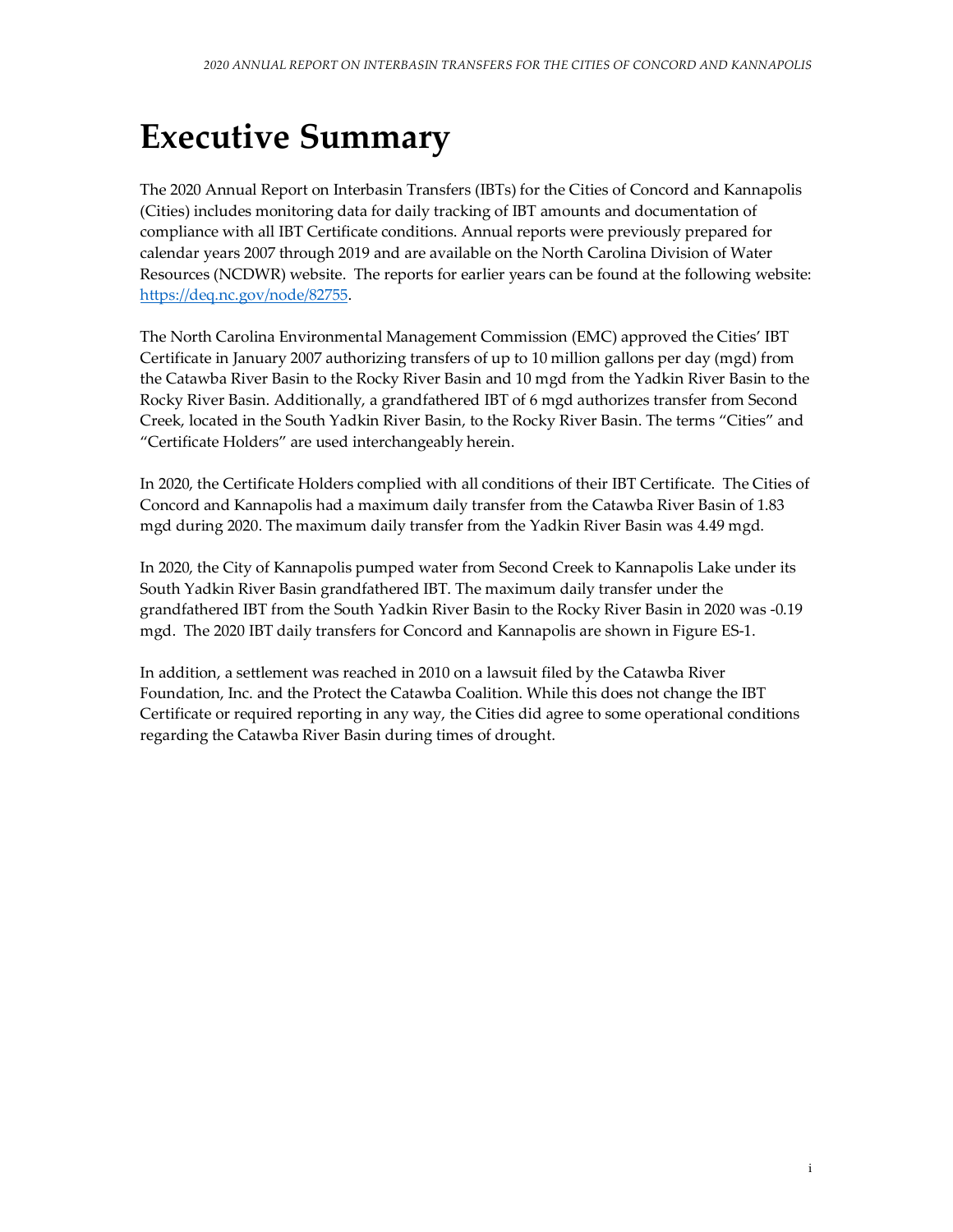#### **Table ES-1**

2020 IBT Average Annual & Maximum Day Demands for Concord and Kannapolis Service Areas

|      |                                |      | Catawba River Basin                       |                                | <b>Yadkin River Basin</b> |                                 |                                | Second Creek <sup>c,d</sup><br>(South Yadkin River Basin) |           |
|------|--------------------------------|------|-------------------------------------------|--------------------------------|---------------------------|---------------------------------|--------------------------------|-----------------------------------------------------------|-----------|
| Year | <b>Water Purchase</b><br>(mgd) |      | IBT as $%$ of<br>Certificate <sup>a</sup> | <b>Water Purchase</b><br>(mgd) |                           | IBT as $%$ of<br>Certificateb,c | <b>Water Transfer</b><br>(mgd) | IBT as $\%$<br>of Grand-<br>fathered<br>amount            |           |
|      | Average                        | Max. |                                           | Average                        | Max.                      |                                 | Average                        | Max.                                                      |           |
|      | Max. Day<br>Day<br>Annual      |      | Annual                                    | Day                            | Max. Day                  | Annual                          | Dav                            | Max. Day                                                  |           |
| 2020 | 0.006                          | 1.83 | 18.32%                                    | 3.46                           | 4.49                      | 44.90%                          | $-0.27$                        | $-0.19$                                                   | $-3.10\%$ |

<sup>a</sup> Maximum Day IBT of 10 mgd from the Catawba River Basin.

<sup>b</sup> Maximum Day IBT of 10 mgd from the Yadkin River Basin.

<sup>c</sup> The grandfathered 6-mgd Maximum Day IBT limit from Second Creek (South Yadkin River Basin) into the Rocky River Basin is not included in the 10-mgd Maximum Day IBT limit for the Yadkin River Basin.

<sup>d</sup> There was no transfer from Second Creek, therefore these numbers are negative.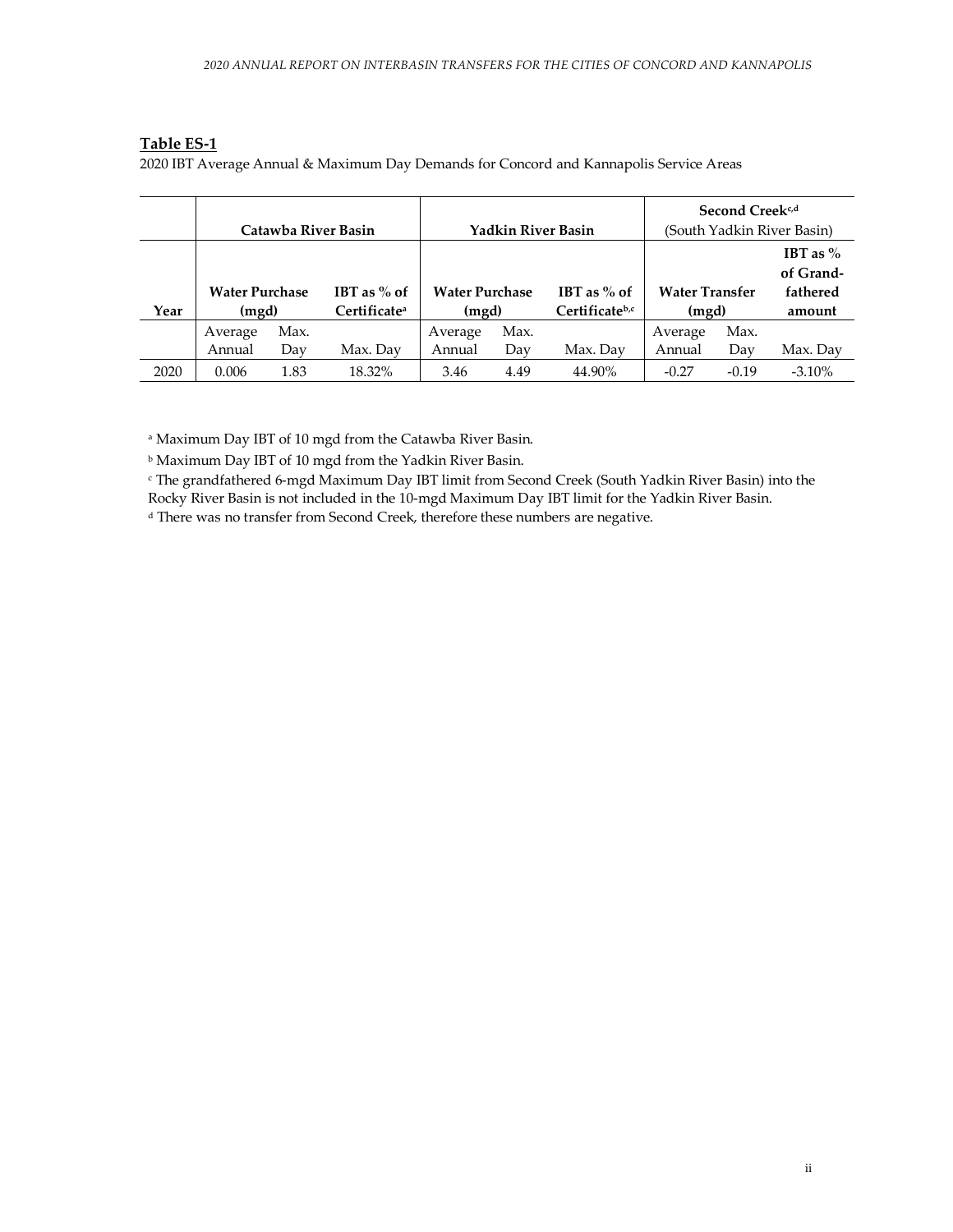

#### **2020 Daily IBT Per Basin (mgd)**

**Figure ES-1** 2020 Daily Interbasin Transfers by Basin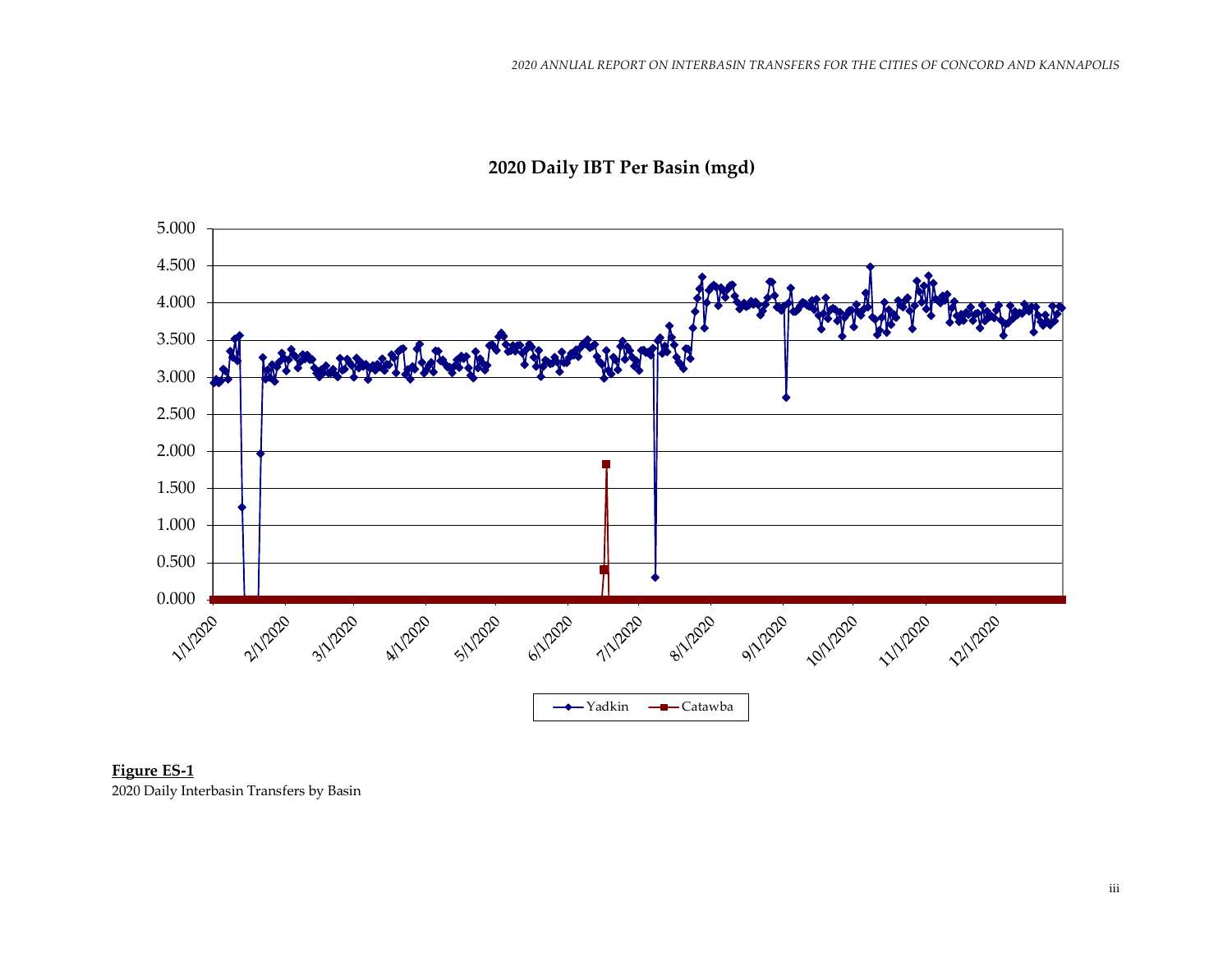# **Table of Contents**

| 1.0 |               |                                                          |  |
|-----|---------------|----------------------------------------------------------|--|
| 2.0 |               |                                                          |  |
|     | 2.1           |                                                          |  |
|     | $2.2^{\circ}$ |                                                          |  |
| 3.0 |               |                                                          |  |
| 4.0 |               |                                                          |  |
|     | 4.1           | Condition 1 (Federal Energy Regulatory Commission [FERC] |  |
|     |               |                                                          |  |
|     | 4.2           |                                                          |  |
|     | 4.3           |                                                          |  |
|     | 4.4           |                                                          |  |
|     | 4.5           |                                                          |  |
|     | 4.6           |                                                          |  |
|     | 4.7           |                                                          |  |
|     |               |                                                          |  |

#### **Appendix**

Daily Interbasin Transfer Amounts for 2020

# **Acronyms and Abbreviations**

| <b>DMAC</b>  | Drought Management Advisory Council         |
|--------------|---------------------------------------------|
| <b>EMC</b>   | <b>Environmental Management Commission</b>  |
| <b>FERC</b>  | <b>Federal Energy Regulatory Commission</b> |
| <b>IBT</b>   | <b>Interbasin Transfer</b>                  |
| LIP          | Low Inflow Protocol                         |
| mgd          | million gallons per day                     |
| <b>NCDWR</b> | North Carolina Division of Water Resources  |
| <b>WSRP</b>  | Water Shortage Response Plan                |
| <b>WTP</b>   | <b>Water Treatment Plant</b>                |
|              |                                             |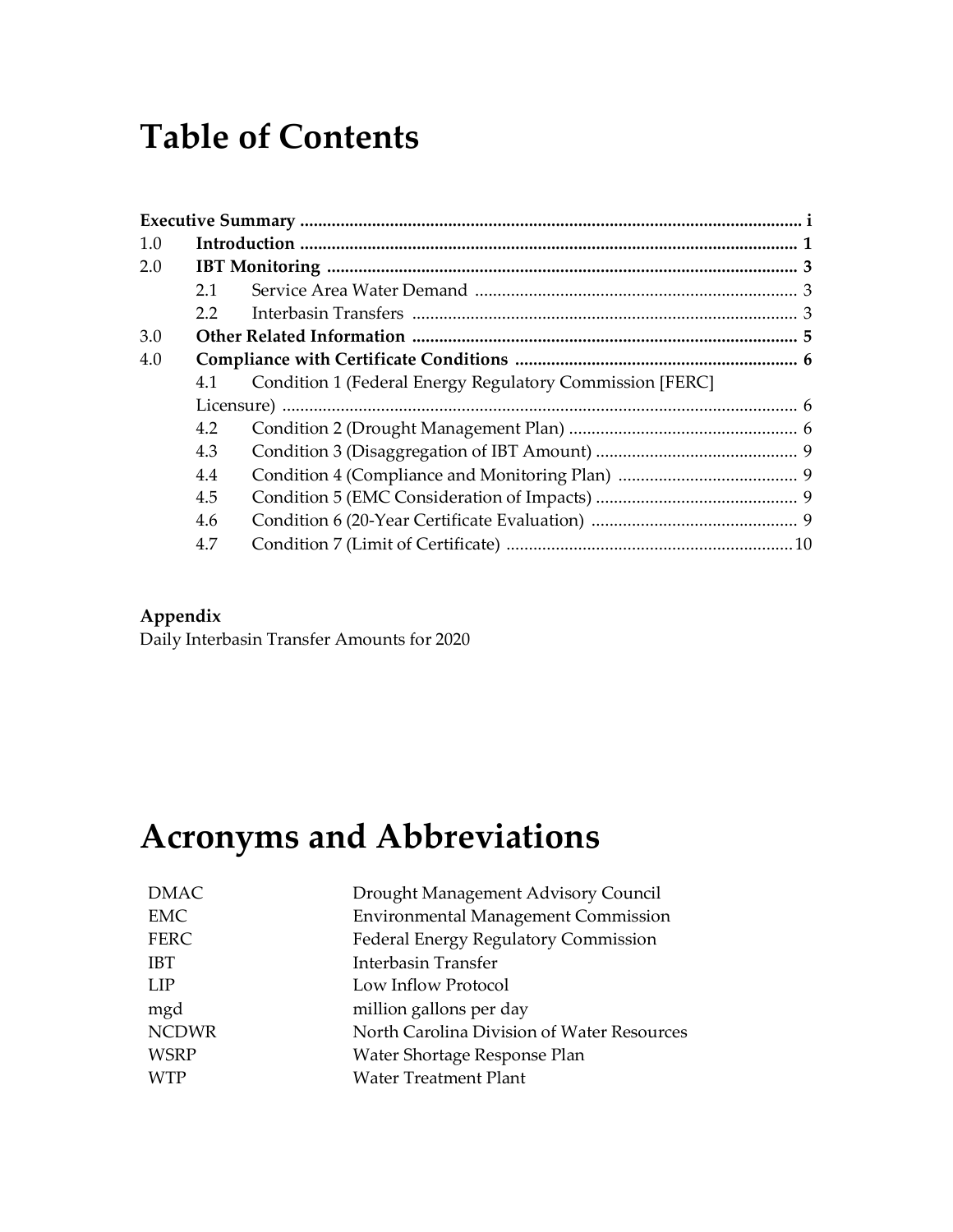# **1.0 - Introduction**

The Cities of Concord and Kannapolis (Cities) received an interbasin transfer (IBT) Certificate, which was originally approved on January 10, 2007, and signed into effect on January 25, 2007. The North Carolina Environmental Management Commission (EMC) has authorized transfers of up to 10 million gallons per day (mgd) from the Catawba River Basin to the Rocky River Basin and 10 mgd from the Yadkin River Basin to the Rocky River Basin. As a condition of the IBT Certificate, the Cities are required to produce an Annual Report that documents transfers over the past year. Annual reports were also prepared for calendar years 2007 through 2019 and are available on the North Carolina Division of Water Resources (NCDWR) website. The reports for earlier years can be found at the following website: [https://deq.nc.gov/node/82755.](https://deq.nc.gov/node/82755)

The Cities provide water to each other, various municipalities in the area (including: Mount Pleasant, Midland, Harrisburg, and Landis), and unincorporated areas of Cabarrus County. Concord owns and operates the water distribution system used by the Town of Midland. Charlotte Water and the City of Salisbury currently have contracts to provide water to the Cities from the Catawba and Yadkin River Basins, respectively.

The terms "Cities" and "Certificate Holders" are used interchangeably herein. Figure 1-1 illustrates the ability to transfer water among the Certificate Holders and all municipalities served by the Certificate Holders.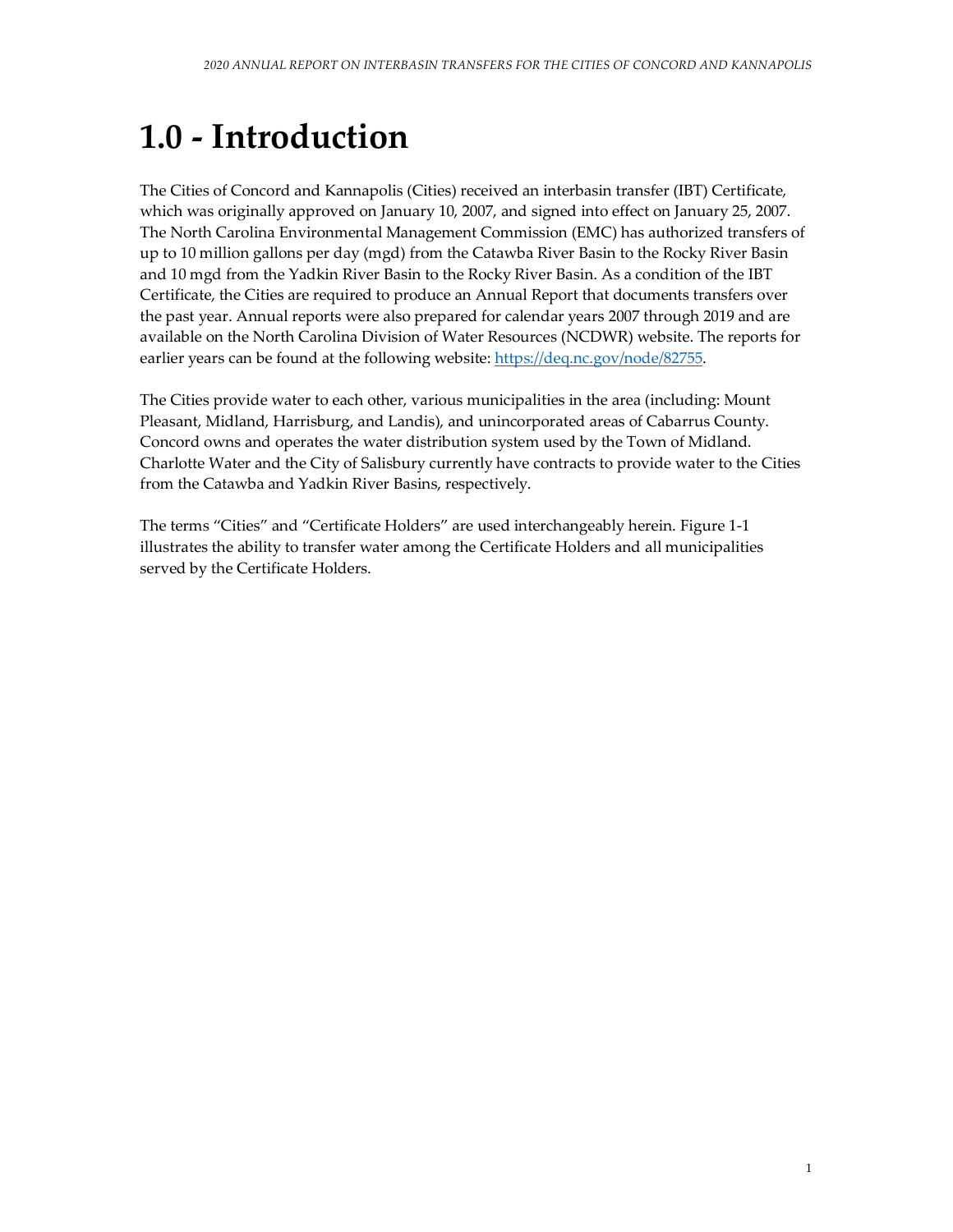**Figure 1-1**

Water Connections of the Certificate Holders and All Municipalities Served by the Certificate Holders

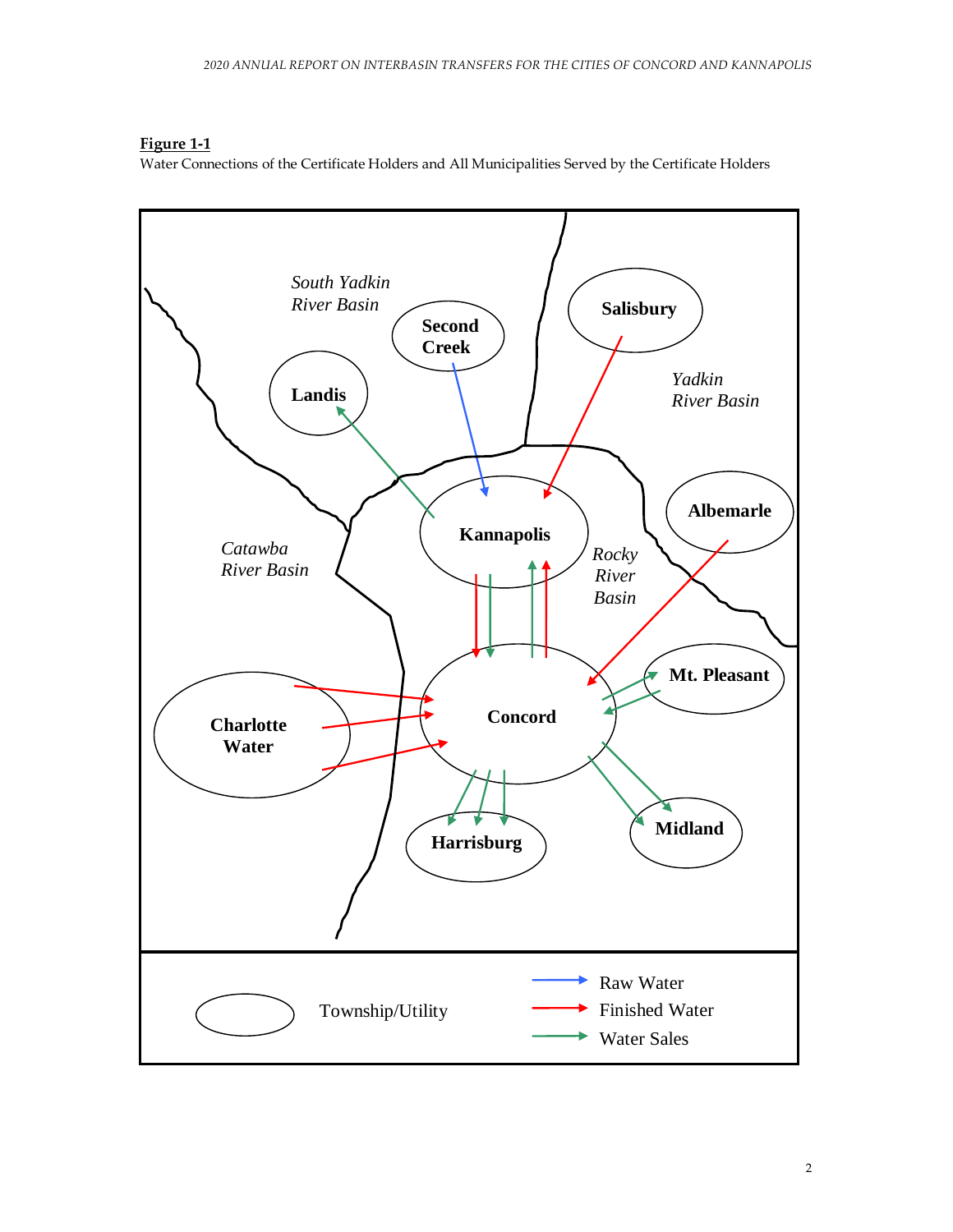# **2.0 - IBT Monitoring**

### 2.1 - **Service Area Water Demand**

Table 2-1 presents 2020 annual average water production for the Certificate Holders based on finished water produced at the Hillgrove, Coddle Creek, and Kannapolis Water Treatment Plants (WTPs). It also shows finished water purchases from Charlotte Water, the City of Salisbury and the City of Albemarle, if they occurred. Additionally, Table 2-1 presents the 2020 annual average IBT (or water purchases) from each basin covered by the IBT Certificate and from Second Creek, from which transfers are authorized by a grandfathered IBT. In 2020, finished water production averaged 12.87 mgd, purchased IBT finished water averaged 0.006 mgd for Catawba River Basin, 3.46 mgd for the Yadkin River Basin and -0.27 mgd for Second Creek. The combined 2020 annual average water use for the Certificate Holders was 16.07 mgd.

#### **Table 2-1**

|                            |                                                                               | 2020                              |                                                |                        |                                                            |
|----------------------------|-------------------------------------------------------------------------------|-----------------------------------|------------------------------------------------|------------------------|------------------------------------------------------------|
|                            |                                                                               |                                   | <b>Annual Average Purchased Water</b><br>(mgd) |                        |                                                            |
| <b>Certificate Holders</b> | <b>Annual Average</b><br><b>Finished Water</b><br>Produced <sup>a</sup> (mgd) | Catawba<br><b>River</b><br>Basinb | Yadkin<br><b>River</b><br><b>Basin</b>         | Second<br><b>Creek</b> | Annual<br>Average<br>Combined<br><b>Water Use</b><br>(mgd) |
|                            |                                                                               |                                   |                                                |                        |                                                            |
| Concord & Kannapolis       | 12.87                                                                         | 0.006                             | 3.46                                           | $-0.27$                | 16.07                                                      |

2020 Water Production or Purchases by River Basin

<sup>a</sup> Water produced within Rocky River Basin; may include water from Second Creek transferred directly into Kannapolis Lake.

### 2.2 - **Interbasin Transfers**

Daily IBT amounts for the Certificate Holders are included in the Appendix. Data is provided for the period January 1, 2020 through December 31, 2020. The maximum day IBT from the Catawba River Basin during the calendar year 2020 was 1.83 mgd. This represents 18.32% of the permitted maximum day, 10 mgd IBT from the Catawba River Basin under the Certificate approved by the EMC in January 2007. The maximum day IBT from the Yadkin River Basin during the calendar year 2020 was 4.49 mgd. This represents 44.90% of the permitted maximum day, 10 mgd IBT from the Yadkin River Basin under the Certificate. There were transfers of water to Second Creek with a maximum day IBT -0.19 mgd, which represents -3.10% of the permitted maximum day, 6 mgd IBT from the South Yadkin River Basin under the grandfathered Certificate. Table 2-2 shows the IBT use for the Certificate Holders and the percentage of use from the Catawba and Yadkin River Basins.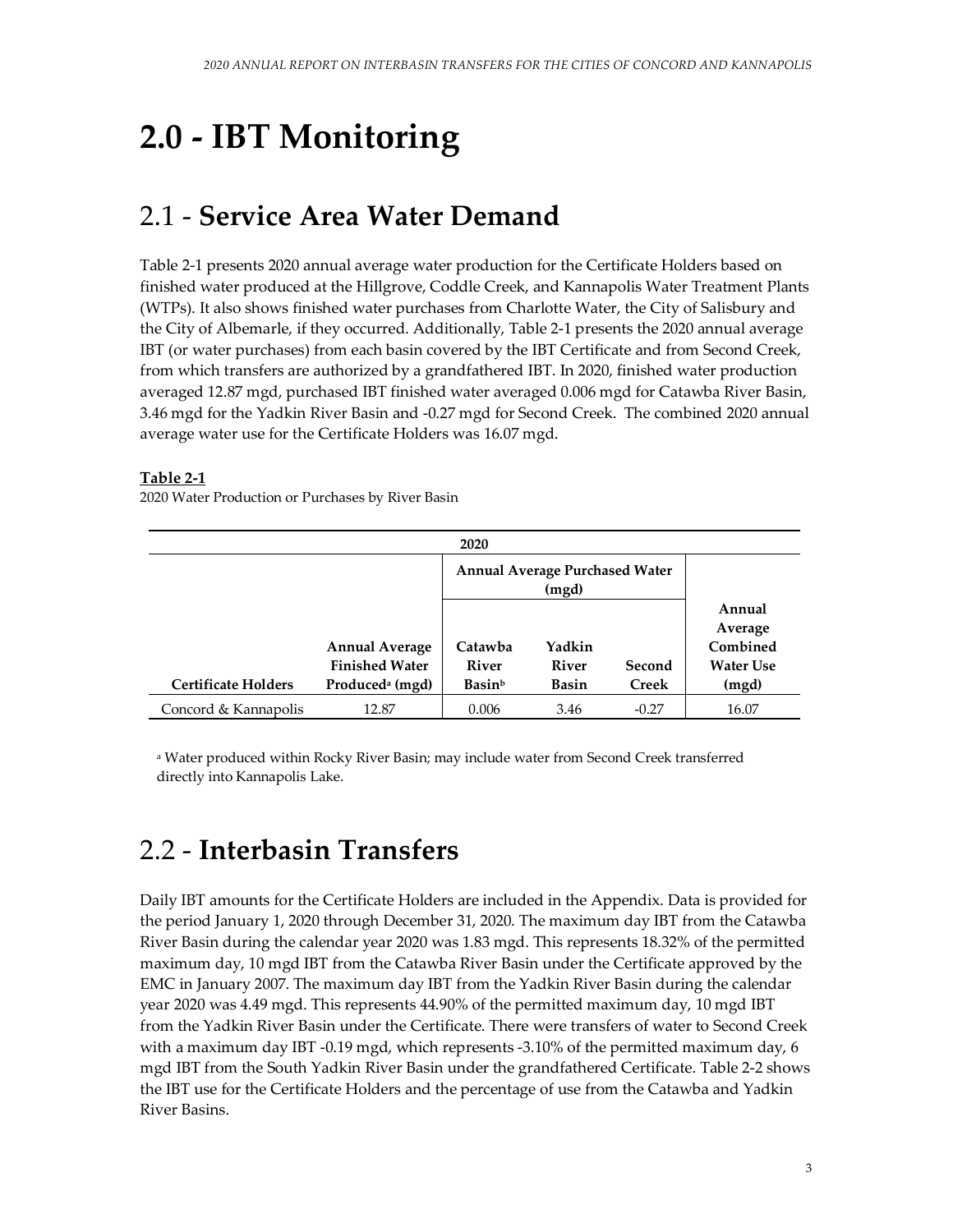#### **Table 2-2**

2020 IBT Average Annual & Maximum Day Demands for Concord and Kannapolis Service Areas

|      |                                |      |                                           |                                |                           |                                 | Second Creek <sup>c,d</sup>    |         |                                           |  |  |  |
|------|--------------------------------|------|-------------------------------------------|--------------------------------|---------------------------|---------------------------------|--------------------------------|---------|-------------------------------------------|--|--|--|
|      |                                |      | Catawba River Basin                       |                                | <b>Yadkin River Basin</b> |                                 | (South Yadkin River Basin)     |         |                                           |  |  |  |
| Year | <b>Water Purchase</b><br>(mgd) |      | IBT as $%$ of<br>Certificate <sup>a</sup> | <b>Water Purchase</b><br>(mgd) |                           | IBT as $%$ of<br>Certificateb,c | <b>Water Transfer</b><br>(mgd) |         | IBT as $%$ of<br>Grand-fathered<br>amount |  |  |  |
|      |                                |      |                                           |                                |                           |                                 |                                |         |                                           |  |  |  |
|      | Average                        | Max. |                                           | Average                        | Max.                      |                                 | Average                        | Max.    |                                           |  |  |  |
|      | Annual                         | Dav  | Max. Dav                                  | Annual                         | Day                       | Max. Day                        | Annual                         | Dav     | Max. Day                                  |  |  |  |
| 2020 | 0.006                          | 1.83 | 18.32%                                    | 3.46                           | 4.49                      | 44.90%                          | $-0.27$                        | $-0.19$ | $-3.10\%$                                 |  |  |  |

<sup>a</sup> Maximum Day IBT of 10 mgd from the Catawba River Basin.

<sup>b</sup> Maximum Day IBT of 10 mgd from the Yadkin River Basin.

<sup>c</sup> The grandfathered 6-mgd Maximum Day IBT limit from Second Creek (South Yadkin River Basin) into the Rocky River Basin is not included in the 10-mgd Maximum Day IBT limit for the Yadkin River Basin. <sup>d</sup> There was no transfer from Second Creek, therefore these numbers are negative.

Figure 2-1 displays the daily IBT amounts for water purchases from the Catawba and Yadkin River Basins.

#### **Figure 2-1**

2020 Daily Interbasin Transfers by Basin



#### **2020 Daily IBT Per Basin (mgd)**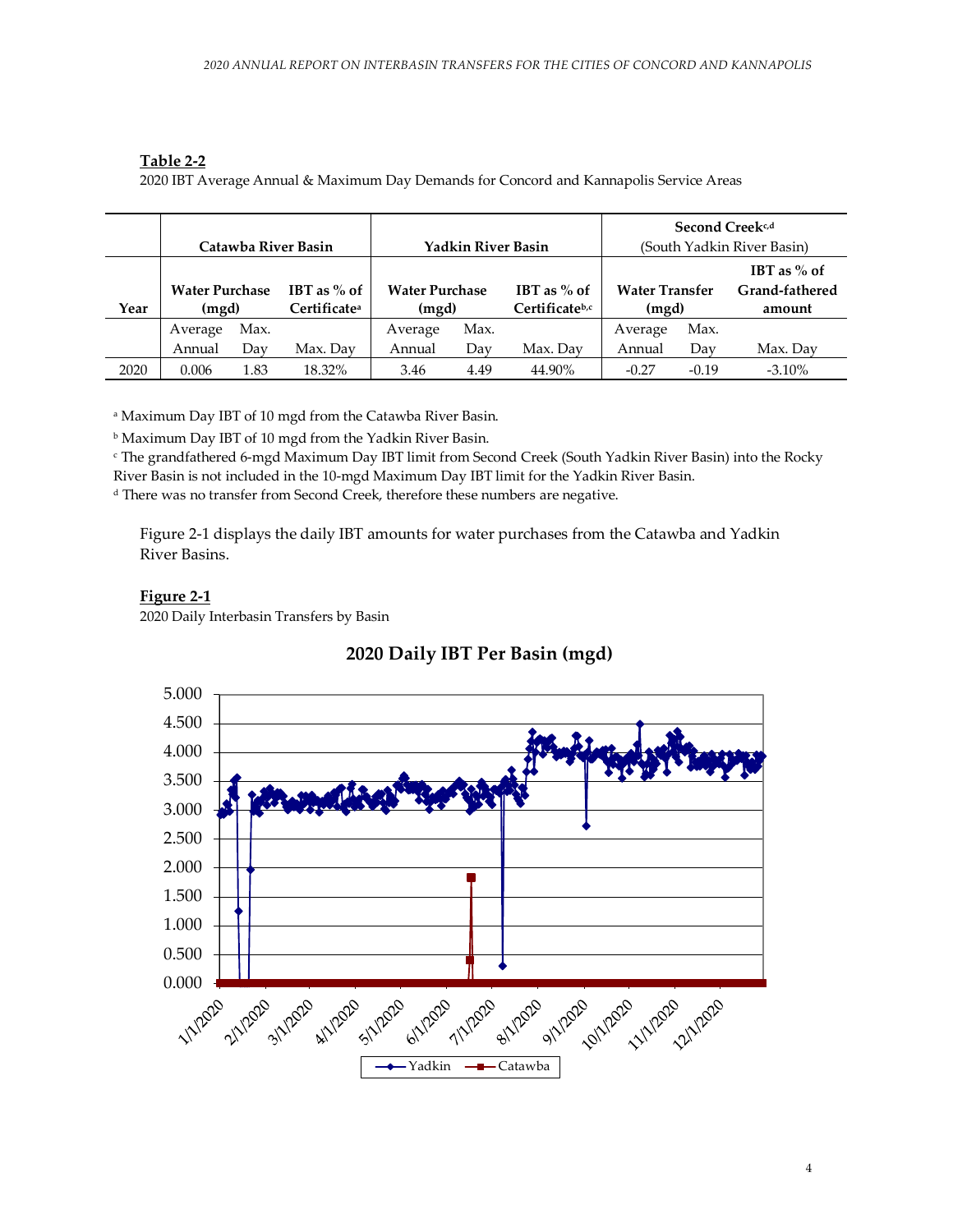# **3.0 - Other Related Information**

In 2010, a settlement was reached in a lawsuit filed by the Catawba River Foundation, Inc. and the Protect the Catawba Coalition. While this does not affect the IBT Certificate, its conditions, or required reporting in any way, the Cities did agree to some operational conditions regarding the Catawba River Basin during times of drought.

During designated droughts beyond July 1, 2015, following either Low Inflow Protocol (LIP) or Drought Management Advisory Council (DMAC) Drought Stage declaration, the Cities have agreed to limit the Catawba River Basin IBT so that it corresponds to water use reduction goals. A summary of this agreement is presented in Table 3-1.

#### **Table 3-1**

| <b>LIP Stage or DMAC Drought Stage</b> | Maximum Day Transfer (mgd) |
|----------------------------------------|----------------------------|
| 0 / Abnormally Dry                     | 10.0                       |
| 1 / Moderate Drought                   | 9.0                        |
| 2 / Severe Drought                     | 8.5                        |
| 3 / Extreme Drought                    | 7.0                        |
| 4 / Exceptional Drought                | 6.0                        |

Catawba River Basin IBT during Drought Conditions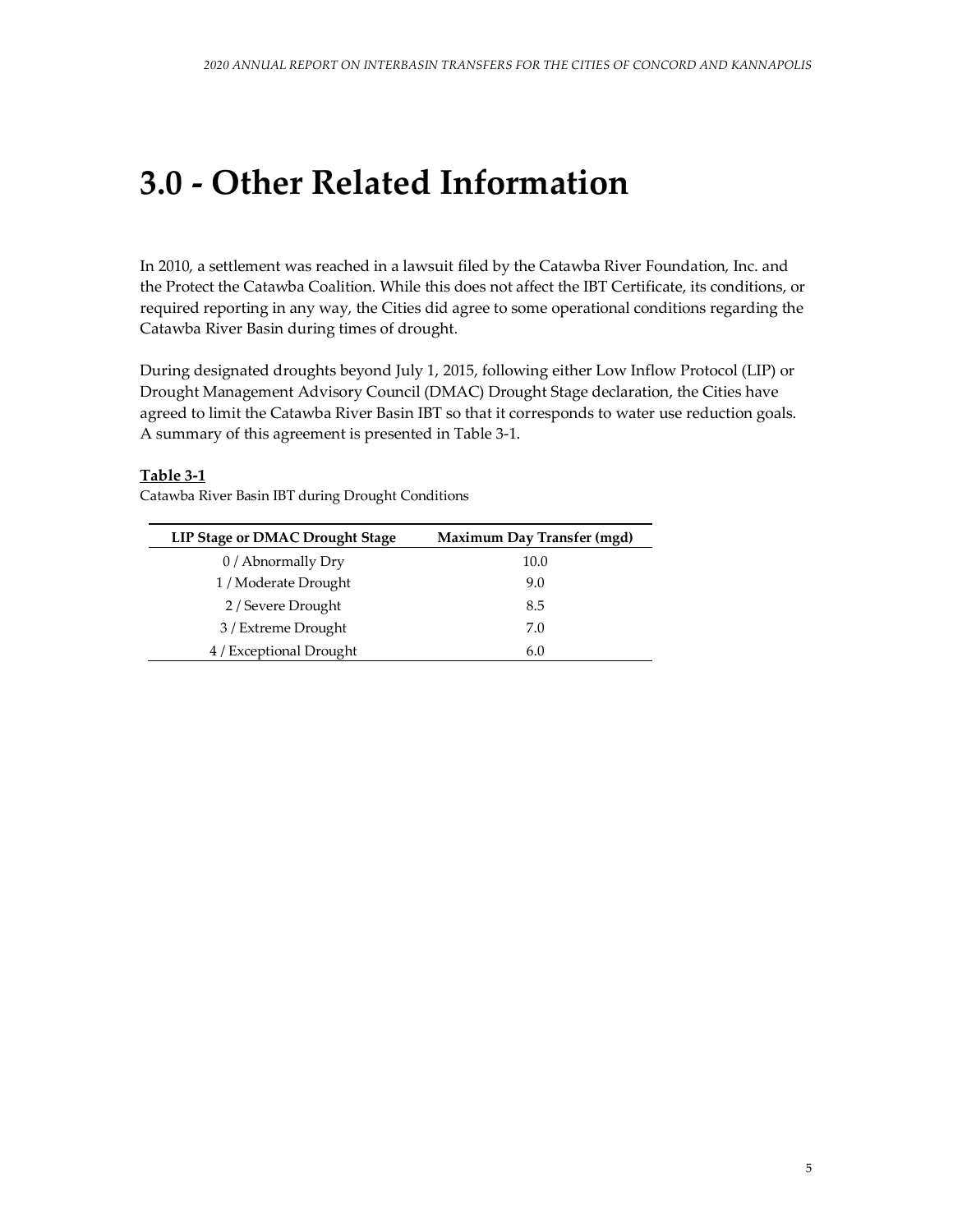# **4.0 - Compliance with Certificate Conditions**

A summary of the conditions of the IBT Certificate approved on January 10, 2007 along with the current status of compliance for each is provided below. Language from the certificate is followed by actions for each condition.

## 4.1 - **Condition 1 (Federal Energy Regulatory Commission [FERC] Licensure)**

*If at any time any legal requirement that (a) governs the operation of the hydroelectric facilities in the Catawba River Basin currently licensed as Federal Energy Regulatory Commission (FERC) Project No. P-2232 or in the Yadkin Pee-Dee River Basin currently licensed as FERC Project Nos. P-2206 and P-2197 and (b) governs or affects water use and/or quality, substantially differs from the actual or anticipated FERC license conditions or other legal requirement upon which the analysis underlying this Certificate is based, such as changes to minimum flow requirements or drought mitigation measures, the Commission may reopen and modify this Certificate.* 

This condition requires no action by the Certificate Holders.

## 4.2 - **Condition 2 (Drought Management Plan)**

*Each Certificate Holder shall prepare a Drought Management Plan. The Cities shall implement measures corresponding to the most severe level of drought conditions in either the Catawba or Yadkin River Basins. The Cities shall not transfer any water to any other jurisdictions unless that jurisdiction agrees to be bound by this condition in full.* 

The Cities submitted the Drought Management Plan on July 31, 2007; comments were received on November 11, 2007, and the revised plan was submitted on January 8, 2008. The Drought Management Plan was incorporated into an updated Water Shortage Response Plan (WSRP) in 2010. The WSRP, prepared as a joint document for the Certificate Holders, is available on the NCDWR website at the following web address:

http://www.ncwater.org/Water\_Supply\_Planning/Water\_Shortage\_Response\_Plans/plan

Table 4-1 shows Normal and Drought Stages 0-4, the names of each, the date the Catawba River Basin managers implemented Draft LIP actions in response to drought monitoring, the Yadkin-Pee Dee River Basin drought monitor, and the associated actions taken by the Cities.

Beginning in the winter of 2008, drought conditions in the state began to decrease, permitting an easing of drought restrictions for both the Catawba and Yadkin River Basins. Level 0, Normal Responsible Water Use, was in place from January 1 through December 31 of 2020 (Figure 4-1). Other outdoor water use conservation measures are encouraged but not required.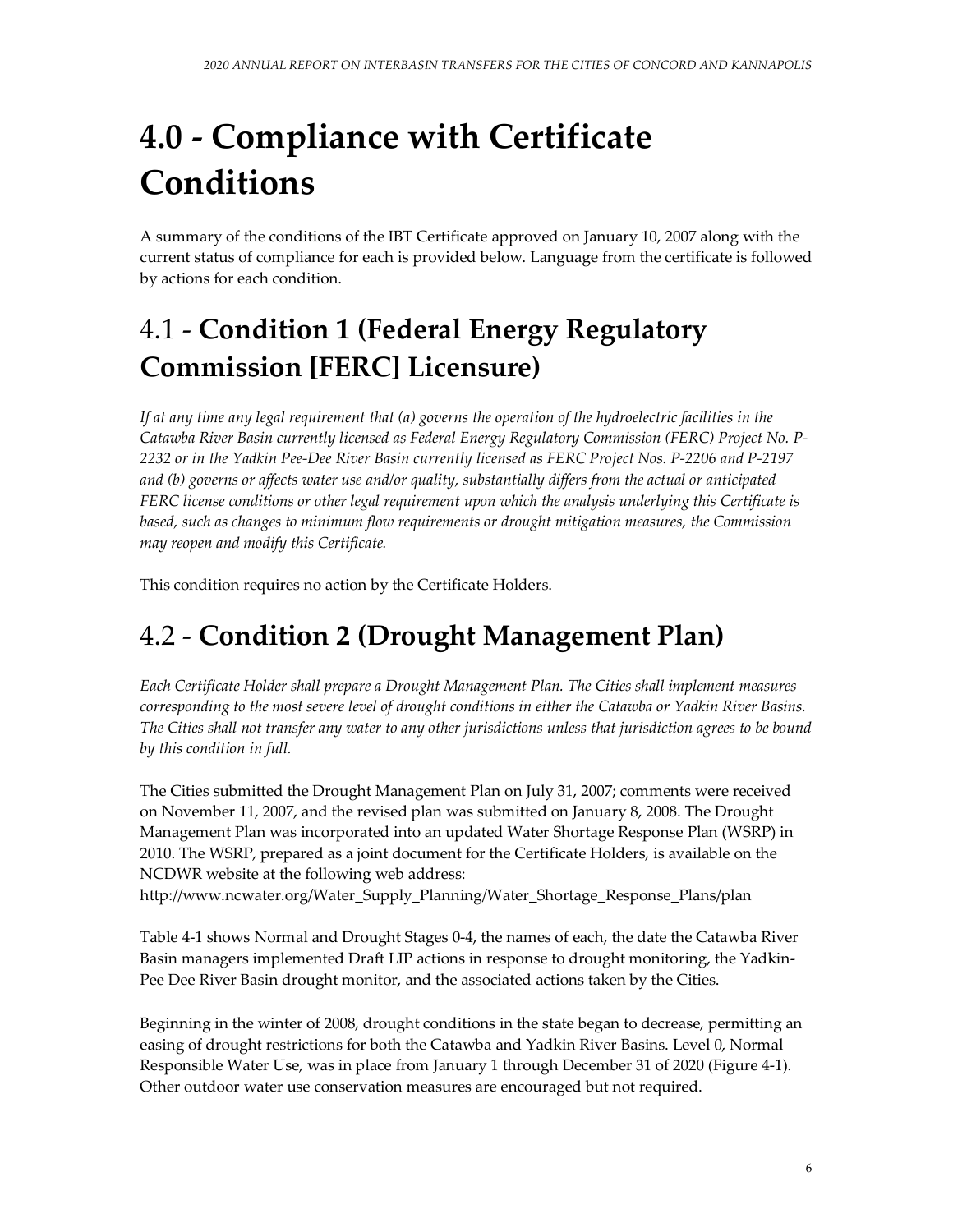During the year, the Cities drought stages follow the drought stages of the Catawba-Wateree Water Management Group; hence the Cities stayed in Normal Responsible Water Use Level.



The Cities have agreements in place that include enforcement policies with other systems that purchase water from them.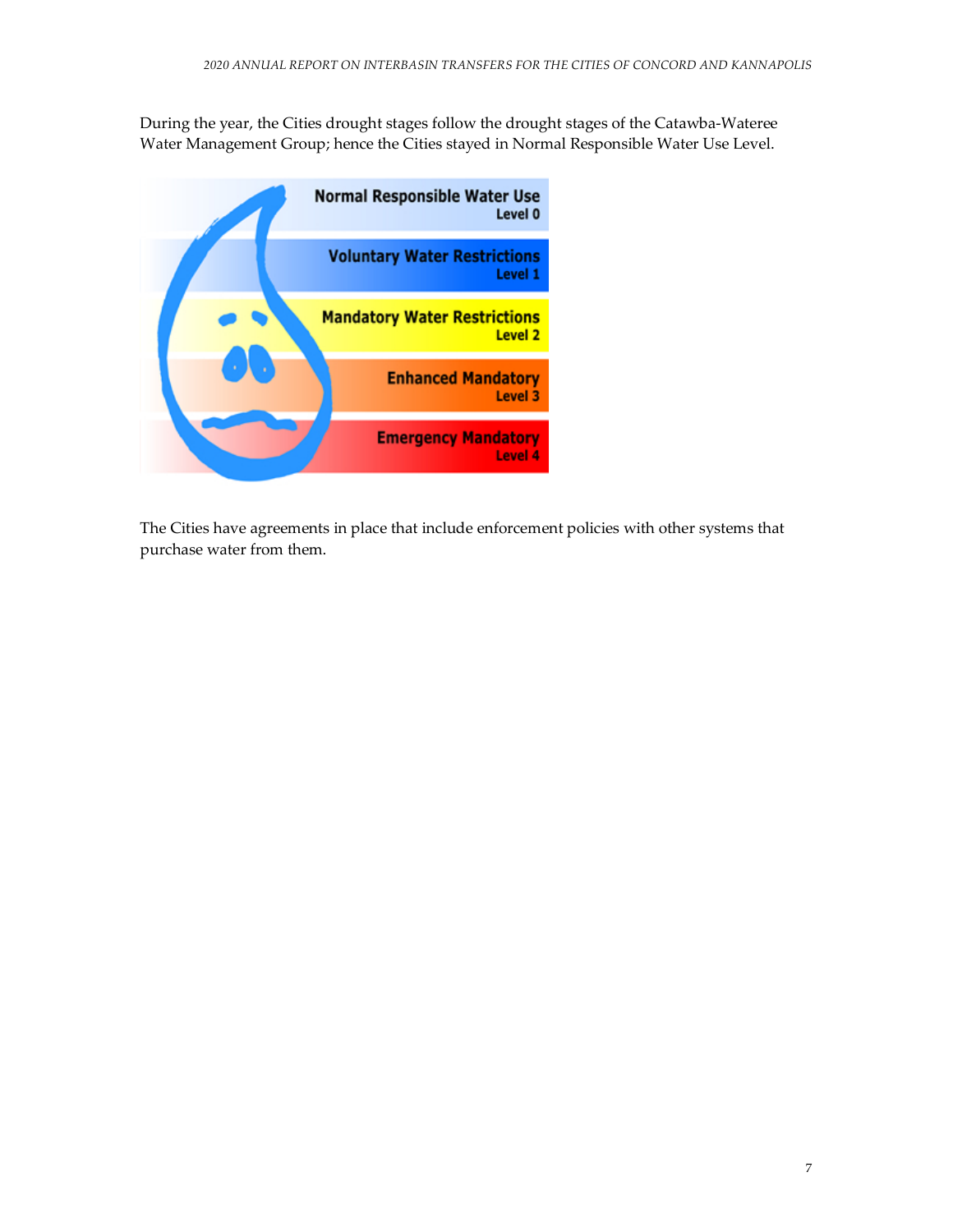#### **Table 4-1**

Concord and Kannapolis 2020 Normal and Drought Stages

| 2020 Period of Drought  |                                      |                                                          |                                                         |                         |                              |  |  |  |  |  |  |  |  |
|-------------------------|--------------------------------------|----------------------------------------------------------|---------------------------------------------------------|-------------------------|------------------------------|--|--|--|--|--|--|--|--|
| Drought<br><b>Stage</b> | Drought<br>Monitor<br>Classification | Catawba River Basin <sup>a</sup><br>(NC Drought Monitor) | Yadkin River Basin <sup>b</sup><br>(NC Drought Monitor) | <b>Action by Cities</b> | <b>Cities' Actions Taken</b> |  |  |  |  |  |  |  |  |
|                         | Normal                               |                                                          |                                                         |                         |                              |  |  |  |  |  |  |  |  |
| $\boldsymbol{0}$        | Abnormally<br>Dry                    |                                                          |                                                         |                         |                              |  |  |  |  |  |  |  |  |
| $\mathbf{1}$            | Moderate<br>Drought                  |                                                          |                                                         |                         |                              |  |  |  |  |  |  |  |  |
| $\overline{2}$          | Severe<br>Drought                    |                                                          |                                                         |                         |                              |  |  |  |  |  |  |  |  |
| $\mathfrak{Z}$          | Extreme<br>Drought                   |                                                          |                                                         |                         |                              |  |  |  |  |  |  |  |  |
| $\overline{4}$          | Exceptional<br>Drought               |                                                          |                                                         |                         |                              |  |  |  |  |  |  |  |  |

a The Catawba River Basin is listed as the drought stage declared by the Catawba-Wateree Water Management Group.

**b** The Yadkin River Basin is listed as the highest classification within the basin at a given date. Portions of the basin may be in a lower category.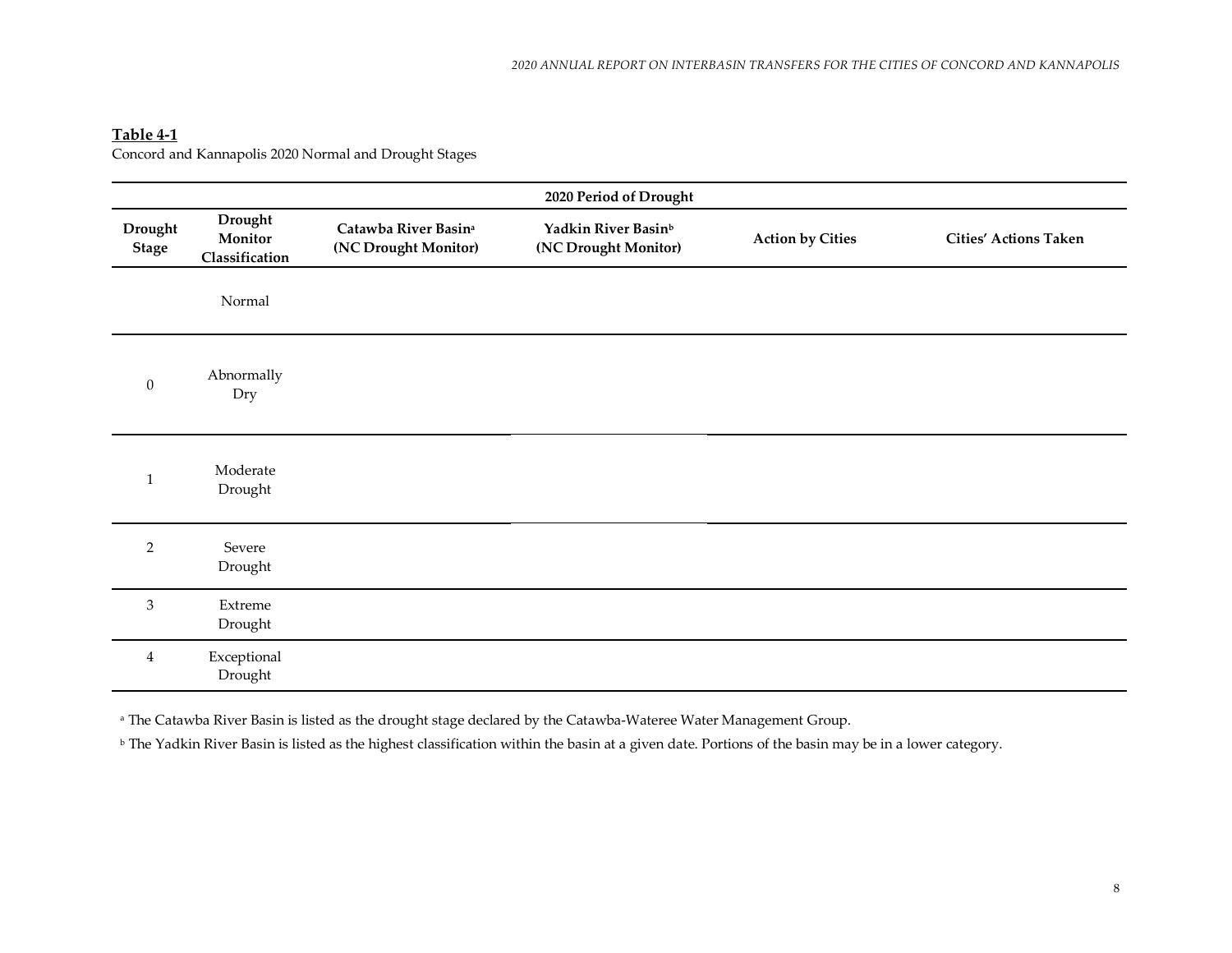## 4.3 - **Condition 3 (Disaggregation of IBT Amount)**

*If the Certificate Holders discontinue their cooperative service agreement, then the permitted IBT amount will be allocated amongst the Certificate Holders based on their projected 2030 needs.* 

The cooperative service agreement between the Certificate Holders remained in effect throughout 2020.

The Cities and local municipalities cooperatively and effectively communicate and manage their respective water distribution systems. The Cities sell water to each other and reconcile billing monthly. Additionally, Concord owns and operates the water distribution system for Midland, providing water service to all Midland customers. Harrisburg purchases water from Concord, measured by six meters. Concord also provides water service to unincorporated areas of Cabarrus County. Mount Pleasant did not purchase water from the City of Concord in 2020. Further emphasizing the interconnected nature of the Cities and local municipalities, Kannapolis provides water to Landis, located in the South Yadkin River Basin, which is not subject to this IBT Certificate.

## 4.4 - **Condition 4 (Compliance and Monitoring Plan)**

*In cooperation with the Division of Water Resources, the Certificate Holders shall develop an IBT Compliance and Monitoring Plan.* 

The Cities submitted the Compliance and Monitoring Plan on July 31, 2007. This plan was finalized in December 2007.

## 4.5 - **Condition 5 (EMC Consideration of Impacts)**

*The EMC may reopen the Certificate and adjust existing or require new conditions to ensure detrimental impacts are mitigated if environmental impacts are found to be substantially different from those projected in the EMC's Findings of Fact.* 

This condition requires no action by the Certificate Holders. The EMC did not take action on this condition in 2020.

## 4.6 - **Condition 6 (20-Year Certificate Evaluation)**

*In twenty years from the date of the Certificate, the Cities shall submit a written report to the EMC to include: (a) summary of transfers for the previous twenty years, (b) discussion of any changes to the environmental impacts assessment from IBT transfers, (c) summary of all actions to address actual or potential drought conditions, (d) recommendations for any changes to the Certificate, (e) details on consultation with interested stakeholders, and (f) certification of compliance with Certificate. This will continue at 20-year intervals.*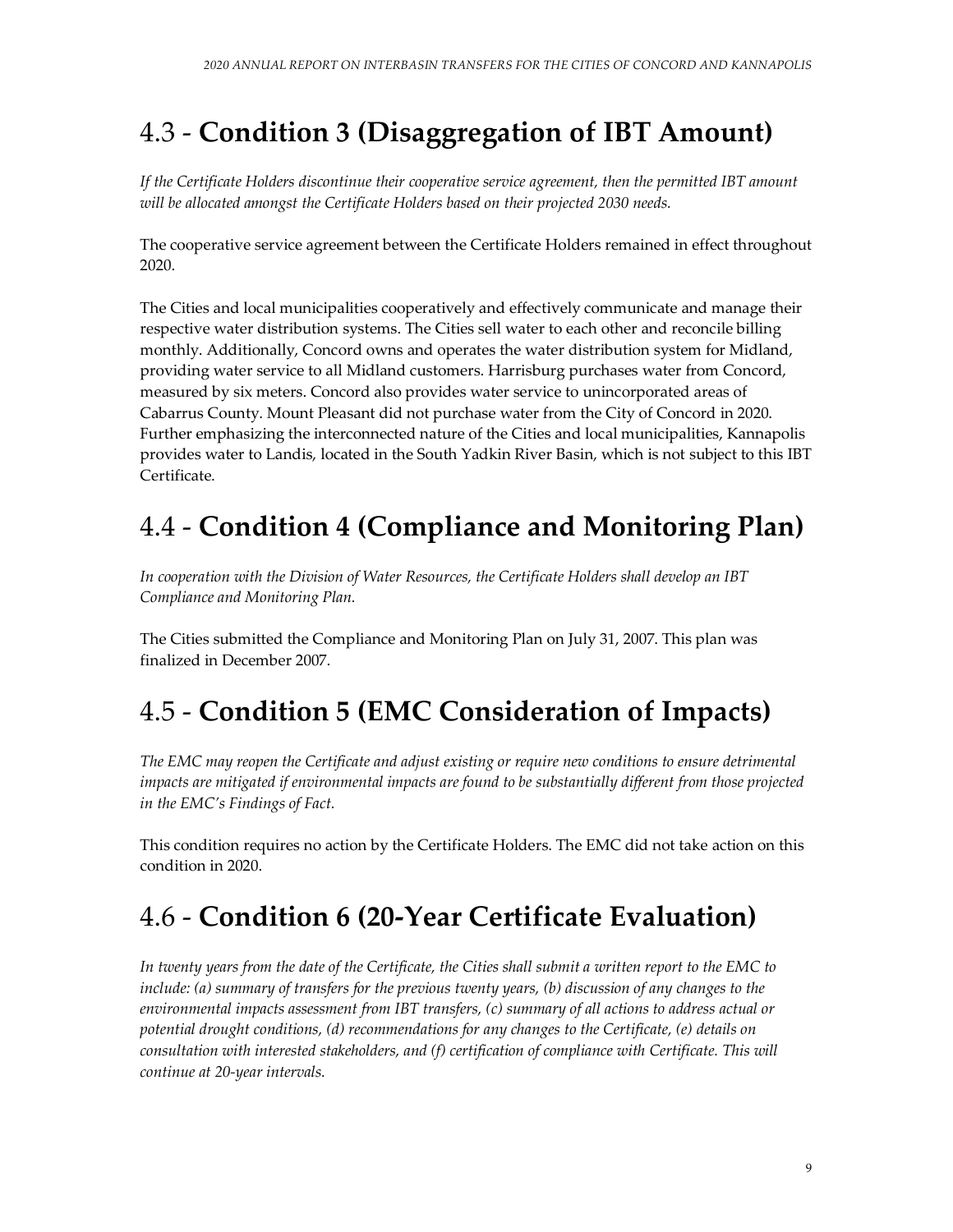The IBT Certificate was approved on January 10, 2007 and signed into effect on January 25, 2007; therefore, the first 20-year certificate evaluation report will be completed in 2027.

## 4.7 - **Condition 7 (Limit of Certificate)**

*The Certificate does not exempt the Cities from compliance with any other requirements of law.* 

This condition requires no action by the Cities.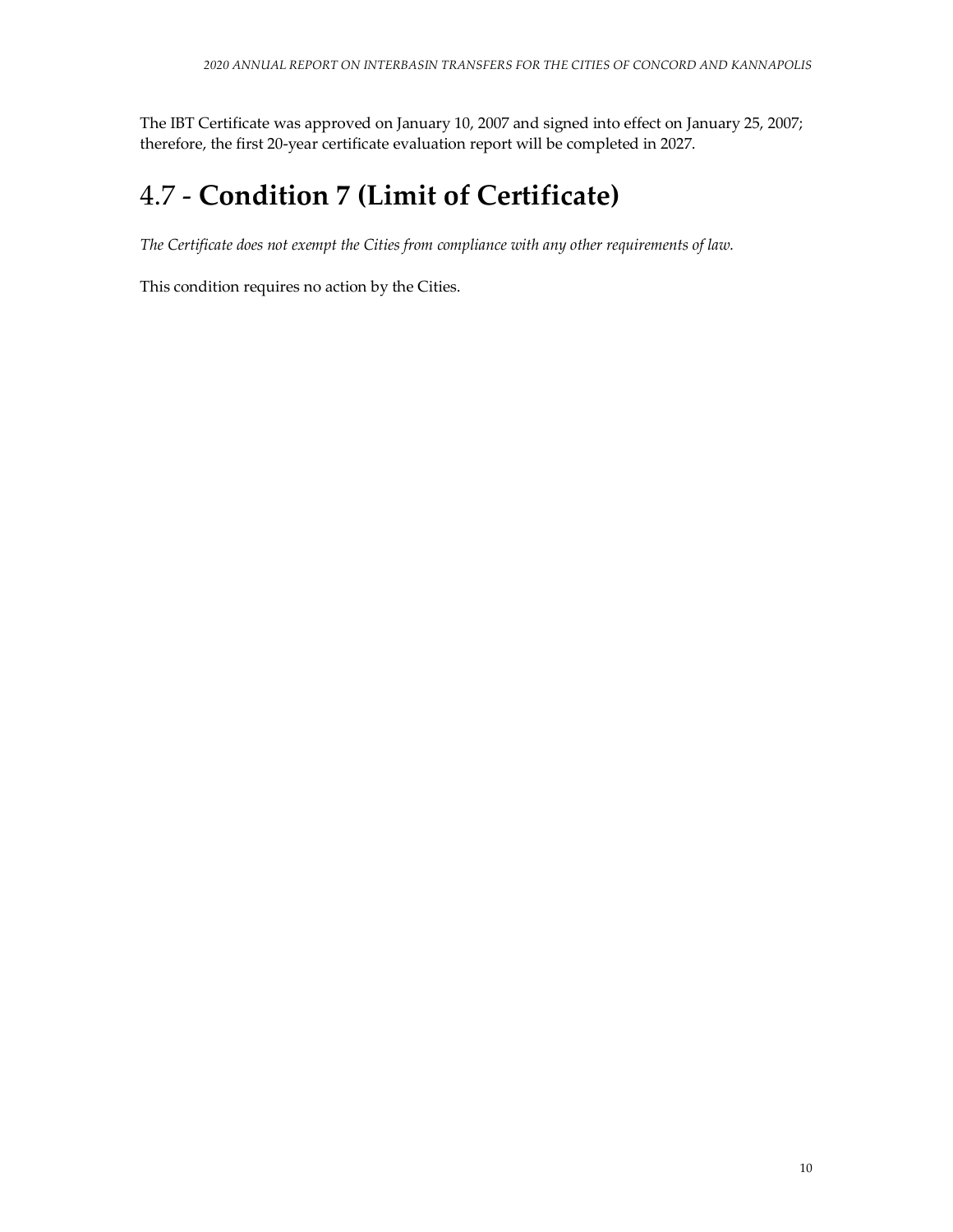# **APPENDIX**

**Daily Interbasin Transfer Amounts for 2020**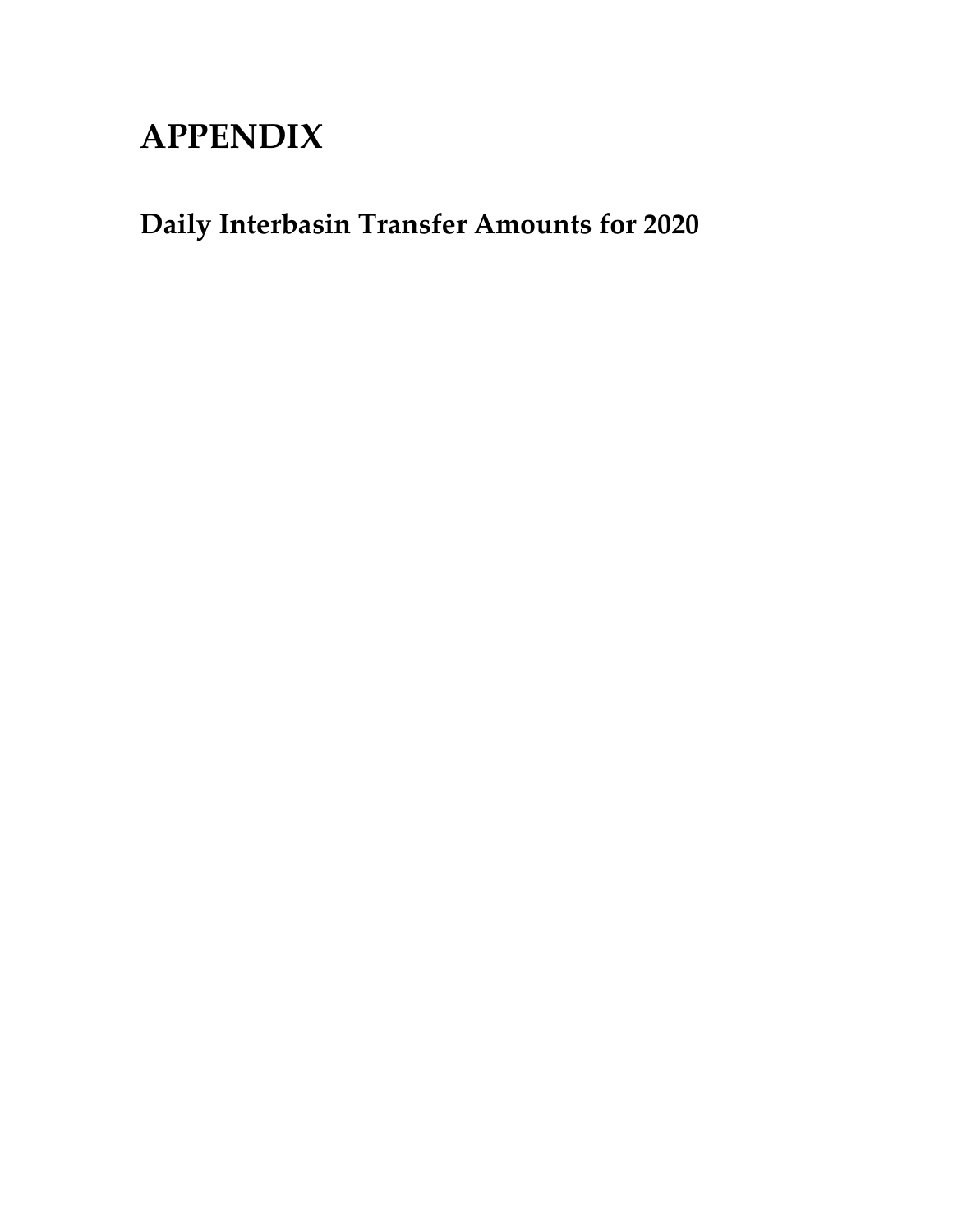#### **2020 Concord-Kannapolis IBT Tracking**

| Condition of IBT Certificate (January 25, 2007)                                                                       |    |     |
|-----------------------------------------------------------------------------------------------------------------------|----|-----|
| Maximum day transfer from the Catawba River Basin                                                                     | 10 | MGD |
| Maximum day transfer from the Yadkin Pee-Dee River Basin                                                              | 10 | MGD |
| Maximum day transfer from the South Yadkin River Basin (grandfather)                                                  | 6  | MGD |
| Maximum day transfer to the South Yadkin River Basin (cannot exceed transfer from South Yadkin by more than 1.99 MGD) |    |     |

|                        |                 | <b>Water Transfer (MGD) to Rocky River Basin</b> |                 |                  | <b>Water Sales (MGD)</b> |                      | <b>IBT Totals Per Basin</b>                  |                                                      |         |                     |        |                    | Interbasin Trans <del>ı</del> |                                       |                           |                     |
|------------------------|-----------------|--------------------------------------------------|-----------------|------------------|--------------------------|----------------------|----------------------------------------------|------------------------------------------------------|---------|---------------------|--------|--------------------|-------------------------------|---------------------------------------|---------------------------|---------------------|
|                        |                 |                                                  |                 |                  |                          |                      |                                              | NOTE: All Wastewater discharge is to the Rocky River |         |                     |        |                    |                               |                                       |                           |                     |
|                        |                 |                                                  |                 |                  |                          |                      | from RRWWTP, excluding water sales to Landis |                                                      |         |                     |        |                    |                               |                                       |                           |                     |
| <b>Map Code</b>        |                 | Salisbury 1                                      | Albemarle 1     | Charlotte 1-3    |                          |                      | (subtracted from Total South Yadkin IBT)     |                                                      |         |                     |        |                    |                               |                                       |                           |                     |
| <b>Source Basir</b>    | South Yadkin    | Yadkin                                           | Yadkin          | Catawba          | South Yadkin             | South Yadkin         | Yadkin                                       | Catawba                                              |         |                     |        |                    |                               |                                       |                           |                     |
|                        |                 |                                                  |                 |                  |                          |                      |                                              |                                                      |         |                     |        |                    |                               |                                       |                           |                     |
|                        |                 |                                                  |                 |                  |                          |                      |                                              |                                                      |         |                     |        |                    |                               |                                       |                           |                     |
|                        |                 |                                                  |                 |                  |                          |                      |                                              |                                                      |         |                     |        |                    |                               |                                       |                           |                     |
|                        | Raw Water to    | Salisbury Finished                               | Albemarle       | Charlotte Water  |                          |                      |                                              |                                                      |         |                     |        | $%$ of             | <b>Grandfathered IBT</b>      |                                       |                           |                     |
|                        | Kannapolis Lake | water                                            | Finished water  | Finished water   |                          |                      |                                              |                                                      |         |                     |        | Permitted          | from Second Creek             |                                       | <b>IBT</b> from Yadkin to |                     |
|                        | from Second     | Interconnection                                  | Interconnection | Interconnections | Kannapolis Finished      | <b>Total South</b>   |                                              | <b>Total Yadkin Total Catawba</b>                    |         | % of Permitted      |        | <b>MDD</b>         | - South Yadkin                | % of Permitted MDD South Yadkin River |                           | % of Permitted      |
| <b>DATE</b>            | Creek           | with Kannapolis                                  | with Concord    | with Concord     | water sales to Landis    | Yadkin IBT           | <b>IBT</b>                                   | <b>IBT</b>                                           | Catawba | <b>MDD</b> Transfer | Yadkin | Transfer           | <b>River Basin</b>            | Transfer                              | Basin                     | <b>MDD</b> Transfer |
| 1/1/2020               | 0.000           | 0.000                                            | 2.921           |                  | 0.186                    | $-0.186$             | 2.921                                        | 0.000                                                | 0.000   | 0.000%              | 2.921  | 29.210%            | $-0.186$                      | $-3.100%$                             | 0.186                     | 9.347%              |
| 1/2/2020               | 0.000           | 0.000                                            | 2.975           |                  | 0.248                    | $-0.248$             | 2.975                                        | 0.000                                                | 0.000   | 0.000%              | 2.975  | 29.750%            | $-0.248$                      | $-4.133%$                             | 0.248                     | 12.462%             |
| 1/3/2020               | 0.000           | 0.000                                            | 2.922           |                  | 0.211                    | $-0.211$             | 2.922                                        | 0.000                                                | 0.000   | 0.000%              | 2.922  | 29.220%            | $-0.211$                      | $-3.517%$                             | 0.211                     | 10.603%             |
| 1/4/2020               | 0.000           | 0.000                                            | 2.952           |                  | 0.253                    | $-0.253$             | 2.952                                        | 0.000                                                | 0.000   | 0.000%              | 2.952  | 29.520%            | $-0.253$                      | $-4.217%$                             | 0.253                     | 12.714%             |
| 1/5/2020               | 0.000           | 0.000                                            | 3.110           |                  | 0.21                     | $-0.210$             | 3.110                                        | 0.000                                                | 0.000   | 0.000%              | 3.110  | 31.100%            | $-0.210$                      | $-3.500%$                             | 0.210                     | 10.553%             |
| 1/6/2020               | 0.000           | 0.000                                            | 3.083           |                  | 0.250                    | $-0.250$             | 3.083                                        | 0.000                                                | 0.000   | 0.000%              | 3.083  | 30.830%            | $-0.250$                      | $-4.167%$                             | 0.250                     | 12.563%             |
| 1/7/2020               | 0.000           | 0.000                                            | 2.973           |                  | 0.252                    | $-0.252$             | 2.973                                        | 0.000                                                | 0.000   | 0.000%              | 2.973  | 29.730%            | $-0.252$                      | $-4.200%$                             | 0.252                     | 12.663%             |
| 1/8/2020               | 0.000           | 0.000                                            | 3.349           |                  | 0.214                    | $-0.214$             | 3.349                                        | 0.000                                                | 0.000   | 0.000%              | 3.349  | 33.490%            | $-0.214$                      | $-3.567%$                             | 0.214                     | 10.754%             |
| 1/9/2020               | 0.000           | 0.000                                            | 3.271           |                  | 0.249                    | $-0.249$             | 3.271                                        | 0.000                                                | 0.000   | 0.000%              | 3.271  | 32.705%            | $-0.249$                      | $-4.150%$                             | 0.249                     | 12.513%             |
| 1/10/2020              | 0.000           | 0.000                                            | 3.515           |                  | 0.245                    | $-0.245$             | 3.515                                        | 0.000                                                | 0.000   | 0.000%              | 3.515  | 35.150%            | $-0.245$                      | $-4.083%$                             | 0.245                     | 12.312%             |
| 1/11/2020              | 0.000           | 0.000                                            | 3.217           |                  | 0.212                    | $-0.212$             | 3.217                                        | 0.000                                                | 0.000   | 0.000%              | 3.217  | 32.170%            | $-0.212$                      | $-3.533%$                             | 0.212                     | 10.653%             |
| 1/12/2020              | 0.000           | 0.000                                            | 3.563           |                  | 0.255                    | $-0.255$             | 3.563                                        | 0.000                                                | 0.000   | 0.000%              | 3.563  | 35.630%            | $-0.255$                      | $-4.250%$                             | 0.255                     | 12.814%             |
| 1/13/2020              | 0.000           | 0.000                                            | 1.248           |                  | 0.222                    | $-0.222$             | 1.248                                        | 0.000                                                | 0.000   | 0.000%              | 1.248  | 12.480%            | $-0.222$                      | $-3.700%$                             | 0.222                     | 11.156%             |
| 1/14/2020              | 0.000           | 0.000                                            | 0.000           |                  | 0.243                    | $-0.243$             | 0.000                                        | 0.000                                                | 0.000   | 0.000%              | 0.000  | 0.000%             | $-0.243$                      | $-4.050%$                             | 0.243                     | 12.211%             |
| 1/15/2020              | 0.000           | 0.000                                            | 0.000           |                  | 0.256                    | $-0.256$             | 0.000                                        | 0.000                                                | 0.000   | 0.000%              | 0.000  | 0.000%             | $-0.256$                      | $-4.267%$                             | 0.256                     | 12.864%             |
| 1/16/2020              | 0.000           | 0.000                                            | 0.000           |                  | 0.249                    | $-0.249$             | 0.000                                        | 0.000                                                | 0.000   | 0.000%              | 0.000  | 0.000%             | $-0.249$                      | $-4.150%$                             | 0.249                     | 12.513%             |
| 1/17/2020              | 0.000           | 0.000                                            | 0.000           |                  | 0.202                    | $-0.202$             | 0.000                                        | 0.000                                                | 0.000   | 0.000%              | 0.000  | 0.000%             | $-0.202$                      | $-3.367%$                             | 0.202                     | 10.151%             |
| 1/18/2020              | 0.000           | 0.000                                            | 0.000           |                  | 0.251                    | $-0.251$             | 0.000                                        | 0.000                                                | 0.000   | 0.000%              | 0.000  | 0.000%             | $-0.251$                      | $-4.183%$                             | 0.251                     | 12.613%             |
| 1/19/2020              | 0.000           | 0.000                                            | 0.000           |                  | 0.204                    | $-0.204$             | 0.000                                        | 0.000                                                | 0.000   | 0.000%              | 0.000  | 0.000%             | $-0.204$                      | $-3.400%$                             | 0.204                     | 10.251%             |
| 1/20/2020              | 0.000           | 0.000                                            | 0.000           |                  | 0.255                    | $-0.255$             | 0.000                                        | 0.000                                                | 0.000   | 0.000%              | 0.000  | 0.000%             | $-0.255$                      | $-4.250%$                             | 0.255                     | 12.814%             |
|                        |                 | 0.000                                            | 1.969           |                  |                          |                      | 1.969                                        | 0.000                                                | 0.000   |                     | 1.969  |                    |                               |                                       | 0.251                     |                     |
| 1/21/2020<br>1/22/2020 | 0.000<br>0.000  | 0.000                                            | 3.267           |                  | 0.251<br>0.246           | $-0.251$<br>$-0.246$ | 3.267                                        | 0.000                                                | 0.000   | 0.000%<br>0.000%    | 3.267  | 19.690%<br>32.670% | $-0.251$<br>$-0.246$          | $-4.183%$<br>$-4.100%$                | 0.246                     | 12.613%<br>12.362%  |
|                        |                 |                                                  |                 |                  | 0.22                     |                      |                                              |                                                      | 0.000   |                     |        |                    |                               |                                       | 0.220                     | 11.055%             |
| 1/23/2020              | 0.000           | 0.000                                            | 2.975           |                  | 0.252                    | $-0.220$             | 2.975                                        | 0.000                                                |         | 0.000%              | 2.975  | 29.750%            | $-0.220$                      | $-3.667%$                             | 0.252                     |                     |
| 1/24/2020              | 0.000           | 0.000                                            | 3.099           |                  |                          | $-0.252$             | 3.099                                        | 0.000                                                | 0.000   | 0.000%              | 3.099  | 30.990%            | $-0.252$                      | $-4.200%$                             |                           | 12.663%             |
| 1/25/2020              | 0.000           | 0.000                                            | 2.992           |                  | 0.262                    | $-0.262$             | 2.992                                        | 0.000                                                | 0.000   | 0.000%              | 2.992  | 29.920%            | $-0.262$                      | $-4.367%$                             | 0.262                     | 13.166%             |
| 1/26/2020              | 0.000           | 0.000                                            | 3.169           |                  | 0.268                    | $-0.268$             | 3.169                                        | 0.000                                                | 0.000   | 0.000%              | 3.169  | 31.690%            | $-0.268$                      | $-4.467%$                             | 0.268                     | 13.467%             |
| 1/27/2020              | 0.000           | 0.000                                            | 2.944           |                  | 0.259                    | $-0.259$             | 2.944                                        | 0.000                                                | 0.000   | 0.000%              | 2.944  | 29.440%            | $-0.259$                      | $-4.317%$                             | 0.259                     | 13.015%             |
| 1/28/2020              | 0.000           | 0.000                                            | 3.137           |                  | 0.251                    | $-0.251$             | 3.137                                        | 0.000                                                | 0.000   | 0.000%              | 3.137  | 31.370%            | $-0.251$                      | $-4.183%$                             | 0.251                     | 12.613%             |
| 1/29/2020              | 0.000           | 0.000                                            | 3.202           |                  | 0.260                    | $-0.260$             | 3.202                                        | 0.000                                                | 0.000   | 0.000%              | 3.202  | 32.020%            | $-0.260$                      | $-4.333%$                             | 0.260                     | 13.065%             |
| 1/30/2020              | 0.000           | 0.000                                            | 3.326           |                  | 0.212                    | $-0.212$             | 3.326                                        | 0.000                                                | 0.000   | 0.000%              | 3.326  | 33.260%            | $-0.212$                      | $-3.533%$                             | 0.212                     | 10.653%             |
| 1/31/2020              | 0.000           | 0.000                                            | 3.262           |                  | 0.251                    | $-0.251$             | 3.262                                        | 0.000                                                | 0.000   | 0.000%              | 3.262  | 32.620%            | $-0.251$                      | $-4.183%$                             | 0.251                     | 12.613%             |
| 2/1/2020               | 0.000           | 0.000                                            | 3.083           |                  | 0.256                    | $-0.256$             | 3.083                                        | 0.000                                                | 0.000   | 0.000%              | 3.083  | 30.830%            | $-0.256$                      | $-4.267%$                             | 0.256                     | 12.864%             |
| 2/2/2020               | 0.000           | 0.000                                            | 3.236           |                  | 0.269                    | $-0.269$             | 3.236                                        | 0.000                                                | 0.000   | 0.000%              | 3.236  | 32.360%            | $-0.269$                      | $-4.483%$                             | 0.269                     | 13.518%             |
| 2/3/2020               | 0.000           | 0.000                                            | 3.377           |                  | 0.247                    | $-0.247$             | 3.377                                        | 0.000                                                | 0.000   | 0.000%              | 3.377  | 33.770%            | $-0.247$                      | $-4.117%$                             | 0.247                     | 12.412%             |
| 2/4/2020               | 0.000           | 0.000                                            | 3.307           |                  | 0.216                    | $-0.216$             | 3.307                                        | 0.000                                                | 0.000   | 0.000%              | 3.307  | 33.070%            | $-0.216$                      | $-3.600%$                             | 0.216                     | 10.854%             |
| 2/5/2020               | 0.000           | 0.000                                            | 3.274           |                  | 0.204                    | $-0.204$             | 3.274                                        | 0.000                                                | 0.000   | 0.000%              | 3.274  | 32.740%            | $-0.204$                      | $-3.400%$                             | 0.204                     | 10.251%             |
| 2/6/2020               | 0.000           | 0.000                                            | 3.122           |                  | 0.246                    | $-0.246$             | 3.122                                        | 0.000                                                | 0.000   | 0.000%              | 3.122  | 31.220%            | $-0.246$                      | $-4.100%$                             | 0.246                     | 12.362%             |
| 2/7/2020               | 0.000           | 0.000                                            | 3.207           |                  | 0.248                    | $-0.248$             | 3.207                                        | 0.000                                                | 0.000   | 0.000%              | 3.207  | 32.070%            | $-0.248$                      | $-4.133%$                             | 0.248                     | 12.462%             |
| 2/8/2020               | 0.000           | 0.000                                            | 3.307           |                  | 0.25                     | $-0.250$             | 3.307                                        | 0.000                                                | 0.000   | 0.000%              | 3.307  | 33.070%            | $-0.250$                      | $-4.167%$                             | 0.250                     | 12.563%             |
| 2/9/2020               | 0.000           | 0.000                                            | 3.245           |                  | 0.254                    | $-0.254$             | 3.245                                        | 0.000                                                | 0.000   | 0.000%              | 3.245  | 32.450%            | $-0.254$                      | $-4.233%$                             | 0.254                     | 12.764%             |
| 2/10/2020              | 0.000           | 0.000                                            | 3.301           |                  | 0.242                    | $-0.242$             | 3.301                                        | 0.000                                                | 0.000   | 0.000%              | 3.301  | 33.010%            | $-0.242$                      | $-4.033%$                             | 0.242                     | 12.161%             |
| 2/11/2020              | 0.000           | 0.000                                            | 3.235           |                  | 0.204                    | $-0.204$             | 3.235                                        | 0.000                                                | 0.000   | 0.000%              | 3.235  | 32.350%            | $-0.204$                      | $-3.400%$                             | 0.204                     | 10.251%             |
| 2/12/2020              | 0.000           | 0.000                                            | 3.241           |                  | 0.258                    | $-0.258$             | 3.241                                        | 0.000                                                | 0.000   | 0.000%              | 3.241  | 32.410%            | $-0.258$                      | $-4.300%$                             | 0.258                     | 12.965%             |
| 2/13/2020              | 0.000           | 0.000                                            | 3.124           |                  | 0.243                    | $-0.243$             | 3.124                                        | 0.000                                                | 0.000   | 0.000%              | 3.124  | 31.240%            | $-0.243$                      | $-4.050%$                             | 0.243                     | 12.211%             |
| 2/14/2020              | 0.000           | 0.000                                            | 3.051           |                  | 0.203                    | $-0.203$             | 3.051                                        | 0.000                                                | 0.000   | 0.000%              | 3.051  | 30.510%            | $-0.203$                      | $-3.383%$                             | 0.203                     | 10.201%             |
| 2/15/2020              | 0.000           | 0.000                                            | 3.005           |                  | 0.250                    | $-0.250$             | 3.005                                        | 0.000                                                | 0.000   | 0.000%              | 3.005  | 30.050%            | $-0.250$                      | $-4.167%$                             | 0.250                     | 12.563%             |
| 2/16/2020              | 0.000           | 0.000                                            | 3.105           |                  | 0.207                    | $-0.207$             | 3.105                                        | 0.000                                                | 0.000   | 0.000%              | 3.105  | 31.050%            | $-0.207$                      | $-3.450%$                             | 0.207                     | 10.402%             |
| 2/17/2020              | 0.000           | 0.000                                            | 3.063           |                  | 0.257                    | $-0.257$             | 3.063                                        | 0.000                                                | 0.000   | 0.000%              | 3.063  | 30.630%            | $-0.257$                      | $-4.283%$                             | 0.257                     | 12.915%             |
| 2/18/2020              | 0.000           | 0.000                                            | 3.155           |                  | 0.229                    | $-0.229$             | 3.155                                        | 0.000                                                | 0.000   | 0.000%              | 3.155  | 31.550%            | $-0.229$                      | $-3.817%$                             | 0.229                     | 11.508%             |
| 2/19/2020              | 0.000           | 0.000                                            | 3.055           |                  | 0.228                    | $-0.228$             | 3.055                                        | 0.000                                                | 0.000   | 0.000%              | 3.055  | 30.550%            | $-0.228$                      | $-3.800%$                             | 0.228                     | 11.457%             |
| 2/20/2020              | 0.000           | 0.000                                            | 3.057           |                  | 0.266                    | $-0.266$             | 3.057                                        | 0.000                                                | 0.000   | 0.000%              | 3.057  | 30.570%            | $-0.266$                      | $-4.433%$                             | 0.266                     | 13.367%             |
| 2/21/2020              | 0.000           | 0.000                                            | 3.111           |                  | 0.203                    | $-0.203$             | 3.111                                        | 0.000                                                | 0.000   | 0.000%              | 3.111  | 31.110%            | $-0.203$                      | $-3.383%$                             | 0.203                     | 10.201%             |
| 2/22/2020              | 0.000           | 0.000                                            | 3.031           |                  | 0.255                    | $-0.255$             | 3.031                                        | 0.000                                                | 0.000   | 0.000%              | 3.031  | 30.310%            | $-0.255$                      | $-4.250%$                             | 0.255                     | 12.814%             |
| 2/23/2020              | 0.000           | 0.000                                            | 3.001           |                  | 0.206                    | $-0.206$             | 3.001                                        | 0.000                                                | 0.000   | 0.000%              | 3.001  | 30.010%            | $-0.206$                      | $-3.433%$                             | 0.206                     | 10.352%             |
| 2/24/2020              | 0.000           | 0.000                                            | 3.254           |                  | 0.225                    | $-0.225$             | 3.254                                        | 0.000                                                | 0.000   | 0.000%              | 3.254  | 32.540%            | $-0.225$                      | $-3.750%$                             | 0.225                     | 11.307%             |
| 2/25/2020              | 0.000           | 0.000                                            | 3.094           |                  | 0.255                    | $-0.255$             | 3.094                                        | 0.000                                                | 0.000   | 0.000%              | 3.094  | 30.940%            | $-0.255$                      | $-4.250%$                             | 0.255                     | 12.814%             |
| 2/26/2020              | 0.000           | 0.000                                            | 3.110           |                  | 0.254                    | $-0.254$             | 3.110                                        | 0.000                                                | 0.000   | 0.000%              | 3.110  | 31.100%            | $-0.254$                      | $-4.233%$                             | 0.254                     | 12.764%             |
| 2/27/2020              | 0.000           | 0.000                                            | 3.247           |                  | 0.253                    | $-0.253$             | 3.247                                        | 0.000                                                | 0.000   | 0.000%              | 3.247  | 32.470%            | $-0.253$                      | $-4.217%$                             | 0.253                     | 12.714%             |
| 2/28/2020              | 0.000           | 0.000                                            | 3.198           |                  | 0.247                    | $-0.247$             | 3.198                                        | 0.000                                                | 0.000   | 0.000%              | 3.198  | 31.980%            | $-0.247$                      | $-4.117%$                             | 0.247                     | 12.412%             |
| 2/29/2020              | 0.000           | 0.000                                            | 3.161           |                  | 0.204                    | $-0.204$             | 3.161                                        | 0.000                                                | 0.000   | 0.000%              | 3.161  | 31.610%            | $-0.204$                      | $-3.400%$                             | 0.204                     | 10.251%             |
| 3/1/2020               | 0.000           | 0.000                                            | 2.999           |                  | 0.256                    | $-0.256$             | 2.999                                        | 0.000                                                | 0.000   | 0.000%              | 2.999  | 29.990%            | $-0.256$                      | $-4.267%$                             | 0.256                     | 12.864%             |
| 3/2/2020               | 0.000           | 0.000                                            | 3.261           |                  | 0.252                    | $-0.252$             | 3.261                                        | 0.000                                                | 0.000   | 0.000%              | 3.261  | 32.610%            | $-0.252$                      | $-4.200%$                             | 0.252                     | 12.663%             |

Calculated Fields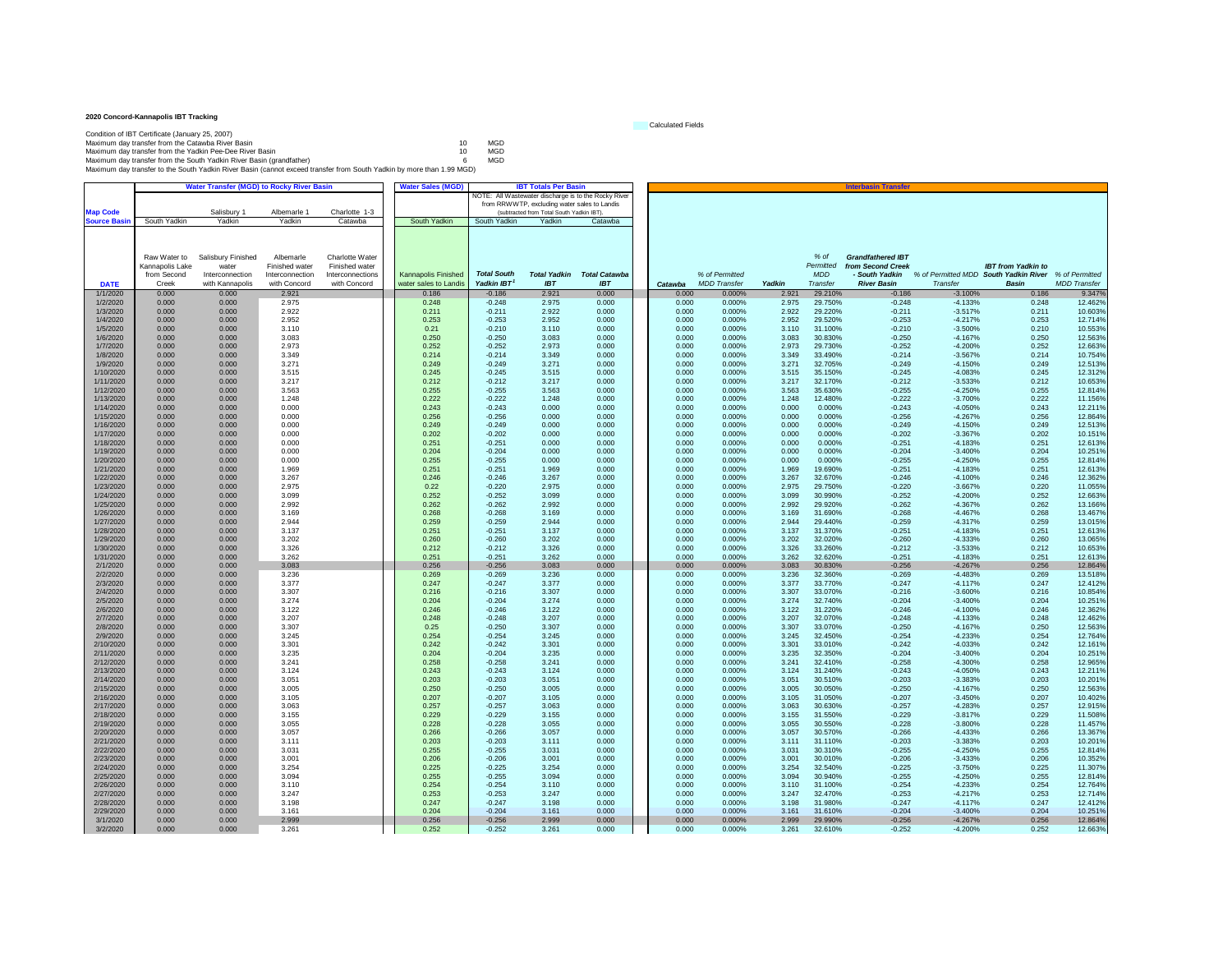|                        | <b>Water Transfer (MGD) to Rocky River Basin</b><br><b>Water Sales (MGD)</b><br><b>IBT Totals Per Basir</b> |                       |                 |                  |                       |                      |                                                      |                      |                |                     |                |                    | Interbasin Transfe       |                                                      |                           |                     |
|------------------------|-------------------------------------------------------------------------------------------------------------|-----------------------|-----------------|------------------|-----------------------|----------------------|------------------------------------------------------|----------------------|----------------|---------------------|----------------|--------------------|--------------------------|------------------------------------------------------|---------------------------|---------------------|
|                        |                                                                                                             |                       |                 |                  |                       |                      | NOTE: All Wastewater discharge is to the Rocky River |                      |                |                     |                |                    |                          |                                                      |                           |                     |
|                        |                                                                                                             |                       |                 |                  |                       |                      | from RRWWTP, excluding water sales to Landis         |                      |                |                     |                |                    |                          |                                                      |                           |                     |
| <b>Map Code</b>        |                                                                                                             | Salisbury 1<br>Yadkin | Albemarle 1     | Charlotte 1-3    | South Yadkin          | South Yadkin         | (subtracted from Total South Yadkin IBT)             |                      |                |                     |                |                    |                          |                                                      |                           |                     |
| <b>Source Basin</b>    | South Yadkin                                                                                                |                       | Yadkin          | Catawba          |                       |                      | Yadkin                                               | Catawba              |                |                     |                |                    |                          |                                                      |                           |                     |
|                        |                                                                                                             |                       |                 |                  |                       |                      |                                                      |                      |                |                     |                |                    |                          |                                                      |                           |                     |
|                        |                                                                                                             |                       |                 |                  |                       |                      |                                                      |                      |                |                     |                |                    |                          |                                                      |                           |                     |
|                        | Raw Water to                                                                                                | Salisbury Finished    | Albemarle       | Charlotte Water  |                       |                      |                                                      |                      |                |                     |                | % of               | <b>Grandfathered IBT</b> |                                                      |                           |                     |
|                        | Kannapolis Lake                                                                                             | water                 | Finished water  | Finished water   |                       |                      |                                                      |                      |                |                     |                | Permitted          | from Second Creek        |                                                      | <b>IBT</b> from Yadkin to |                     |
|                        | from Second                                                                                                 | Interconnection       | Interconnection | Interconnections | Kannapolis Finished   | <b>Total South</b>   | <b>Total Yadkin</b>                                  | <b>Total Catawba</b> |                | % of Permitted      |                | <b>MDD</b>         | - South Yadkin           | % of Permitted MDD South Yadkin River % of Permitted |                           |                     |
| <b>DATE</b>            | Creek                                                                                                       | with Kannapolis       | with Concord    | with Concord     | water sales to Landis | Yadkin IBT           | <b>IBT</b>                                           | <b>IBT</b>           | Catawba        | <b>MDD</b> Transfer | Yadkin         | Transfer           | <b>River Basin</b>       | Transfer                                             | <b>Basin</b>              | <b>MDD</b> Transfer |
| 3/3/2020               | 0.000                                                                                                       | 0.000                 | 3.123           |                  | 0.213                 | $-0.213$             | 3.123                                                | 0.000                | 0.000          | 0.000%              | 3.123          | 31.230%            | $-0.213$                 | $-3.550%$                                            | 0.213                     | 10.704%             |
| 3/4/2020               | 0.000                                                                                                       | 0.000                 | 3.199           |                  | 0.255                 | $-0.255$             | 3.199                                                | 0.000                | 0.000          | 0.000%              | 3.199          | 31.990%            | $-0.255$                 | $-4.250%$                                            | 0.255                     | 12.814%             |
| 3/5/2020               | 0.000                                                                                                       | 0.000                 | 3.144           |                  | 0.234                 | $-0.234$             | 3.144                                                | 0.000                | 0.000          | 0.000%              | 3.144          | 31 440%            | $-0.234$                 | $-3.900%$                                            | 0.234                     | 11.759%             |
| 3/6/2020<br>3/7/2020   | 0.000<br>0.000                                                                                              | 0.000<br>0.000        | 3.173<br>2.966  |                  | 0.218<br>0.235        | $-0.218$<br>$-0.235$ | 3.173<br>2.966                                       | 0.000<br>0.000       | 0.000<br>0.000 | 0.000%<br>0.000%    | 3.173<br>2.966 | 31.730%<br>29.660% | $-0.218$<br>$-0.235$     | $-3.633%$<br>$-3.917%$                               | 0.218<br>0.235            | 10.955%<br>11.8099  |
| 3/8/2020               | 0.000                                                                                                       | 0.000                 | 3.121           |                  | 0.227                 | $-0.227$             | 3.121                                                | 0.000                | 0.000          | 0.000%              | 3.121          | 31.210%            | $-0.227$                 | $-3.783%$                                            | 0.227                     | 11.407%             |
| 3/9/2020               | 0.000                                                                                                       | 0.000                 | 3.157           |                  | 0.257                 | $-0.257$             | 3.157                                                | 0.000                | 0.000          | 0.000%              | 3.157          | 31.570%            | $-0.257$                 | $-4.283%$                                            | 0.257                     | 12.915%             |
| 3/10/2020              | 0.000                                                                                                       | 0.000                 | 3.093           |                  | 0.257                 | $-0.257$             | 3.093                                                | 0.000                | 0.000          | 0.000%              | 3.093          | 30.930%            | $-0.257$                 | $-4.283%$                                            | 0.257                     | 12.9159             |
| 3/11/2020              | 0.000                                                                                                       | 0.000                 | 3.176           |                  | 0.217                 | $-0.217$             | 3.176                                                | 0.000                | 0.000          | 0.000%              | 3.176          | 31.760%            | $-0.217$                 | $-3.617%$                                            | 0.217                     | 10.905%             |
| 3/12/2020              | 0.000                                                                                                       | 0.000                 | 3.138           |                  | 0.248                 | $-0.248$             | 3.138                                                | 0.000                | 0.000          | 0.000%              | 3.138          | 31.380%            | $-0.248$                 | $-4.133%$                                            | 0.248                     | 12.4629             |
| 3/13/2020              | 0.000                                                                                                       | 0.000                 | 3.250           |                  | 0.246                 | $-0.246$             | 3.250                                                | 0.000                | 0.000          | 0.000%              | 3.250          | 32.500%            | $-0.246$                 | $-4.100%$                                            | 0.246                     | 12.3629             |
| 3/14/2020              | 0.000                                                                                                       | 0.000                 | 3.089           |                  | 0.201                 | $-0.201$             | 3.089                                                | 0.000                | 0.000          | 0.000%              | 3.089          | 30.890%            | $-0.201$                 | $-3.350%$                                            | 0.201                     | 10.1019             |
| 3/15/2020<br>3/16/2020 | 0.000<br>0.000                                                                                              | 0.000<br>0.000        | 3.175<br>3.162  |                  | 0.248<br>0.208        | $-0.248$<br>$-0.208$ | 3.175<br>3.162                                       | 0.000<br>0.000       | 0.000<br>0.000 | 0.000%<br>0.000%    | 3.175<br>3.162 | 31.750%<br>31.620% | $-0.248$<br>$-0.208$     | $-4.133%$<br>$-3.467%$                               | 0.248<br>0.208            | 12.462%<br>10.4529  |
| 3/17/2020              | 0.000                                                                                                       | 0.000                 | 3.304           |                  | 0.302                 | $-0.302$             | 3.304                                                | 0.000                | 0.000          | 0.000%              | 3.304          | 33.040%            | $-0.302$                 | $-5.033%$                                            | 0.302                     | 15.1769             |
| 3/18/2020              | 0.000                                                                                                       | 0.000                 | 3.261           |                  | 0.220                 | $-0.220$             | 3.261                                                | 0.000                | 0.000          | 0.000%              | 3.261          | 32.610%            | $-0.220$                 | $-3.667%$                                            | 0.220                     | 11.055%             |
| 3/19/2020              | 0.000                                                                                                       | 0.000                 | 3.057           |                  | 0.204                 | $-0.204$             | 3.057                                                | 0.000                | 0.000          | 0.000%              | 3.057          | 30.570%            | $-0.204$                 | $-3.400%$                                            | 0.204                     | 10.2519             |
| 3/20/2020              | 0.000                                                                                                       | 0.000                 | 3.343           |                  | 0.251                 | $-0.251$             | 3.343                                                | 0.000                | 0.000          | 0.000%              | 3.343          | 33.430%            | $-0.251$                 | $-4.183%$                                            | 0.251                     | 12.6139             |
| 3/21/2020              | 0.000                                                                                                       | 0.126                 | 3.252           |                  | 0.260                 | $-0.260$             | 3.378                                                | 0.000                | 0.000          | 0.000%              | 3.378          | 33.780%            | $-0.260$                 | $-4.333%$                                            | 0.260                     | 13.065%             |
| 3/22/2020              | 0.000                                                                                                       | 0.302                 | 3.083           |                  | 0.213                 | $-0.213$             | 3.385                                                | 0.000                | 0.000          | 0.000%              | 3.385          | 33.850%            | $-0.213$                 | $-3.550%$                                            | 0.213                     | 10.704%             |
| 3/23/2020              | 0.000                                                                                                       | 0.000                 | 3.038           |                  | 0.237                 | $-0.237$             | 3.038                                                | 0.000                | 0.000          | 0.000%              | 3.038          | 30.380%            | $-0.237$                 | $-3.950%$                                            | 0.237                     | 11.9109             |
| 3/24/2020              | 0.000                                                                                                       | 0.000                 | 3.104           |                  | 0.201                 | $-0.201$             | 3.104                                                | 0.000                | 0.000          | 0.000%              | 3.104          | 31.040%            | $-0.201$                 | $-3.350%$                                            | 0.201                     | 10.1019             |
| 3/25/2020<br>3/26/2020 | 0.000<br>0.000                                                                                              | 0.000<br>0.000        | 2.972<br>3.145  |                  | 0.242<br>0.232        | $-0.242$<br>$-0.232$ | 2.972<br>3.145                                       | 0.000<br>0.000       | 0.000<br>0.000 | 0.000%<br>0.000%    | 2.972<br>3.145 | 29.720%<br>31.450% | $-0.242$<br>$-0.232$     | $-4.033%$<br>$-3.867%$                               | 0.242<br>0.232            | 12.1619<br>11.6589  |
| 3/27/2020              | 0.000                                                                                                       | 0.000                 | 3.109           |                  | 0.252                 | $-0.252$             | 3.109                                                | 0.000                | 0.000          | 0.000%              | 3.109          | 31.090%            | $-0.252$                 | $-4.200%$                                            | 0.252                     | 12.663%             |
| 3/28/2020              | 0.000                                                                                                       | 0.000                 | 3.380           |                  | 0.211                 | $-0.211$             | 3.380                                                | 0.000                | 0.000          | 0.000%              | 3.380          | 33.800%            | $-0.211$                 | $-3.517%$                                            | 0.211                     | 10.603%             |
| 3/29/2020              | 0.000                                                                                                       | 0.000                 | 3.445           |                  | 0.260                 | $-0.260$             | 3.445                                                | 0.000                | 0.000          | 0.000%              | 3.445          | 34.450%            | $-0.260$                 | $-4.333%$                                            | 0.260                     | 13.065%             |
| 3/30/2020              | 0.000                                                                                                       | 0.000                 | 3.197           |                  | 0.255                 | $-0.255$             | 3.197                                                | 0.000                | 0.000          | 0.000%              | 3.197          | 31.970%            | $-0.255$                 | $-4.250%$                                            | 0.255                     | 12.814%             |
| 3/31/2020              | 0.000                                                                                                       | 0.000                 | 3.051           |                  | 0.286                 | $-0.286$             | 3.051                                                | 0.000                | 0.000          | 0.000%              | 3.051          | 30.510%            | $-0.286$                 | $-4.767%$                                            | 0.286                     | 14.372%             |
| 4/1/2020               | 0.000                                                                                                       | 0.000                 | 3.100           |                  | 0.303                 | $-0.303$             | 3.100                                                | 0.000                | 0.000          | 0.000%              | 3.100          | 31.000%            | $-0.303$                 | $-5.050%$                                            | 0.303                     | 15.226              |
| 4/2/2020               | 0.000                                                                                                       | 0.000                 | 3.157           |                  | 0.272                 | $-0.272$             | 3.157                                                | 0.000                | 0.000          | 0.000%              | 3.157          | 31.570%            | $-0.272$                 | $-4.533%$                                            | 0.272                     | 13.668%             |
| 4/3/2020<br>4/4/2020   | 0.000<br>0.000                                                                                              | 0.000<br>0.000        | 3.199<br>3.067  |                  | 0.293<br>0.303        | $-0.293$<br>$-0.303$ | 3.199<br>3.067                                       | 0.000<br>0.000       | 0.000<br>0.000 | 0.000%<br>0.000%    | 3.199<br>3.067 | 31.990%<br>30.670% | $-0.293$<br>$-0.303$     | $-4.883%$<br>$-5.050%$                               | 0.293<br>0.303            | 14.724%<br>15.226%  |
| 4/5/2020               | 0.000                                                                                                       | 0.000                 | 3.356           |                  | 0.266                 | $-0.266$             | 3.356                                                | 0.000                | 0.000          | 0.000%              | 3.356          | 33.560%            | $-0.266$                 | $-4.433%$                                            | 0.266                     | 13.367%             |
| 4/6/2020               | 0.000                                                                                                       | 0.000                 | 3.351           |                  | 0.301                 | $-0.301$             | 3.351                                                | 0.000                | 0.000          | 0.000%              | 3.351          | 33.510%            | $-0.301$                 | $-5.017%$                                            | 0.301                     | 15.126%             |
| 4/7/2020               | 0.000                                                                                                       | 0.000                 | 3.220           |                  | 0.257                 | $-0.257$             | 3.220                                                | 0.000                | 0.000          | 0.000%              | 3.220          | 32.200%            | $-0.257$                 | $-4.283%$                                            | 0.257                     | 12.915%             |
| 4/8/2020               | 0.000                                                                                                       | 0.000                 | 3.235           |                  | 0.303                 | $-0.303$             | 3.235                                                | 0.000                | 0.000          | 0.000%              | 3.235          | 32.350%            | $-0.303$                 | $-5.050%$                                            | 0.303                     | 15.226%             |
| 4/9/2020               | 0.000                                                                                                       | 0.000                 | 3.179           |                  | 0.293                 | $-0.293$             | 3.179                                                | 0.000                | 0.000          | 0.000%              | 3.179          | 31.790%            | $-0.293$                 | $-4.883%$                                            | 0.293                     | 14.7249             |
| 4/10/2020              | 0.000                                                                                                       | 0.000                 | 3.136           |                  | 0.263                 | $-0.263$             | 3.136                                                | 0.000                | 0.000          | 0.000%              | 3.136          | 31.360%            | $-0.263$                 | $-4.383%$                                            | 0.263                     | 13.2169             |
| 4/11/2020<br>4/12/2020 | 0.000<br>0.000                                                                                              | 0.000<br>0.000        | 3.133<br>3.060  |                  | 0.239<br>0.279        | $-0.239$<br>$-0.279$ | 3.133<br>3.060                                       | 0.000<br>0.000       | 0.000<br>0.000 | 0.000%<br>0.000%    | 3.133<br>3.060 | 31.330%<br>30.600% | $-0.239$<br>$-0.279$     | $-3.983%$<br>$-4.650%$                               | 0.239<br>0.279            | 12.010%<br>14.0209  |
| 4/13/2020              | 0.000                                                                                                       | 0.000                 | 3.151           |                  | 0.23                  | $-0.230$             | 3.151                                                | 0.000                | 0.000          | 0.000%              | 3.151          | 31.510%            | $-0.230$                 | $-3.833%$                                            | 0.230                     | 11.5589             |
| 4/14/2020              | 0.000                                                                                                       | 0.000                 | 3.237           |                  | 0.233                 | $-0.233$             | 3.237                                                | 0.000                | 0.000          | 0.000%              | 3.237          | 32.370%            | $-0.233$                 | $-3.883%$                                            | 0.233                     | 11.7099             |
| 4/15/2020              | 0.000                                                                                                       | 0.000                 | 3.131           |                  | 0.286                 | $-0.286$             | 3.131                                                | 0.000                | 0.000          | 0.000%              | 3.131          | 31.310%            | $-0.286$                 | $-4.767%$                                            | 0.286                     | 14.3729             |
| 4/16/2020              | 0.000                                                                                                       | 0.000                 | 3.284           |                  | 0.241                 | $-0.241$             | 3.284                                                | 0.000                | 0.000          | 0.000%              | 3.284          | 32.840%            | $-0.241$                 | $-4.017%$                                            | 0.241                     | 12.1119             |
| 4/17/2020              | 0.000                                                                                                       | 0.000                 | 3.248           |                  | 0.261                 | $-0.261$             | 3.248                                                | 0.000                | 0.000          | 0.000%              | 3.248          | 32.480%            | $-0.261$                 | $-4.350%$                                            | 0.261                     | 13.116%             |
| 4/18/2020              | 0.000                                                                                                       | 0.000                 | 3.282           |                  | 0.242                 | $-0.242$             | 3.282                                                | 0.000                | 0.000          | 0.000%              | 3.282          | 32.820%            | $-0.242$                 | $-4.033%$                                            | 0.242                     | 12.1619             |
| 4/19/2020              | 0.000                                                                                                       | 0.000                 | 3.124           |                  | 0.280                 | $-0.280$             | 3.124                                                | 0.000                | 0.000          | 0.000%              | 3.124          | 31.240%            | $-0.280$                 | $-4.667%$                                            | 0.280                     | 14.0709             |
| 4/20/2020<br>4/21/2020 | 0.000<br>0.000                                                                                              | 0.000<br>0.000        | 3.023<br>2.986  |                  | 0.228<br>0.237        | $-0.228$<br>$-0.237$ | 3.023<br>2.986                                       | 0.000<br>0.000       | 0.000<br>0.000 | 0.000%<br>0.000%    | 3.023<br>2.986 | 30.230%<br>29.860% | $-0.228$<br>$-0.237$     | $-3.800%$<br>$-3.950%$                               | 0.228<br>0.237            | 11.4579<br>11.9109  |
| 4/22/2020              | 0.000                                                                                                       | 0.000                 | 3.344           |                  | 0.295                 | $-0.295$             | 3.344                                                | 0.000                | 0.000          | 0.000%              | 3.344          | 33.440%            | $-0.295$                 | $-4.917%$                                            | 0.295                     | 14.824%             |
| 4/23/2020              | 0.000                                                                                                       | 0.000                 | 3.124           |                  | 0.227                 | $-0.227$             | 3.124                                                | 0.000                | 0.000          | 0.000%              | 3.124          | 31.240%            | $-0.227$                 | $-3.783%$                                            | 0.227                     | 11.4079             |
| 4/24/2020              | 0.000                                                                                                       | 0.000                 | 3.250           |                  | 0.27                  | $-0.270$             | 3.250                                                | 0.000                | 0.000          | 0.000%              | 3.250          | 32.500%            | $-0.270$                 | $-4.500%$                                            | 0.270                     | 13.568              |
| 4/25/2020              | 0.000                                                                                                       | 0.000                 | 3.190           |                  | 0.244                 | $-0.244$             | 3.190                                                | 0.000                | 0.000          | 0.000%              | 3.190          | 31.900%            | $-0.244$                 | $-4.067%$                                            | 0.244                     | 12.261%             |
| 4/26/2020              | 0.000                                                                                                       | 0.000                 | 3.096           |                  | 0.283                 | $-0.283$             | 3.096                                                | 0.000                | 0.000          | 0.000%              | 3.096          | 30.960%            | $-0.283$                 | $-4.717%$                                            | 0.283                     | 14.2219             |
| 4/27/2020              | 0.000                                                                                                       | 0.000                 | 3.160           |                  | 0.268                 | $-0.268$             | 3.160                                                | 0.000                | 0.000          | 0.000%              | 3.160          | 31.600%            | $-0.268$                 | $-4.467%$                                            | 0.268                     | 13.467%             |
| 4/28/2020              | 0.000                                                                                                       | 0.000                 | 3.427           |                  | 0.242                 | $-0.242$             | 3.427                                                | 0.000                | 0.000          | 0.000%              | 3.427          | 34.270%            | $-0.242$                 | $-4.033%$                                            | 0.242                     | 12.1619             |
| 4/29/2020              | 0.000                                                                                                       | 0.000                 | 3.439           |                  | 0.287                 | $-0.287$             | 3.439                                                | 0.000                | 0.000          | 0.000%              | 3.439          | 34.390%            | $-0.287$                 | $-4.783%$                                            | 0.287                     | 14.4229             |
| 4/30/2020<br>5/1/2020  | 0.000<br>0.000                                                                                              | 0.000<br>0.000        | 3.401<br>3.359  |                  | 0.231<br>0.253        | $-0.231$<br>$-0.253$ | 3.401<br>3.359                                       | 0.000<br>0.000       | 0.000<br>0.000 | 0.000%<br>0.000%    | 3.401<br>3.359 | 34.010%<br>33.590% | $-0.231$<br>$-0.253$     | $-3.850%$<br>$-4.217%$                               | 0.231<br>0.253            | 11.608%<br>12.7149  |
| 5/2/2020               | 0.000                                                                                                       | 0.000                 | 3.545           |                  | 0.269                 | $-0.269$             | 3.545                                                | 0.000                | 0.000          | 0.000%              | 3.545          | 35.450%            | $-0.269$                 | $-4.483%$                                            | 0.269                     | 13.5189             |
| 5/3/2020               | 0.000                                                                                                       | 0.000                 | 3.596           |                  | 0.283                 | $-0.283$             | 3.596                                                | 0.000                | 0.000          | 0.000%              | 3.596          | 35.960%            | $-0.283$                 | $-4.717%$                                            | 0.283                     | 14.2219             |
| 5/4/2020               | 0.000                                                                                                       | 0.000                 | 3.554           |                  | 0.282                 | $-0.282$             | 3.554                                                | 0.000                | 0.000          | 0.000%              | 3.554          | 35.540%            | $-0.282$                 | $-4.700%$                                            | 0.282                     | 14.1719             |
| 5/5/2020               | 0.000                                                                                                       | 0.000                 | 3.443           |                  | 0.259                 | $-0.259$             | 3.443                                                | 0.000                | 0.000          | 0.000%              | 3.443          | 34.430%            | $-0.259$                 | $-4.317%$                                            | 0.259                     | 13.0159             |
| 5/6/2020               | 0.000                                                                                                       | 0.000                 | 3.347           |                  | 0.276                 | $-0.276$             | 3.347                                                | 0.000                | 0.000          | 0.000%              | 3.347          | 33.470%            | $-0.276$                 | $-4.600%$                                            | 0.276                     | 13,869%             |
| 5/7/2020               | 0.000                                                                                                       | 0.000                 | 3.354           |                  | 0.238                 | $-0.238$             | 3.354                                                | 0.000                | 0.000          | 0.000%              | 3.354          | 33.540%            | $-0.238$                 | $-3.967%$                                            | 0.238                     | 11.960%             |
| 5/8/2020<br>5/9/2020   | 0.000<br>0.000                                                                                              | 0.000<br>0.000        | 3.428<br>3.352  |                  | 0.232<br>0.256        | $-0.232$<br>$-0.256$ | 3.428<br>3.352                                       | 0.000<br>0.000       | 0.000<br>0.000 | 0.000%<br>0.000%    | 3.428<br>3.352 | 34.280%<br>33.520% | $-0.232$<br>$-0.256$     | $-3.867%$<br>$-4.267%$                               | 0.232<br>0.256            | 11.658%<br>12.864%  |
| 5/10/2020              | 0.000                                                                                                       | 0.000                 | 3.426           |                  | 0.271                 | $-0.271$             | 3.426                                                | 0.000                | 0.000          | 0.000%              | 3.426          | 34.260%            | $-0.271$                 | $-4.517%$                                            | 0.271                     | 13.618%             |
| 5/11/2020              | 0.000                                                                                                       | 0.000                 | 3.432           |                  | 0.262                 | $-0.262$             | 3.432                                                | 0.000                | 0.000          | 0.000%              | 3.432          | 34.320%            | $-0.262$                 | $-4.367%$                                            | 0.262                     | 13.166%             |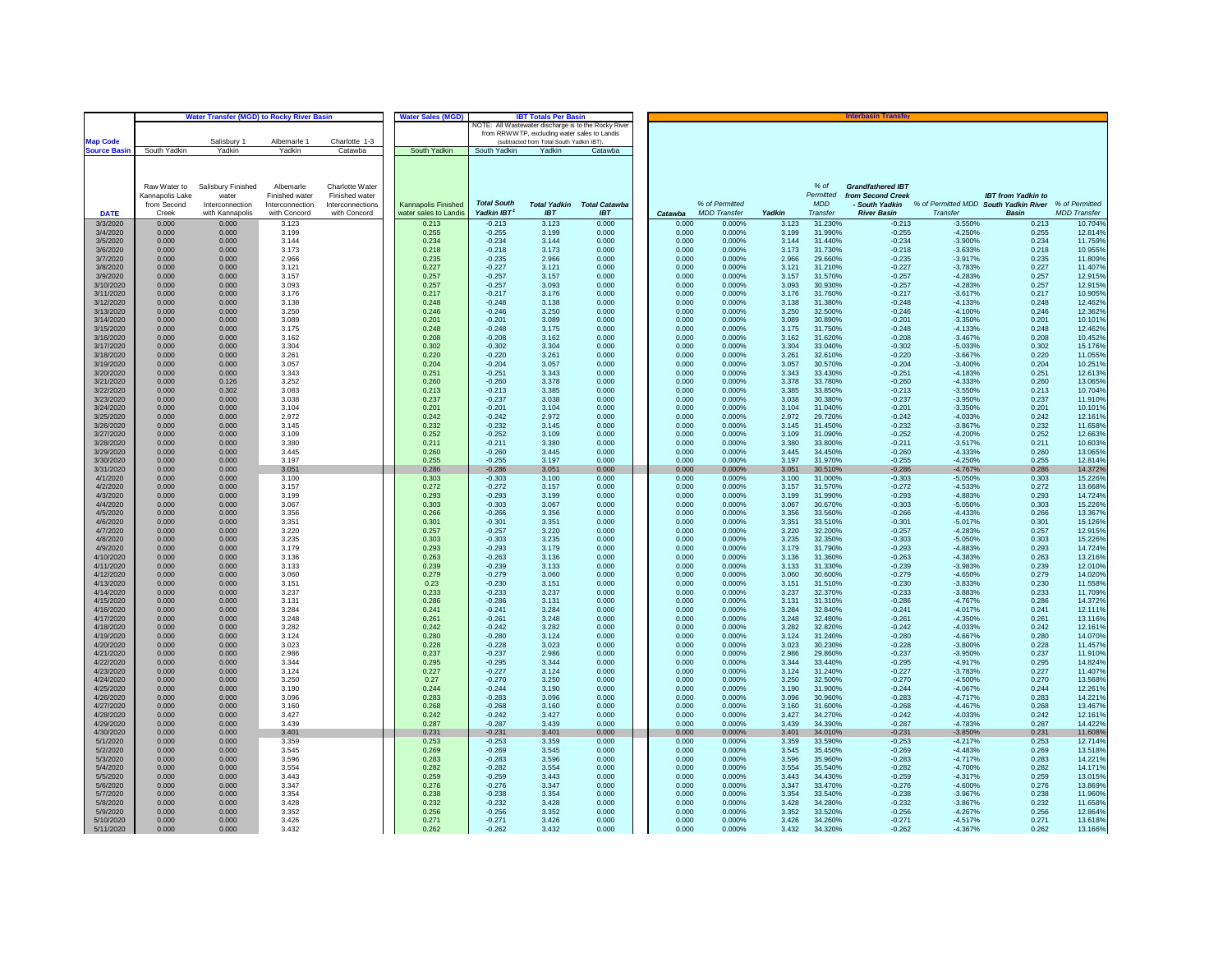|                        | <b>Water Transfer (MGD) to Rocky River Basin</b><br><b>Water Sales (MGD)</b><br><b>IBT Totals Per Basir</b> |                    |                 |                  |                       |                      |                                                    |                                                      |                |                     |                |                    | <b>Interbasin Transfe</b> |                                                      |                           |                     |
|------------------------|-------------------------------------------------------------------------------------------------------------|--------------------|-----------------|------------------|-----------------------|----------------------|----------------------------------------------------|------------------------------------------------------|----------------|---------------------|----------------|--------------------|---------------------------|------------------------------------------------------|---------------------------|---------------------|
|                        |                                                                                                             |                    |                 |                  |                       |                      |                                                    | NOTE: All Wastewater discharge is to the Rocky River |                |                     |                |                    |                           |                                                      |                           |                     |
| <b>Map Code</b>        |                                                                                                             | Salisbury 1        | Albemarle 1     | Charlotte 1-3    |                       |                      | from RRWWTP, excluding water sales to Landis       |                                                      |                |                     |                |                    |                           |                                                      |                           |                     |
| <b>Jource Basin</b>    | South Yadkin                                                                                                | Yadkin             | Yadkin          | Catawba          | South Yadkin          | South Yadkin         | (subtracted from Total South Yadkin IBT)<br>Yadkin | Catawba                                              |                |                     |                |                    |                           |                                                      |                           |                     |
|                        |                                                                                                             |                    |                 |                  |                       |                      |                                                    |                                                      |                |                     |                |                    |                           |                                                      |                           |                     |
|                        |                                                                                                             |                    |                 |                  |                       |                      |                                                    |                                                      |                |                     |                |                    |                           |                                                      |                           |                     |
|                        |                                                                                                             |                    |                 |                  |                       |                      |                                                    |                                                      |                |                     |                |                    |                           |                                                      |                           |                     |
|                        | Raw Water to                                                                                                | Salisbury Finished | Albemarle       | Charlotte Water  |                       |                      |                                                    |                                                      |                |                     |                | % of               | <b>Grandfathered IBT</b>  |                                                      |                           |                     |
|                        | Kannapolis Lake                                                                                             | water              | Finished water  | Finished water   |                       |                      |                                                    |                                                      |                |                     |                | Permitted          | from Second Creek         |                                                      | <b>IBT</b> from Yadkin to |                     |
|                        | from Second                                                                                                 | Interconnection    | Interconnection | Interconnections | Kannapolis Finished   | <b>Total South</b>   | <b>Total Yadkin</b>                                | <b>Total Catawba</b>                                 |                | % of Permitted      |                | <b>MDD</b>         | - South Yadkin            | % of Permitted MDD South Yadkin River % of Permitted |                           |                     |
| <b>DATE</b>            | Creek                                                                                                       | with Kannapolis    | with Concord    | with Concord     | water sales to Landis | Yadkin IBT           | <b>IBT</b>                                         | <b>IBT</b>                                           | Catawba        | <b>MDD</b> Transfer | Yadkin         | Transfer           | <b>River Basin</b>        | Transfer                                             | <b>Basin</b>              | <b>MDD</b> Transfer |
| 5/12/2020<br>5/13/2020 | 0.000<br>0.000                                                                                              | 0.000<br>0.000     | 3.327<br>3.170  |                  | 0.279<br>0.231        | $-0.279$<br>$-0.231$ | 3.327<br>3.170                                     | 0.000<br>0.000                                       | 0.000<br>0.000 | 0.000%<br>0.000%    | 3.327<br>3.170 | 33.270%<br>31.700% | $-0.279$<br>$-0.231$      | $-4.650%$<br>$-3.850%$                               | 0.279<br>0.231            | 14.020%<br>11.608%  |
| 5/14/2020              | 0.000                                                                                                       | 0.000              | 3.382           |                  | 0.335                 | $-0.335$             | 3.382                                              | 0.000                                                | 0.000          | 0.000%              | 3.382          | 33.820%            | $-0.335$                  | $-5.583%$                                            | 0.335                     | 16.834%             |
| 5/15/2020              | 0.000                                                                                                       | 0.000              | 3.448           |                  | 0.294                 | $-0.294$             | 3.448                                              | 0.000                                                | 0.000          | 0.000%              | 3.448          | 34.480%            | $-0.294$                  | $-4.900%$                                            | 0.294                     | 14.7749             |
| 5/16/2020              | 0.000                                                                                                       | 0.000              | 3.408           |                  | 0.301                 | $-0.301$             | 3.408                                              | 0.000                                                | 0.000          | 0.000%              | 3.408          | 34.080%            | $-0.301$                  | $-5.017%$                                            | 0.301                     | 15.1269             |
| 5/17/2020              | 0.000                                                                                                       | 0.000              | 3.271           |                  | 0.278                 | $-0.278$             | 3.271                                              | 0.000                                                | 0.000          | 0.000%              | 3.271          | 32.710%            | $-0.278$                  | $-4.633\%$                                           | 0.278                     | 13.970%             |
| 5/18/2020<br>5/19/2020 | 0.000<br>0.000                                                                                              | 0.000<br>0.000     | 3.146<br>3.362  |                  | 0.305<br>0.363        | $-0.305$<br>$-0.363$ | 3.146<br>3.362                                     | 0.000<br>0.000                                       | 0.000<br>0.000 | 0.000%<br>0.000%    | 3.146<br>3.362 | 31.460%<br>33.620% | $-0.305$<br>$-0.363$      | $-5.083%$<br>$-6.050%$                               | 0.305<br>0.363            | 15.3279<br>18.2419  |
| 5/20/2020              | 0.000                                                                                                       | 0.000              | 3.006           |                  | 0.247                 | $-0.247$             | 3.006                                              | 0.000                                                | 0.000          | 0.000%              | 3.006          | 30.060%            | $-0.247$                  | $-4.117%$                                            | 0.247                     | 12.4129             |
| 5/21/2020              | 0.000                                                                                                       | 0.000              | 3.146           |                  | 0.274                 | $-0.274$             | 3.146                                              | 0.000                                                | 0.000          | 0.000%              | 3.146          | 31.460%            | $-0.274$                  | $-4.567%$                                            | 0.274                     | 13.769%             |
| 5/22/2020              | 0.000                                                                                                       | 0.000              | 3.231           |                  | 0.264                 | $-0.264$             | 3.231                                              | 0.000                                                | 0.000          | 0.000%              | 3.231          | 32.310%            | $-0.264$                  | $-4.400%$                                            | 0.264                     | 13.2669             |
| 5/23/2020              | 0.000                                                                                                       | 0.000              | 3.203           |                  | 0.243                 | $-0.243$             | 3.203                                              | 0.000                                                | 0.000          | 0.000%              | 3.203          | 32.030%            | $-0.243$                  | $-4.050%$                                            | 0.243                     | 12.2119             |
| 5/24/2020<br>5/25/2020 | 0.000<br>0.000                                                                                              | 0.000<br>0.000     | 3.178<br>3.190  |                  | 0.273<br>0.204        | $-0.273$<br>$-0.204$ | 3.178<br>3.190                                     | 0.000<br>0.000                                       | 0.000<br>0.000 | 0.000%<br>0.000%    | 3.178<br>3.190 | 31.780%<br>31.900% | $-0.273$<br>$-0.204$      | $-4.550%$<br>$-3.400%$                               | 0.273<br>0.204            | 13.719%<br>10.2519  |
| 5/26/2020              | 0.000                                                                                                       | 0.000              | 3.272           |                  | 0.269                 | $-0.269$             | 3.272                                              | 0.000                                                | 0.000          | 0.000%              | 3.272          | 32.720%            | $-0.269$                  | $-4.483%$                                            | 0.269                     | 13.5189             |
| 5/27/2020              | 0.000                                                                                                       | 0.000              | 3.202           |                  | 0.231                 | $-0.231$             | 3.202                                              | 0.000                                                | 0.000          | 0.000%              | 3.202          | 32.020%            | $-0.231$                  | $-3.850%$                                            | 0.231                     | 11.608%             |
| 5/28/2020              | 0.000                                                                                                       | 0.000              | 3.074           |                  | 0.328                 | $-0.328$             | 3.074                                              | 0.000                                                | 0.000          | 0.000%              | 3.074          | 30.740%            | $-0.328$                  | $-5.467%$                                            | 0.328                     | 16.4829             |
| 5/29/2020              | 0.000                                                                                                       | 0.000              | 3.339           |                  | 0.299                 | $-0.299$             | 3.339                                              | 0.000                                                | 0.000          | 0.000%              | 3.339          | 33.390%            | $-0.299$                  | $-4.983%$                                            | 0.299                     | 15.025%             |
| 5/30/2020              | 0.000                                                                                                       | 0.000              | 3.195           |                  | 0.331                 | $-0.331$             | 3 195                                              | 0.000                                                | 0.000          | 0.000%              | 3.195          | 31.950%            | $-0.331$                  | $-5.517%$                                            | 0.331                     | 16.6339             |
| 5/31/2020<br>6/1/2020  | 0.000<br>0.000                                                                                              | 0.000<br>0.000     | 3.192<br>3.261  |                  | 0.275<br>0.345        | $-0.275$<br>$-0.345$ | 3.192<br>3.261                                     | 0.000<br>0.000                                       | 0.000<br>0.000 | 0.000%<br>0.000%    | 3.192<br>3.261 | 31.920%<br>32.610% | $-0.275$<br>$-0.345$      | $-4.583%$<br>$-5.750%$                               | 0.191<br>0.178            | 9.598%<br>8.945%    |
| 6/2/2020               | 0.000                                                                                                       | 0.000              | 3.321           |                  | 0.319                 | $-0.319$             | 3.321                                              | 0.000                                                | 0.000          | 0.000%              | 3.321          | 33.210%            | $-0.319$                  | $-5.317%$                                            | 0.162                     | 8.1419              |
| 6/3/2020               | 0.000                                                                                                       | 0.000              | 3.297           |                  | 0.298                 | $-0.298$             | 3.297                                              | 0.000                                                | 0.000          | 0.000%              | 3.297          | 32.970%            | $-0.233$                  | $-3.883%$                                            | 0.233                     | 11.7099             |
| 6/4/2020               | 0.000                                                                                                       | 0.000              | 3.368           |                  | 0.304                 | $-0.304$             | 3.368                                              | 0.000                                                | 0.000          | 0.000%              | 3.368          | 33.680%            | $-0.304$                  | $-5.067%$                                            | 0.208                     | 10.452%             |
| 6/5/2020               | 0.000                                                                                                       | 0.000              | 3.277           |                  | 0.270                 | $-0.270$             | 3.277                                              | 0.000                                                | 0.000          | 0.000%              | 3.277          | 32.770%            | $-0.270$                  | $-4.500%$                                            | 0.215                     | 10.804%             |
| 6/6/2020               | 0.000                                                                                                       | 0.000              | 3.401           |                  | 0.329                 | $-0.329$             | 3.401                                              | 0.000                                                | 0.000          | 0.000%              | 3.401          | 34.010%            | $-0.329$                  | $-5.483%$                                            | 0.229                     | 11.508%             |
| 6/7/2020<br>6/8/2020   | 0.000<br>0.000                                                                                              | 0.000<br>0.000     | 3.449<br>3.451  |                  | 0.259<br>0.280        | $-0.259$<br>$-0.280$ | 3.449<br>3.451                                     | 0.000<br>0.000                                       | 0.000<br>0.000 | 0.000%<br>0.000%    | 3.449<br>3.451 | 34.490%<br>34.510% | $-0.259$<br>$-0.280$      | $-4.317%$<br>$-4.667%$                               | 0.251<br>0.277            | 12.6139<br>13.9209  |
| 6/9/2020               | 0.000                                                                                                       | 0.000              | 3.508           |                  | 0.310                 | $-0.310$             | 3.508                                              | 0.000                                                | 0.000          | 0.000%              | 3.508          | 35.080%            | $-0.310$                  | $-5.167%$                                            | 0.294                     | 14.774%             |
| 6/10/2020              | 0.000                                                                                                       | 0.000              | 3.398           |                  | 0.295                 | $-0.295$             | 3.398                                              | 0.000                                                | 0.000          | 0.000%              | 3.398          | 33.980%            | $-0.295$                  | $-4.917%$                                            | 0.181                     | 9.095%              |
| 6/11/2020              | 0.000                                                                                                       | 0.000              | 3.417           |                  | 0.283                 | $-0.283$             | 3.417                                              | 0.000                                                | 0.000          | 0.000%              | 3.417          | 34.170%            | $-0.283$                  | $-4.717%$                                            | 0.189                     | 9.497%              |
| 6/12/2020              | 0.000                                                                                                       | 0.000              | 3.442           |                  | 0.311                 | $-0.311$             | 3.442                                              | 0.000                                                | 0.000          | 0.000%              | 3.442          | 34.420%            | $-0.311$                  | $-5.183%$                                            | 0.218                     | 10.955%             |
| 6/13/2020              | 0.000<br>0.000                                                                                              | 0.000              | 3.279           |                  | 0.286                 | $-0.286$             | 3.279                                              | 0.000                                                | 0.000          | 0.000%              | 3.279          | 32.790%            | $-0.286$                  | $-4.767%$                                            | 0.248                     | 12.462%             |
| 6/14/2020<br>6/15/2020 | 0.000                                                                                                       | 0.000<br>0.000     | 3.216<br>3.174  |                  | 0.307<br>0.320        | $-0.307$<br>$-0.320$ | 3.216<br>3.174                                     | 0.000<br>0.000                                       | 0.000<br>0.000 | 0.000%<br>0.000%    | 3.216<br>3.174 | 32.160%<br>31.740% | $-0.307$<br>$-0.320$      | $-5.117%$<br>$-5.333\%$                              | 0.157<br>0.180            | 7.889%<br>9.045%    |
| 6/16/2020              | 0.000                                                                                                       | 0.000              | 2.983           | 0.405            | 0.293                 | $-0.293$             | 2.983                                              | 0.405                                                | 0.405          | 4.055%              | 2.983          | 29.830%            | $-0.293$                  | $-4.883%$                                            | 0.274                     | 13.7699             |
| 6/17/2020              | 0.000                                                                                                       | 0.000              | 3.361           | 1.832            | 0.330                 | $-0.330$             | 3.361                                              | 1.832                                                | 1.832          | 18.320%             | 3.361          | 33.610%            | $-0.330$                  | $-5.500%$                                            | 0.288                     | 14.4729             |
| 6/18/2020              | 0.000                                                                                                       | 0.000              | 3.096           |                  | 0.266                 | $-0.266$             | 3.096                                              | 0.000                                                | 0.000          | 0.000%              | 3.096          | 30.960%            | $-0.266$                  | $-4.433%$                                            | 0.138                     | 6.935%              |
| 6/19/2020<br>6/20/2020 | 0.000<br>0.000                                                                                              | 0.000<br>0.000     | 3.044<br>3.268  |                  | 0.313<br>0.262        | $-0.313$<br>$-0.262$ | 3.044<br>3.268                                     | 0.000<br>0.000                                       | 0.000<br>0.000 | 0.000%              | 3.044          | 30.440%<br>32.680% | $-0.313$<br>$-0.262$      | $-5.217%$<br>$-4.367%$                               | 0.206<br>0.325            | 10.3529<br>16.3329  |
| 6/21/2020              | 0.000                                                                                                       | 0.000              | 3.230           |                  | 0.304                 | $-0.304$             | 3.230                                              | 0.000                                                | 0.000          | 0.000%<br>0.000%    | 3.268<br>3.230 | 32.300%            | $-0.304$                  | $-5.067%$                                            | 0.324                     | 16.281              |
| 6/22/2020              | 0.000                                                                                                       | 0.000              | 3.097           |                  | 0.314                 | $-0.314$             | 3.097                                              | 0.000                                                | 0.000          | 0.000%              | 3.097          | 30.970%            | $-0.314$                  | $-5.233%$                                            | 0.225                     | 11.3079             |
| 6/23/2020              | 0.000                                                                                                       | 0.000              | 3.417           |                  | 0.320                 | $-0.320$             | 3.417                                              | 0.000                                                | 0.000          | 0.000%              | 3.417          | 34.170%            | $-0.320$                  | $-5.333%$                                            | 0.173                     | 8.693%              |
| 6/24/2020              | 0.000                                                                                                       | 0.000              | 3.486           |                  | 0.362                 | $-0.362$             | 3.486                                              | 0.000                                                | 0.000          | 0.000%              | 3.486          | 34.860%            | $-0.362$                  | $-6.033%$                                            | 0.257                     | 12.915%             |
| 6/25/2020              | 0.000                                                                                                       | 0.000              | 3.242           |                  | 0.346                 | $-0.346$             | 3.242                                              | 0.000                                                | 0.000          | 0.000%              | 3.242          | 32.420%            | $-0.346$                  | $-5.767%$                                            | 0.251                     | 12.613%             |
| 6/26/2020<br>6/27/2020 | 0.000<br>0.000                                                                                              | 0.000<br>0.000     | 3.411<br>3.354  |                  | 0.334<br>0.328        | $-0.334$<br>$-0.328$ | 3.411<br>3.354                                     | 0.000<br>0.000                                       | 0.000<br>0.000 | 0.000%<br>0.000%    | 3.411<br>3.354 | 34.110%<br>33.540% | $-0.334$<br>$-0.328$      | $-5.567%$<br>$-5.467%$                               | 0.193<br>0.251            | 9.698%<br>12.6139   |
| 6/28/2020              | 0.000                                                                                                       | 0.000              | 3.268           |                  | 0.312                 | $-0.312$             | 3.268                                              | 0.000                                                | 0.000          | 0.000%              | 3.268          | 32.680%            | $-0.312$                  | $-5.200%$                                            | 0.239                     | 12.0109             |
| 6/29/2020              | 0.000                                                                                                       | 0.000              | 3.149           |                  | 0.327                 | $-0.327$             | 3.149                                              | 0.000                                                | 0.000          | 0.000%              | 3.149          | 31.490%            | $-0.327$                  | $-5.450%$                                            | 0.295                     | 14.824%             |
| 6/30/2020              | 0.000                                                                                                       | 0.000              | 3.221           |                  | 0.331                 | $-0.331$             | 3.221                                              | 0.000                                                | 0.000          | 0.000%              | 3.221          | 32.210%            | $-0.331$                  | $-5.517%$                                            | 0.291                     | 14.623%             |
| 7/1/2020               | 0.000                                                                                                       | 0.000              | 3.090           |                  | 0.344                 | $-0.344$             | 3.090                                              | 0.000                                                | 0.000          | 0.000%              | 3.090          | 30.900%            | $-0.344$                  | $-5.733%$                                            | 0.291                     | 14.6239             |
| 7/2/2020               | 0.000                                                                                                       | 0.000              | 3.359           |                  | 0.317                 | $-0.317$             | 3.359                                              | 0.000                                                | 0.000          | 0.000%              | 3.359          | 33.590%            | $-0.317$                  | $-5.283%$                                            | 0.442                     | 22.2119             |
| 7/3/2020<br>7/4/2020   | 0.000<br>0.000                                                                                              | 0.000<br>0.000     | 3.363<br>3.331  |                  | 0.335<br>0.294        | $-0.335$<br>$-0.294$ | 3.363<br>3.331                                     | 0.000<br>0.000                                       | 0.000<br>0.000 | 0.000%<br>0.000%    | 3.363<br>3.331 | 33.630%<br>33.310% | $-0.335$<br>$-0.294$      | $-5.583%$<br>$-4.900%$                               | 0.356<br>0.194            | 17.8899<br>9.749%   |
| 7/5/2020               | 0.000                                                                                                       | 0.000              | 3.341           |                  | 0.318                 | $-0.318$             | 3.341                                              | 0.000                                                | 0.000          | 0.000%              | 3.341          | 33.410%            | $-0.318$                  | $-5.300%$                                            | 0.245                     | 12.312%             |
| 7/6/2020               | 0.000                                                                                                       | 0.000              | 3.294           |                  | 0.297                 | $-0.297$             | 3.294                                              | 0.000                                                | 0.000          | 0.000%              | 3.294          | 32.940%            | $-0.297$                  | $-4.950%$                                            | 0.191                     | 9.598%              |
| 7/7/2020               | 0.000                                                                                                       | 0.000              | 3.393           |                  | 0.320                 | $-0.320$             | 3.393                                              | 0.000                                                | 0.000          | 0.000%              | 3.393          | 33.930%            | $-0.320$                  | $-5.333%$                                            | 0.200                     | 10.0509             |
| 7/8/2020               | 0.000                                                                                                       | 0.000              | 3.257           |                  | 0.289                 | $-0.289$             | 0.300                                              | 0.000                                                | 0.000          | 0.000%              | 0.300          | 3.000%             | $-0.289$                  | $-4.817%$                                            | 0.290                     | 14.573%             |
| 7/9/2020<br>7/10/2020  | 0.000<br>0.000                                                                                              | 0.000<br>0.000     | 3.491<br>3.534  |                  | 0.337<br>0.300        | $-0.337$<br>$-0.300$ | 3.491<br>3.534                                     | 0.000<br>0.000                                       | 0.000<br>0.000 | 0.000%<br>0.000%    | 3.491<br>3.534 | 34.910%<br>35.340% | $-0.337$<br>$-0.300$      | $-5.617%$<br>$-5.000%$                               | 0.300<br>0.290            | 15.075%<br>14.573%  |
| 7/11/2020              | 0.000                                                                                                       | 0.000              | 3.318           |                  | 0.329                 | $-0.329$             | 3.318                                              | 0.000                                                | 0.000          | 0.000%              | 3.318          | 33.180%            | $-0.329$                  | $-5.483%$                                            | 0.290                     | 14.573%             |
| 7/12/2020              | 0.000                                                                                                       | 0.000              | 3.423           |                  | 0.272                 | $-0.272$             | 3.423                                              | 0.000                                                | 0.000          | 0.000%              | 3.423          | 34.230%            | $-0.272$                  | $-4.533%$                                            | 0.267                     | 13.4179             |
| 7/13/2020              | 0.000                                                                                                       | 0.000              | 3.340           |                  | 0.342                 | $-0.342$             | 3.340                                              | 0.000                                                | 0.000          | 0.000%              | 3.340          | 33.400%            | $-0.342$                  | $-5.700%$                                            | 0.158                     | 7.940%              |
| 7/14/2020              | 0.000                                                                                                       | 0.000              | 3.691           |                  | 0.312                 | $-0.312$             | 3.691                                              | 0.000                                                | 0.000          | 0.000%              | 3.691          | 36.910%            | $-0.312$                  | $-5.200%$                                            | 0.224                     | 11.2569             |
| 7/15/2020              | 0.000                                                                                                       | 0.000              | 3.536           |                  | 0.309                 | $-0.309$             | 3.536                                              | 0.000                                                | 0.000          | 0.000%              | 3.536          | 35.360%            | $-0.309$                  | $-5.150%$                                            | 0.224                     | 11.2569             |
| 7/16/2020<br>7/17/2020 | 0.000<br>0.000                                                                                              | 0.000<br>0.000     | 3.437<br>3.271  |                  | 0.340<br>0.324        | $-0.340$<br>$-0.324$ | 3.437<br>3.271                                     | 0.000<br>0.000                                       | 0.000<br>0.000 | 0.000%<br>0.000%    | 3.437<br>3.271 | 34.370%<br>32.710% | $-0.340$<br>$-0.324$      | $-5.667%$<br>$-5.400%$                               | 0.220<br>0.230            | 11.055%<br>11.5589  |
| 7/18/2020              | 0.000                                                                                                       | 0.000              | 3.203           |                  | 0.270                 | $-0.270$             | 3.203                                              | 0.000                                                | 0.000          | 0.000%              | 3.203          | 32.030%            | $-0.270$                  | $-4.500%$                                            | 0.220                     | 11.055%             |
| 7/19/2020              | 0.000                                                                                                       | 0.000              | 3.162           |                  | 0.361                 | $-0.361$             | 3.162                                              | 0.000                                                | 0.000          | 0.000%              | 3.162          | 31.620%            | $-0.361$                  | $-6.017%$                                            | 0.215                     | 10.804%             |
| 7/20/2020              | 0.000                                                                                                       | 0.000              | 3.114           |                  | 0.313                 | $-0.313$             | 3.114                                              | 0.000                                                | 0.000          | 0.000%              | 3.114          | 31.140%            | $-0.313$                  | $-5.217%$                                            | 0.225                     | 11.307%             |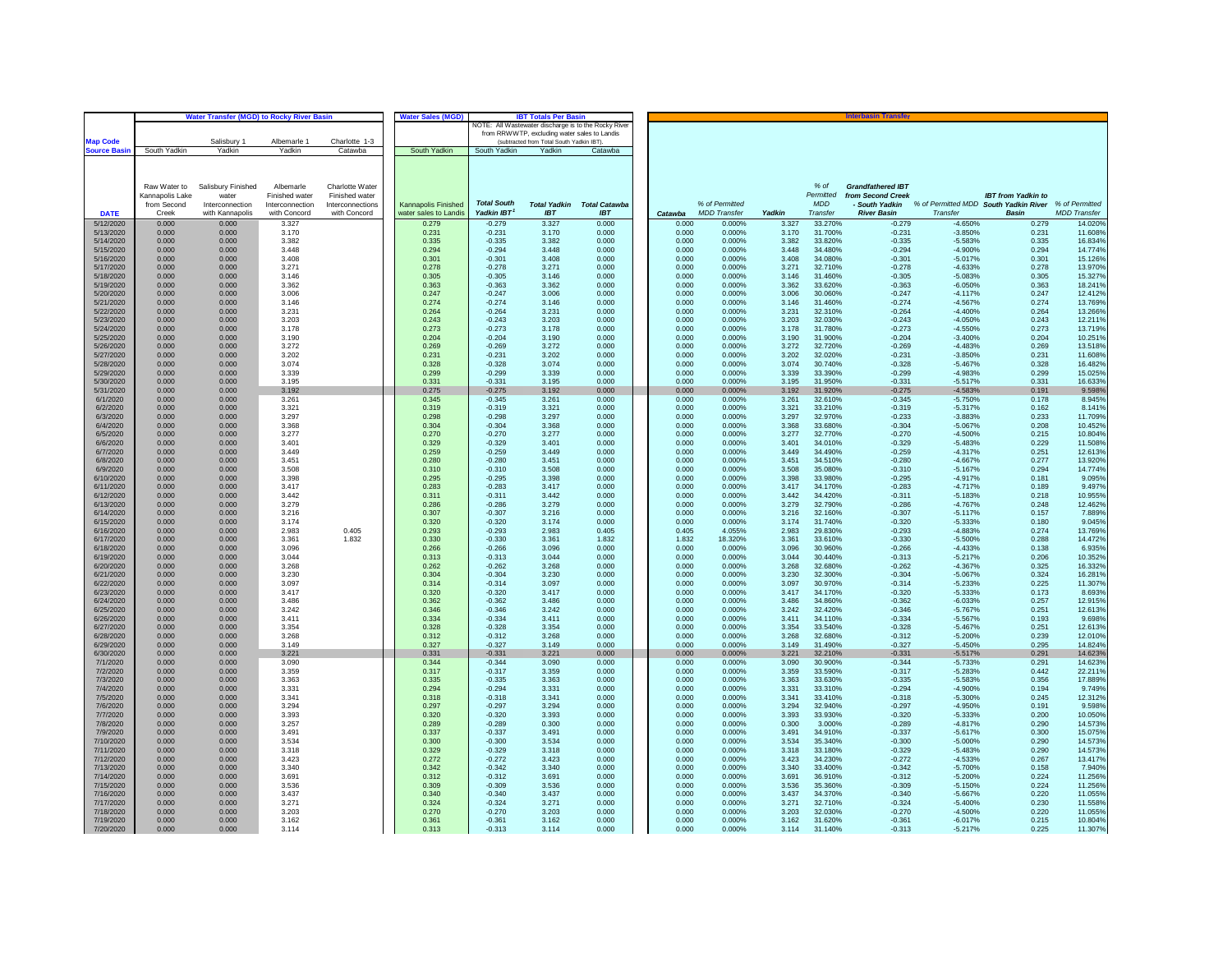|                        | <b>Water Transfer (MGD) to Rocky River Basin</b><br><b>Water Sales (MGD)</b><br><b>IBT Totals Per Basir</b> |                          |                                   |                                    |                       |                      |                                                                                          |                      |                |                     |                |                         | <b>Interbasin Transfe</b>           |                                                      |                           |                     |
|------------------------|-------------------------------------------------------------------------------------------------------------|--------------------------|-----------------------------------|------------------------------------|-----------------------|----------------------|------------------------------------------------------------------------------------------|----------------------|----------------|---------------------|----------------|-------------------------|-------------------------------------|------------------------------------------------------|---------------------------|---------------------|
|                        |                                                                                                             |                          |                                   |                                    |                       |                      | NOTE: All Wastewater discharge is to the Rocky River                                     |                      |                |                     |                |                         |                                     |                                                      |                           |                     |
| <b>Map Code</b>        |                                                                                                             | Salisbury 1              | Albemarle 1                       | Charlotte 1-3                      |                       |                      | from RRWWTP, excluding water sales to Landis<br>(subtracted from Total South Yadkin IBT) |                      |                |                     |                |                         |                                     |                                                      |                           |                     |
| ource Basin            | South Yadkin                                                                                                | Yadkin                   | Yadkin                            | Catawba                            | South Yadkin          | South Yadkin         | Yadkin                                                                                   | Catawba              |                |                     |                |                         |                                     |                                                      |                           |                     |
|                        |                                                                                                             |                          |                                   |                                    |                       |                      |                                                                                          |                      |                |                     |                |                         |                                     |                                                      |                           |                     |
|                        |                                                                                                             |                          |                                   |                                    |                       |                      |                                                                                          |                      |                |                     |                |                         |                                     |                                                      |                           |                     |
|                        |                                                                                                             |                          |                                   |                                    |                       |                      |                                                                                          |                      |                |                     |                |                         |                                     |                                                      |                           |                     |
|                        | Raw Water to                                                                                                | Salisbury Finished       | Albemarle                         | Charlotte Water                    |                       |                      |                                                                                          |                      |                |                     |                | % of                    | <b>Grandfathered IBT</b>            |                                                      |                           |                     |
|                        | Kannapolis Lake<br>from Second                                                                              | water<br>Interconnection | Finished water<br>Interconnection | Finished water<br>Interconnections | Kannapolis Finished   | <b>Total South</b>   | <b>Total Yadkin</b>                                                                      | <b>Total Catawba</b> |                | % of Permitted      |                | Permitted<br><b>MDD</b> | from Second Creek<br>- South Yadkin | % of Permitted MDD South Yadkin River % of Permitted | <b>IBT</b> from Yadkin to |                     |
| <b>DATE</b>            | Creek                                                                                                       | with Kannapolis          | with Concord                      | with Concord                       | water sales to Landis | Yadkin IBT           | <b>IBT</b>                                                                               | <b>IBT</b>           | Catawba        | <b>MDD</b> Transfer | Yadkin         | Transfer                | <b>River Basin</b>                  | Transfer                                             | <b>Basin</b>              | <b>MDD</b> Transfer |
| 7/21/2020              | 0.000                                                                                                       | 0.000                    | 3.387                             |                                    | 0.321                 | $-0.321$             | 3.387                                                                                    | 0.000                | 0.000          | 0.000%              | 3.387          | 33.870%                 | $-0.321$                            | $-5.350%$                                            | 0.223                     | 11.206%             |
| 7/22/2020              | 0.000                                                                                                       | 0.000                    | 3.380                             |                                    | 0.334                 | $-0.334$             | 3.380                                                                                    | 0.000                | 0.000          | 0.000%              | 3.380          | 33.800%                 | $-0.334$                            | $-5.567%$                                            | 0.235                     | 11.809%             |
| 7/23/2020              | 0.000                                                                                                       | 0.000                    | 3.252                             |                                    | 0.350                 | $-0.350$             | 3.252                                                                                    | 0.000                | 0.000          | 0.000%              | 3.252          | 32.520%                 | $-0.350$                            | $-5.833%$                                            | 0.250                     | 12.563%             |
| 7/24/2020              | 0.000                                                                                                       | 0.000                    | 3.663                             |                                    | 0.312                 | $-0.312$             | 3.663                                                                                    | 0.000                | 0.000          | 0.000%              | 3.663          | 36.630%                 | $-0.312$                            | $-5.200%$                                            | 0.243                     | 12.2119             |
| 7/25/2020<br>7/26/2020 | 0.000<br>0.000                                                                                              | 0.000<br>0.000           | 3.884<br>4.065                    |                                    | 0.384<br>0.316        | $-0.384$<br>$-0.316$ | 3.884<br>4.065                                                                           | 0.000<br>0.000       | 0.000<br>0.000 | 0.000%<br>0.000%    | 3.884<br>4.065 | 38.840%<br>40.650%      | $-0.384$<br>$-0.316$                | $-6.400%$<br>$-5.267%$                               | 0.280<br>0.381            | 14.0709<br>19.1469  |
| 7/27/2020              | 0.000                                                                                                       | 0.000                    | 4.193                             |                                    | 0.371                 | $-0.371$             | 4.193                                                                                    | 0.000                | 0.000          | 0.000%              | 4.193          | 41.930%                 | $-0.371$                            | $-6.183%$                                            | 0.265                     | 13.317%             |
| 7/28/2020              | 0.000                                                                                                       | 0.000                    | 4.350                             |                                    | 0.348                 | $-0.348$             | 4.350                                                                                    | 0.000                | 0.000          | 0.000%              | 4.350          | 43.500%                 | $-0.348$                            | $-5.800%$                                            | 0.266                     | 13.3679             |
| 7/29/2020              | 0.000                                                                                                       | 0.000                    | 3.665                             |                                    | 0.314                 | $-0.314$             | 3.665                                                                                    | 0.000                | 0.000          | 0.000%              | 3.665          | 36.650%                 | $-0.314$                            | $-5.233%$                                            | 0.250                     | 12.563%             |
| 7/30/2020              | 0.000                                                                                                       | 0.000                    | 4.005                             |                                    | 0.315                 | $-0.315$             | 4.005                                                                                    | 0.000                | 0.000          | 0.000%              | 4.005          | 40.050%                 | $-0.315$                            | $-5.250%$                                            | 0.245                     | 12.3129             |
| 7/31/2020<br>8/1/2020  | 0.000<br>0.000                                                                                              | 0.000<br>0.000           | 4.170<br>4.215                    |                                    | 0.342<br>0.322        | $-0.342$<br>$-0.322$ | 4.170<br>4.215                                                                           | 0.000<br>0.000       | 0.000<br>0.000 | 0.000%<br>0.000%    | 4.170<br>4.215 | 41.700%<br>42.150%      | $-0.342$<br>$-0.322$                | $-5.700%$<br>$-5.367%$                               | 0.300<br>0.279            | 15.075%<br>14.0209  |
| 8/2/2020               | 0.000                                                                                                       | 0.000                    | 4 239                             |                                    | 0.348                 | $-0.348$             | 4.239                                                                                    | 0.000                | 0.000          | 0.000%              | 4.239          | 42.390%                 | $-0.348$                            | $-5.800%$                                            | 0.262                     | 13.166%             |
| 8/3/2020               | 0.000                                                                                                       | 0.000                    | 4.217                             |                                    | 0.305                 | $-0.305$             | 4.217                                                                                    | 0.000                | 0.000          | 0.000%              | 4.217          | 42.170%                 | $-0.305$                            | $-5.083%$                                            | 0.316                     | 15.879%             |
| 8/4/2020               | 0.000                                                                                                       | 0.000                    | 3.964                             |                                    | 0.375                 | $-0.375$             | 3.964                                                                                    | 0.000                | 0.000          | 0.000%              | 3.964          | 39.640%                 | $-0.375$                            | $-6.250%$                                            | 0.218                     | 10.955%             |
| 8/5/2020               | 0.000                                                                                                       | 0.000                    | 4.207                             |                                    | 0.312                 | $-0.312$             | 4.207                                                                                    | 0.000                | 0.000          | 0.000%              | 4.207          | 42.070%                 | $-0.312$                            | $-5.200%$                                            | 0.245                     | 12.3129             |
| 8/6/2020<br>8/7/2020   | 0.000<br>0.000                                                                                              | 0.000<br>0.000           | 4.166<br>4.077                    |                                    | 0.392<br>0.415        | $-0.392$<br>$-0.415$ | 4.166<br>4.077                                                                           | 0.000<br>0.000       | 0.000<br>0.000 | 0.000%<br>0.000%    | 4.166<br>4.077 | 41.660%<br>40.770%      | $-0.392$<br>$-0.415$                | $-6.533%$<br>$-6.917%$                               | 0.274<br>0.235            | 13.7699<br>11.8099  |
| 8/8/2020               | 0.000                                                                                                       | 0.000                    | 4.188                             |                                    | 0.342                 | $-0.342$             | 4.188                                                                                    | 0.000                | 0.000          | 0.000%              | 4.188          | 41.880%                 | $-0.342$                            | $-5.700%$                                            | 0.230                     | 11.5589             |
| 8/9/2020               | 0.000                                                                                                       | 0.000                    | 4.236                             |                                    | 0.334                 | $-0.334$             | 4.236                                                                                    | 0.000                | 0.000          | 0.000%              | 4.236          | 42.360%                 | $-0.334$                            | $-5.567%$                                            | 0.251                     | 12.6139             |
| 8/10/2020              | 0.000                                                                                                       | 0.000                    | 4.248                             |                                    | 0.368                 | $-0.368$             | 4.248                                                                                    | 0.000                | 0.000          | 0.000%              | 4.248          | 42.480%                 | $-0.368$                            | $-6.133%$                                            | 0.219                     | 11.005%             |
| 8/11/2020              | 0.000                                                                                                       | 0.000                    | 4.093                             |                                    | 0.411                 | $-0.411$             | 4.093                                                                                    | 0.000                | 0.000          | 0.000%              | 4.093          | 40.930%                 | $-0.411$                            | $-6.850%$                                            | 0.237                     | 11.910%             |
| 8/12/2020<br>8/13/2020 | 0.000<br>0.000                                                                                              | 0.000<br>0.000           | 4.014<br>3.920                    |                                    | 0.386<br>0.355        | $-0.386$<br>$-0.355$ | 4.014<br>3.920                                                                           | 0.000<br>0.000       | 0.000<br>0.000 | 0.000%<br>0.000%    | 4.014<br>3.920 | 40.140%<br>39.200%      | $-0.386$<br>$-0.355$                | $-6.433%$<br>$-5.917%$                               | 0.215<br>0.220            | 10.804%<br>11.055%  |
| 8/14/2020              | 0.000                                                                                                       | 0.000                    | 3.971                             |                                    | 0.381                 | $-0.381$             | 3.971                                                                                    | 0.000                | 0.000          | 0.000%              | 3.971          | 39.710%                 | $-0.381$                            | $-6.350%$                                            | 0.190                     | 9.5489              |
| 8/15/2020              | 0.000                                                                                                       | 0.000                    | 4.001                             |                                    | 0.326                 | $-0.326$             | 4.001                                                                                    | 0.000                | 0.000          | 0.000%              | 4.001          | 40.010%                 | $-0.326$                            | $-5.433%$                                            | 0.225                     | 11.307%             |
| 8/16/2020              | 0.000                                                                                                       | 0.000                    | 3.951                             |                                    | 0.267                 | $-0.267$             | 3.951                                                                                    | 0.000                | 0.000          | 0.000%              | 3.951          | 39.510%                 | $-0.267$                            | $-4.450%$                                            | 0.273                     | 13.7199             |
| 8/17/2020<br>8/18/2020 | 0.000<br>0.000                                                                                              | 0.000<br>0.000           | 3.972<br>4.023                    |                                    | 0.355<br>0.325        | $-0.355$<br>$-0.325$ | 3.972<br>4.023                                                                           | 0.000<br>0.000       | 0.000<br>0.000 | 0.000%<br>0.000%    | 3.972<br>4.023 | 39.720%<br>40.230%      | $-0.355$<br>$-0.325$                | $-5.917%$<br>$-5.417%$                               | 0.235<br>0.242            | 11.8099<br>12.1619  |
| 8/19/2020              | 0.000                                                                                                       | 0.000                    | 3.980                             |                                    | 0.329                 | $-0.329$             | 3.980                                                                                    | 0.000                | 0.000          | 0.000%              | 3.980          | 39.800%                 | $-0.329$                            | $-5.483%$                                            | 0.175                     | 8.794%              |
| 8/20/2020              | 0.000                                                                                                       | 0.000                    | 4.014                             |                                    | 0.281                 | $-0.281$             | 4.014                                                                                    | 0.000                | 0.000          | 0.000%              | 4.014          | 40.140%                 | $-0.281$                            | $-4.683%$                                            | 0.260                     | 13.065%             |
| 8/21/2020              | 0.000                                                                                                       | 0.000                    | 3.975                             |                                    | 0.329                 | $-0.329$             | 3.975                                                                                    | 0.000                | 0.000          | 0.000%              | 3.975          | 39.750%                 | $-0.329$                            | $-5.483%$                                            | 0.180                     | 9.045%              |
| 8/22/2020<br>8/23/2020 | 0.000<br>0.000                                                                                              | 0.000<br>0.000           | 3.838<br>3.893                    |                                    | 0.320<br>0.294        | $-0.320$<br>$-0.294$ | 3.838<br>3.893                                                                           | 0.000<br>0.000       | 0.000<br>0.000 | 0.000%<br>0.000%    | 3.838<br>3.893 | 38.380%<br>38.930%      | $-0.320$<br>$-0.294$                | $-5.333%$<br>$-4.900%$                               | 0.236<br>0.261            | 11.8599<br>13.116%  |
| 8/24/2020              | 0.000                                                                                                       | 0.000                    | 3.982                             |                                    | 0.274                 | $-0.274$             | 3.982                                                                                    | 0.000                | 0.000          | 0.000%              | 3.982          | 39.820%                 | $-0.274$                            | $-4.567%$                                            | 0.248                     | 12.4629             |
| 8/25/2020              | 0.000                                                                                                       | 0.000                    | 4.071                             |                                    | 0.322                 | $-0.322$             | 4.071                                                                                    | 0.000                | 0.000          | 0.000%              | 4.071          | 40.710%                 | $-0.322$                            | $-5.367%$                                            | 0.234                     | 11.7599             |
| 8/26/2020              | 0.000                                                                                                       | 0.000                    | 4.288                             |                                    | 0.307                 | $-0.307$             | 4.288                                                                                    | 0.000                | 0.000          | 0.000%              | 4.288          | 42.880%                 | $-0.307$                            | $-5.117%$                                            | 0.269                     | 13.5189             |
| 8/27/2020<br>8/28/2020 | 0.000<br>0.000                                                                                              | 0.000<br>0.000           | 4.284<br>4.102                    |                                    | 0.302                 | $-0.302$             | 4.284<br>4.102                                                                           | 0.000<br>0.000       | 0.000<br>0.000 | 0.000%<br>0.000%    | 4.284          | 42.840%<br>41.020%      | $-0.302$<br>$-0.311$                | $-5.033%$                                            | 0.295                     | 14.8249             |
| 8/29/2020              | 0.000                                                                                                       | 0.000                    | 3.944                             |                                    | 0.311<br>0.349        | $-0.311$<br>$-0.349$ | 3.944                                                                                    | 0.000                | 0.000          | 0.000%              | 4.102<br>3.944 | 39.440%                 | $-0.349$                            | $-5.183%$<br>$-5.817%$                               | 0.200<br>0.170            | 10.050%<br>8.5439   |
| 8/30/2020              | 0.000                                                                                                       | 0.000                    | 3.946                             |                                    | 0.303                 | $-0.303$             | 3.946                                                                                    | 0.000                | 0.000          | 0.000%              | 3.946          | 39.460%                 | $-0.303$                            | $-5.050%$                                            | 0.374                     | 18.794%             |
| 8/31/2020              | 0.000                                                                                                       | 0.000                    | 3.899                             |                                    | 0.287                 | $-0.287$             | 3.899                                                                                    | 0.000                | 0.000          | 0.000%              | 3.899          | 38.990%                 | $-0.287$                            | $-4.783%$                                            | 0.454                     | 22.8149             |
| 9/1/2020               | 0.000                                                                                                       | 0.000                    | 3.960                             |                                    | 0.319                 | $-0.319$             | 3.960                                                                                    | 0.000                | 0.000          | 0.000%              | 3.960          | 39.600%                 | $-0.319$                            | $-5.317%$                                            | 0.319                     | 16.0309             |
| 9/2/2020<br>9/3/2020   | 0.000<br>0.000                                                                                              | 0.000<br>0.000           | 2.727<br>4.002                    |                                    | 0.252<br>0.304        | $-0.252$<br>$-0.304$ | 2.727<br>4.002                                                                           | 0.000<br>0.000       | 0.000<br>0.000 | 0.000%<br>0.000%    | 2.727<br>4.002 | 27.270%<br>40.020%      | $-0.252$<br>$-0.304$                | $-4.200%$<br>$-5.067%$                               | 0.252<br>0.304            | 12.6639<br>15.276%  |
| 9/4/2020               | 0.000                                                                                                       | 0.000                    | 4.203                             |                                    | 0.313                 | $-0.313$             | 4.203                                                                                    | 0.000                | 0.000          | 0.000%              | 4.203          | 42.030%                 | $-0.313$                            | $-5.217%$                                            | 0.313                     | 15.729%             |
| 9/5/2020               | 0.000                                                                                                       | 0.000                    | 3.882                             |                                    | 0.278                 | $-0.278$             | 3.882                                                                                    | 0.000                | 0.000          | 0.000%              | 3.882          | 38.820%                 | $-0.278$                            | $-4.633%$                                            | 0.278                     | 13.970%             |
| 9/6/2020               | 0.000                                                                                                       | 0.000                    | 3.882                             |                                    | 0.307                 | $-0.307$             | 3.882                                                                                    | 0.000                | 0.000          | 0.000%              | 3.882          | 38.820%                 | $-0.307$                            | $-5.117%$                                            | 0.307                     | 15.427%             |
| 9/7/2020               | 0.000                                                                                                       | 0.000                    | 3.911                             |                                    | 0.284                 | $-0.284$             | 3.911                                                                                    | 0.000                | 0.000          | 0.000%              | 3.911          | 39.110%                 | $-0.284$                            | $-4.733%$                                            | 0.284                     | 14.2719             |
| 9/8/2020<br>9/9/2020   | 0.000<br>0.000                                                                                              | 0.000<br>0.000           | 3.961<br>4.012                    |                                    | 0.300<br>0.302        | $-0.300$<br>$-0.302$ | 3.961<br>4.012                                                                           | 0.000<br>0.000       | 0.000<br>0.000 | 0.000%<br>0.000%    | 3.961<br>4.012 | 39.610%<br>40.120%      | $-0.300$<br>$-0.302$                | $-5.000%$<br>$-5.033%$                               | 0.300<br>0.302            | 15.075%<br>15.1769  |
| 9/10/2020              | 0.000                                                                                                       | 0.000                    | 3.993                             |                                    | 0.271                 | $-0.271$             | 3.993                                                                                    | 0.000                | 0.000          | 0.000%              | 3.993          | 39.930%                 | $-0.271$                            | $-4.517%$                                            | 0.271                     | 13.6189             |
| 9/11/2020              | 0.000                                                                                                       | 0.000                    | 3.968                             |                                    | 0.279                 | $-0.279$             | 3.968                                                                                    | 0.000                | 0.000          | 0.000%              | 3.968          | 39.680%                 | $-0.279$                            | $-4.650%$                                            | 0.279                     | 14.0209             |
| 9/12/2020              | 0.000                                                                                                       | 0.000                    | 3.953                             |                                    | 0.307                 | $-0.307$             | 3.953                                                                                    | 0.000                | 0.000          | 0.000%              | 3.953          | 39.530%                 | $-0.307$                            | $-5.117%$                                            | 0.307                     | 15.427%             |
| 9/13/2020<br>9/14/2020 | 0.000<br>0.000                                                                                              | 0.000<br>0.000           | 4.033<br>3.908                    |                                    | 0.321<br>0.330        | $-0.321$<br>$-0.330$ | 4.033<br>3.908                                                                           | 0.000<br>0.000       | 0.000<br>0.000 | 0.000%<br>0.000%    | 4.033<br>3.908 | 40.330%<br>39.080%      | $-0.321$<br>$-0.330$                | $-5.350%$<br>$-5.500%$                               | 0.321<br>0.330            | 16.1319<br>16,583%  |
| 9/15/2020              | 0.000                                                                                                       | 0.000                    | 4.048                             |                                    | 0.259                 | $-0.259$             | 4.048                                                                                    | 0.000                | 0.000          | 0.000%              | 4.048          | 40.480%                 | $-0.259$                            | $-4.317%$                                            | 0.259                     | 13.0159             |
| 9/16/2020              | 0.000                                                                                                       | 0.000                    | 3.833                             |                                    | 0.330                 | $-0.330$             | 3.833                                                                                    | 0.000                | 0.000          | 0.000%              | 3.833          | 38.330%                 | $-0.330$                            | $-5.500%$                                            | 0.330                     | 16.583%             |
| 9/17/2020              | 0.000                                                                                                       | 0.000                    | 3.649                             |                                    | 0.241                 | $-0.241$             | 3.649                                                                                    | 0.000                | 0.000          | 0.000%              | 3.649          | 36.490%                 | $-0.241$                            | $-4.017%$                                            | 0.241                     | 12.1119             |
| 9/18/2020<br>9/19/2020 | 0.000<br>0.000                                                                                              | 0.000<br>0.000           | 3.857<br>4.068                    |                                    | 0.289<br>0.306        | $-0.289$<br>$-0.306$ | 3.857<br>4.068                                                                           | 0.000<br>0.000       | 0.000<br>0.000 | 0.000%<br>0.000%    | 3.857<br>4.068 | 38.570%<br>40.680%      | $-0.289$<br>$-0.306$                | $-4.817%$<br>$-5.100%$                               | 0.289<br>0.306            | 14.523%<br>15.377%  |
| 9/20/2020              | 0.000                                                                                                       | 0.000                    | 3.790                             |                                    | 0.281                 | $-0.281$             | 3.790                                                                                    | 0.000                | 0.000          | 0.000%              | 3.790          | 37.900%                 | $-0.281$                            | $-4.683%$                                            | 0.281                     | 14.1219             |
| 9/21/2020              | 0.000                                                                                                       | 0.000                    | 3.910                             |                                    | 0.284                 | $-0.284$             | 3.910                                                                                    | 0.000                | 0.000          | 0.000%              | 3.910          | 39.100%                 | $-0.284$                            | $-4.733%$                                            | 0.284                     | 14.271%             |
| 9/22/2020              | 0.000                                                                                                       | 0.000                    | 3.929                             |                                    | 0.282                 | $-0.282$             | 3.929                                                                                    | 0.000                | 0.000          | 0.000%              | 3.929          | 39.290%                 | $-0.282$                            | $-4.700%$                                            | 0.282                     | 14.1719             |
| 9/23/2020              | 0.000                                                                                                       | 0.000                    | 3.912                             |                                    | 0.287                 | $-0.287$             | 3.912                                                                                    | 0.000                | 0.000          | 0.000%              | 3.912          | 39.120%                 | $-0.287$                            | $-4.783%$                                            | 0.287                     | 14.422%             |
| 9/24/2020              | 0.000<br>0.000                                                                                              | 0.000                    | 3.757<br>3.875                    |                                    | 0.268                 | $-0.268$<br>$-0.295$ | 3.757<br>3.875                                                                           | 0.000                | 0.000<br>0.000 | 0.000%<br>0.000%    | 3.757<br>3.875 | 37.570%                 | $-0.268$<br>$-0.295$                | $-4.467%$<br>$-4.917%$                               | 0.268<br>0.295            | 13.467%             |
| 9/25/2020<br>9/26/2020 | 0.000                                                                                                       | 0.000<br>0.000           | 3.551                             |                                    | 0.295<br>0.306        | $-0.306$             | 3.551                                                                                    | 0.000<br>0.000       | 0.000          | 0.000%              | 3.551          | 38.750%<br>35.510%      | $-0.306$                            | $-5.100%$                                            | 0.306                     | 14.824%<br>15.3779  |
| 9/27/2020              | 0.000                                                                                                       | 0.000                    | 3.805                             |                                    | 0.272                 | $-0.272$             | 3.805                                                                                    | 0.000                | 0.000          | 0.000%              | 3.805          | 38.050%                 | $-0.272$                            | $-4.533%$                                            | 0.272                     | 13.6689             |
| 9/28/2020              | 0.000                                                                                                       | 0.000                    | 3.843                             |                                    | 0.290                 | $-0.290$             | 3.843                                                                                    | 0.000                | 0.000          | 0.000%              | 3.843          | 38.430%                 | $-0.290$                            | $-4.833%$                                            | 0.290                     | 14.573%             |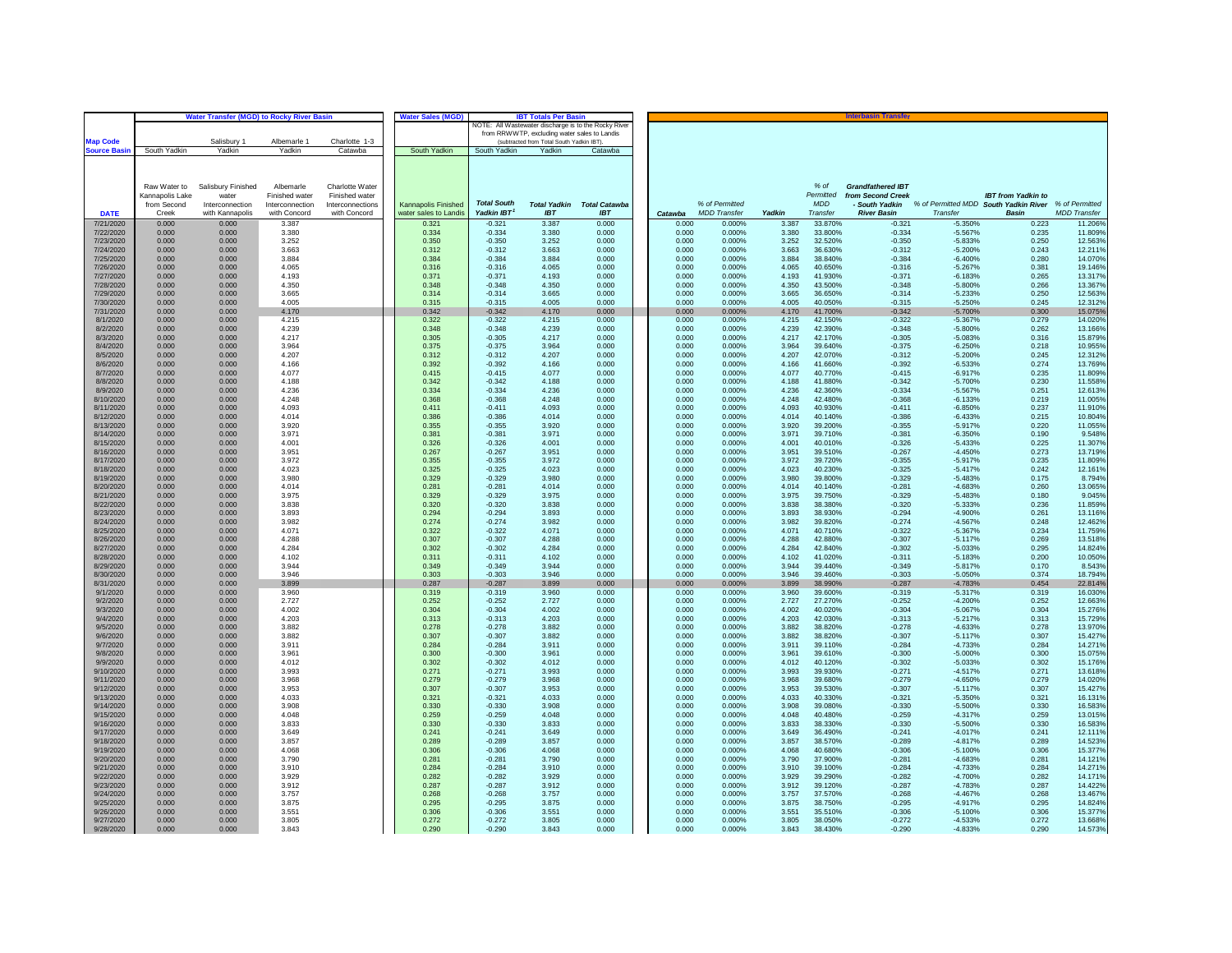|                          |                 | <b>Water Transfer (MGD) to Rocky River Basin</b> | <b>Water Sales (MGD)</b> | <b>IBT Totals Per Basir</b> |                       |                      |                                                      | <b>Interbasin Transfe</b>         |  |                |                     |                |                    |                          |                                       |                           |                     |
|--------------------------|-----------------|--------------------------------------------------|--------------------------|-----------------------------|-----------------------|----------------------|------------------------------------------------------|-----------------------------------|--|----------------|---------------------|----------------|--------------------|--------------------------|---------------------------------------|---------------------------|---------------------|
|                          |                 |                                                  |                          |                             |                       |                      | NOTE: All Wastewater discharge is to the Rocky River |                                   |  |                |                     |                |                    |                          |                                       |                           |                     |
|                          |                 |                                                  |                          |                             |                       |                      | from RRWWTP, excluding water sales to Landis         |                                   |  |                |                     |                |                    |                          |                                       |                           |                     |
| <b>Map Code</b>          |                 | Salisbury 1                                      | Albemarle 1              | Charlotte 1-3               | South Yadkin          |                      | (subtracted from Total South Yadkin IBT)             |                                   |  |                |                     |                |                    |                          |                                       |                           |                     |
| <b>Source Basin</b>      | South Yadkin    | Yadkin                                           | Yadkin                   | Catawba                     |                       | South Yadkin         | Yadkin                                               | Catawba                           |  |                |                     |                |                    |                          |                                       |                           |                     |
|                          |                 |                                                  |                          |                             |                       |                      |                                                      |                                   |  |                |                     |                |                    |                          |                                       |                           |                     |
|                          |                 |                                                  |                          |                             |                       |                      |                                                      |                                   |  |                |                     |                |                    |                          |                                       |                           |                     |
|                          | Raw Water to    | Salisbury Finished                               | Albemarle                | Charlotte Water             |                       |                      |                                                      |                                   |  |                |                     |                | % of               | <b>Grandfathered IBT</b> |                                       |                           |                     |
|                          | Kannapolis Lake | water                                            | Finished water           | Finished water              |                       |                      |                                                      |                                   |  |                |                     |                | Permitted          | from Second Creek        |                                       | <b>IBT</b> from Yadkin to |                     |
|                          | from Second     | Interconnection                                  | Interconnection          | Interconnections            | Kannapolis Finished   | <b>Total South</b>   |                                                      | <b>Total Yadkin Total Catawba</b> |  |                | % of Permitted      |                | <b>MDD</b>         | - South Yadkin           | % of Permitted MDD South Yadkin River |                           | % of Permitted      |
| <b>DATE</b>              | Creek           | with Kannapolis                                  | with Concord             | with Concord                | water sales to Landis | Yadkin IBT           | IB <sub>T</sub>                                      | <b>IBT</b>                        |  | Catawba        | <b>MDD</b> Transfer | Yadkin         | Transfer           | <b>River Basin</b>       | Transfer                              | <b>Basin</b>              | <b>MDD</b> Transfer |
| 9/29/2020                | 0.000           | 0.000                                            | 3.900                    |                             | 0.295                 | $-0.295$             | 3.900                                                | 0.000                             |  | 0.000          | 0.000%              | 3.900          | 39.000%            | $-0.295$                 | $-4.917%$                             | 0.295                     | 14.824%             |
| 9/30/2020                | 0.000           | 0.000                                            | 3.904                    |                             | 0.281                 | $-0.281$             | 3.904                                                | 0.000                             |  | 0.000          | 0.000%              | 3.904          | 39.040%            | $-0.281$                 | $-4.683%$                             | 0.281                     | 14.121%             |
| 10/1/2020                | 0.000           | 0.000                                            | 3.677                    |                             | 0.265                 | $-0.265$             | 3.677                                                | 0.000                             |  | 0.000          | 0.000%              | 3.677          | 36.770%            | $-0.265$                 | $-4.417%$                             | 0.265                     | 13.317%             |
| 10/2/2020                | 0.000           | 0.000                                            | 3.982                    |                             | 0.292                 | $-0.292$             | 3.982                                                | 0.000                             |  | 0.000          | 0.000%              | 3.982          | 39.820%            | $-0.292$                 | $-4.867%$                             | 0.292                     | 14.673%             |
| 10/3/2020<br>10/4/2020   | 0.000<br>0.000  | 0.000<br>0.000                                   | 3.873<br>3.834           |                             | 0.313<br>0.272        | $-0.313$<br>$-0.272$ | 3.873<br>3.834                                       | 0.000<br>0.000                    |  | 0.000<br>0.000 | 0.000%<br>0.000%    | 3.873<br>3.834 | 38.730%<br>38.340% | $-0.313$<br>$-0.272$     | $-5.217%$<br>$-4.533%$                | 0.313<br>0.272            | 15.729%<br>13.6689  |
| 10/5/2020                | 0.000           | 0.000                                            | 3.911                    |                             | 0.305                 | $-0.305$             | 3.911                                                | 0.000                             |  | 0.000          | 0.000%              | 3.911          | 39.110%            | $-0.305$                 | $-5.083%$                             | 0.305                     | 15.327%             |
| 10/6/2020                | 0.000           | 0.000                                            | 4.136                    |                             | 0.287                 | $-0.287$             | 4.136                                                | 0.000                             |  | 0.000          | 0.000%              | 4.136          | 41.360%            | $-0.287$                 | $-4.783%$                             | 0.287                     | 14.422%             |
| 10/7/2020                | 0.000           | 0.000                                            | 3.943                    |                             | 0.306                 | $-0.306$             | 3.943                                                | 0.000                             |  | 0.000          | 0.000%              | 3.943          | 39.430%            | $-0.306$                 | $-5.100%$                             | 0.306                     | 15.377%             |
| 10/8/2020                | 0.000           | 0.000                                            | 4.490                    |                             | 0.308                 | $-0.308$             | 4.490                                                | 0.000                             |  | 0.000          | 0.000%              | 4.490          | 44.900%            | $-0.308$                 | $-5.133%$                             | 0.308                     | 15.4779             |
| 10/9/2020                | 0.000           | 0.000                                            | 3.810                    |                             | 0.266                 | $-0.266$             | 3.810                                                | 0.000                             |  | 0.000          | 0.000%              | 3.810          | 38.100%            | $-0.266$                 | $-4.433%$                             | 0.266                     | 13.367%             |
| 10/10/2020               | 0.000           | 0.000                                            | 3.778                    |                             | 0.282                 | $-0.282$             | 3.778                                                | 0.000                             |  | 0.000          | 0.000%              | 3.778          | 37.780%            | $-0.282$                 | $-4.700%$                             | 0.282                     | 14.1719             |
| 10/11/2020               | 0.000           | 0.000                                            | 3.571                    |                             | 0.295                 | $-0.295$             | 3.571                                                | 0.000                             |  | 0.000          | 0.000%              | 3.571          | 35.710%            | $-0.295$                 | $-4.917%$                             | 0.295                     | 14.824%             |
| 10/12/2020               | 0.000           | 0.000                                            | 3.630                    |                             | 0.232                 | $-0.232$             | 3.630<br>3.804                                       | 0.000                             |  | 0.000          | 0.000%              | 3.630          | 36.300%<br>38.040% | $-0.232$                 | $-3.867%$                             | 0.232                     | 11.658%             |
| 10/13/2020               | 0.000<br>0.000  | 0.000                                            | 3.804                    |                             | 0.275                 | $-0.275$             |                                                      | 0.000                             |  | 0.000          | 0.000%              | 3.804          |                    | $-0.275$                 | $-4.583%$                             | 0.275                     | 13.8199             |
| 10/14/2020<br>10/15/2020 | 0.000           | 0.000<br>0.000                                   | 4.008<br>3.601           |                             | 0.321<br>0.251        | $-0.321$<br>$-0.251$ | 4.008<br>3.601                                       | 0.000<br>0.000                    |  | 0.000<br>0.000 | 0.000%<br>0.000%    | 4.008<br>3.601 | 40.080%<br>36.010% | $-0.321$<br>$-0.251$     | $-5.350%$<br>$-4.183%$                | 0.321<br>0.251            | 16.131%<br>12.613%  |
| 10/16/2020               | 0.000           | 0.000                                            | 3.908                    |                             | 0.283                 | $-0.283$             | 3.908                                                | 0.000                             |  | 0.000          | 0.000%              | 3.908          | 39.080%            | $-0.283$                 | $-4.717%$                             | 0.283                     | 14.2219             |
| 10/17/2020               | 0.000           | 0.000                                            | 3.708                    |                             | 0.303                 | $-0.303$             | 3.708                                                | 0.000                             |  | 0.000          | 0.000%              | 3.708          | 37.080%            | $-0.303$                 | $-5.050%$                             | 0.303                     | 15.226%             |
| 10/18/2020               | 0.000           | 0.000                                            | 3.850                    |                             | 0.288                 | $-0.288$             | 3.850                                                | 0.000                             |  | 0.000          | 0.000%              | 3.850          | 38.500%            | $-0.288$                 | $-4.800%$                             | 0.288                     | 14.472%             |
| 10/19/2020               | 0.000           | 0.000                                            | 3.805                    |                             | 0.255                 | $-0.255$             | 3.805                                                | 0.000                             |  | 0.000          | 0.000%              | 3.805          | 38.050%            | $-0.255$                 | $-4.250%$                             | 0.255                     | 12.814%             |
| 10/20/2020               | 0.000           | 0.000                                            | 4.034                    |                             | 0.317                 | $-0.317$             | 4.034                                                | 0.000                             |  | 0.000          | 0.000%              | 4.034          | 40.340%            | $-0.317$                 | $-5.283%$                             | 0.317                     | 15.930%             |
| 10/21/2020               | 0.000           | 0.000                                            | 3.969                    |                             | 0.257                 | $-0.257$             | 3.969                                                | 0.000                             |  | 0.000          | 0.000%              | 3.969          | 39.690%            | $-0.257$                 | $-4.283%$                             | 0.257                     | 12.915%             |
| 10/22/2020               | 0.000           | 0.000                                            | 3.944                    |                             | 0.318                 | $-0.318$             | 3.944                                                | 0.000                             |  | 0.000          | 0.000%              | 3.944          | 39.440%            | $-0.318$                 | $-5.300%$                             | 0.318                     | 15.980%             |
| 10/23/2020<br>10/24/2020 | 0.000<br>0.000  | 0.000<br>0.000                                   | 4.036<br>4.070           |                             | 0.296<br>0.291        | $-0.296$<br>$-0.291$ | 4.036<br>4.070                                       | 0.000<br>0.000                    |  | 0.000<br>0.000 | 0.000%<br>0.000%    | 4.036<br>4.070 | 40.360%<br>40.700% | $-0.296$<br>$-0.291$     | $-4.933%$<br>$-4.850%$                | 0.296<br>0.291            | 14.874%<br>14.623%  |
| 10/25/2020               | 0.000           | 0.000                                            | 3.896                    |                             | 0.271                 | $-0.271$             | 3.896                                                | 0.000                             |  | 0.000          | 0.000%              | 3.896          | 38.960%            | $-0.271$                 | $-4.517%$                             | 0.271                     | 13.618%             |
| 10/26/2020               | 0.000           | 0.000                                            | 3.654                    |                             | 0.271                 | $-0.271$             | 3.654                                                | 0.000                             |  | 0.000          | 0.000%              | 3.654          | 36.540%            | $-0.271$                 | $-4.517%$                             | 0.271                     | 13.618%             |
| 10/27/2020               | 0.000           | 0.000                                            | 3.964                    |                             | 0.277                 | $-0.277$             | 3.964                                                | 0.000                             |  | 0.000          | 0.000%              | 3.964          | 39.640%            | $-0.277$                 | $-4.617%$                             | 0.277                     | 13.920%             |
| 10/28/2020               | 0.000           | 0.000                                            | 4.296                    |                             | 0.257                 | $-0.257$             | 4.296                                                | 0.000                             |  | 0.000          | 0.000%              | 4.296          | 42.960%            | $-0.257$                 | $-4.283%$                             | 0.257                     | 12.915%             |
| 10/29/2020               | 0.000           | 0.000                                            | 4.156                    |                             | 0.261                 | $-0.261$             | 4.156                                                | 0.000                             |  | 0.000          | 0.000%              | 4.156          | 41.560%            | $-0.261$                 | $-4.350%$                             | 0.261                     | 13.116%             |
| 10/30/2020               | 0.000           | 0.000                                            | 4.012                    |                             | 0.283                 | $-0.283$             | 4.012                                                | 0.000                             |  | 0.000          | 0.000%              | 4.012          | 40.120%            | $-0.283$                 | $-4.717%$                             | 0.283                     | 14.2219             |
| 10/31/2020               | 0.000           | 0.000                                            | 4 232                    |                             | 0.231                 | $-0.231$             | 4.232                                                | 0.000                             |  | 0.000          | 0.000%              | 4.232          | 42.320%            | $-0.231$                 | $-3.850%$                             | 0.231                     | 11.608%             |
| 11/1/2020<br>11/2/2020   | 0.000<br>0.000  | 0.000<br>0.000                                   | 3.920<br>4.365           |                             | 0.284<br>0.251        | $-0.284$<br>$-0.251$ | 3.920<br>4.365                                       | 0.000<br>0.000                    |  | 0.000<br>0.000 | 0.000%<br>0.000%    | 3.920<br>4.365 | 39.200%<br>43.650% | $-0.284$<br>$-0.251$     | $-4.733%$<br>$-4.183%$                | 0.284<br>0.251            | 14.271%<br>12.613%  |
| 11/3/2020                | 0.000           | 0.000                                            | 3.831                    |                             | 0.250                 | $-0.250$             | 3.831                                                | 0.000                             |  | 0.000          | 0.000%              | 3.831          | 38.310%            | $-0.250$                 | $-4.167%$                             | 0.250                     | 12.563%             |
| 11/4/2020                | 0.000           | 0.000                                            | 4.267                    |                             | 0.241                 | $-0.241$             | 4.267                                                | 0.000                             |  | 0.000          | 0.000%              | 4.267          | 42.670%            | $-0.241$                 | $-4.017%$                             | 0.241                     | 12.111              |
| 11/5/2020                | 0.000           | 0.000                                            | 4.056                    |                             | 0.241                 | $-0.241$             | 4.056                                                | 0.000                             |  | 0.000          | 0.000%              | 4.056          | 40.560%            | $-0.241$                 | $-4.017%$                             | 0.241                     | 12.1119             |
| 11/6/2020                | 0.000           | 0.000                                            | 4.037                    |                             | 0.250                 | $-0.250$             | 4.037                                                | 0.000                             |  | 0.000          | 0.000%              | 4.037          | 40.370%            | $-0.250$                 | $-4.167%$                             | 0.250                     | 12.563%             |
| 11/7/2020                | 0.000           | 0.000                                            | 4.002                    |                             | 0.256                 | $-0.256$             | 4.002                                                | 0.000                             |  | 0.000          | 0.000%              | 4.002          | 40.020%            | $-0.256$                 | $-4.267%$                             | 0.256                     | 12.864%             |
| 11/8/2020                | 0.000           | 0.000                                            | 4.094                    |                             | 0.254                 | $-0.254$             | 4.094                                                | 0.000                             |  | 0.000          | 0.000%              | 4.094          | 40.940%            | $-0.254$                 | $-4.233%$                             | 0.254                     | 12.764%             |
| 11/9/2020                | 0.000           | 0.000                                            | 4.034                    |                             | 0.311                 | $-0.311$             | 4.034                                                | 0.000                             |  | 0.000          | 0.000%              | 4.034          | 40.340%            | $-0.311$                 | $-5.183%$                             | 0.311                     | 15.628%             |
| 11/10/2020               | 0.000           | 0.000                                            | 4.116                    |                             | 0.280                 | $-0.280$             | 4.116                                                | 0.000                             |  | 0.000          | 0.000%              | 4.116          | 41.160%            | $-0.280$                 | $-4.667%$                             | 0.280                     | 14.070%             |
| 11/11/2020<br>11/12/2020 | 0.000<br>0.000  | 0.000<br>0.000                                   | 3.736<br>3.934           |                             | 0.252<br>0.215        | $-0.252$<br>$-0.215$ | 3.736<br>3.934                                       | 0.000<br>0.000                    |  | 0.000<br>0.000 | 0.000%<br>0.000%    | 3.736<br>3.934 | 37.360%<br>39.340% | $-0.252$<br>$-0.215$     | $-4.200%$<br>$-3.583%$                | 0.252<br>0.215            | 12.663%<br>10.804%  |
| 11/13/2020               | 0.000           | 0.000                                            | 4.020                    |                             | 0.268                 | $-0.268$             | 4.020                                                | 0.000                             |  | 0.000          | 0.000%              | 4.020          | 40.200%            | $-0.268$                 | $-4.467%$                             | 0.268                     | 13.467%             |
| 11/14/2020               | 0.000           | 0.000                                            | 3.830                    |                             | 0.254                 | $-0.254$             | 3.830                                                | 0.000                             |  | 0.000          | 0.000%              | 3.830          | 38.300%            | $-0.254$                 | $-4.233%$                             | 0.254                     | 12.764%             |
| 11/15/2020               | 0.000           | 0.000                                            | 3.750                    |                             | 0.219                 | $-0.219$             | 3.750                                                | 0.000                             |  | 0.000          | 0.000%              | 3.750          | 37.500%            | $-0.219$                 | $-3.650%$                             | 0.219                     | 11.0059             |
| 11/16/2020               | 0.000           | 0.000                                            | 3.849                    |                             | 0.309                 | $-0.309$             | 3.849                                                | 0.000                             |  | 0.000          | 0.000%              | 3.849          | 38.490%            | $-0.309$                 | $-5.150%$                             | 0.309                     | 15.528%             |
| 11/17/2020               | 0.000           | 0.000                                            | 3.761                    |                             | 0.206                 | $-0.206$             | 3.761                                                | 0.000                             |  | 0.000          | 0.000%              | 3.761          | 37.610%            | $-0.206$                 | $-3.433%$                             | 0.206                     | 10.352%             |
| 11/18/2020               | 0.000           | 0.000                                            | 3.875                    |                             | 0.252                 | $-0.252$             | 3.875                                                | 0.000                             |  | 0.000          | 0.000%              | 3.875          | 38.750%            | $-0.252$                 | $-4.200%$                             | 0.252                     | 12.6639             |
| 11/19/2020<br>11/20/2020 | 0.000<br>0.000  | 0.000<br>0.000                                   | 3.843<br>3.946           |                             | 0.247<br>0.206        | $-0.247$<br>$-0.206$ | 3.843<br>3.946                                       | 0.000<br>0.000                    |  | 0.000<br>0.000 | 0.000%<br>0.000%    | 3.843<br>3.946 | 38.430%<br>39.460% | $-0.247$<br>$-0.206$     | $-4.117%$<br>$-3.433%$                | 0.247<br>0.206            | 12.412%<br>10.3529  |
| 11/21/2020               | 0.000           | 0.000                                            | 3.762                    |                             | 0.252                 | $-0.252$             | 3.762                                                | 0.000                             |  | 0.000          | 0.000%              | 3.762          | 37.620%            | $-0.252$                 | $-4.200%$                             | 0.252                     | 12.663%             |
| 11/22/2020               | 0.000           | 0.000                                            | 3.853                    |                             | 0.204                 | $-0.204$             | 3.853                                                | 0.000                             |  | 0.000          | 0.000%              | 3.853          | 38.530%            | $-0.204$                 | $-3.400%$                             | 0.204                     | 10.251%             |
| 11/23/2020               | 0.000           | 0.000                                            | 3.862                    |                             | 0.250                 | $-0.250$             | 3.862                                                | 0.000                             |  | 0.000          | 0.000%              | 3.862          | 38.620%            | $-0.250$                 | $-4.167%$                             | 0.250                     | 12.563%             |
| 11/24/2020               | 0.000           | 0.000                                            | 3.664                    |                             | 0.202                 | $-0.202$             | 3.664                                                | 0.000                             |  | 0.000          | 0.000%              | 3.664          | 36.640%            | $-0.202$                 | $-3.367%$                             | 0.202                     | 10.151%             |
| 11/25/2020               | 0.000           | 0.000                                            | 3.972                    |                             | 0.254                 | $-0.254$             | 3.972                                                | 0.000                             |  | 0.000          | 0.000%              | 3.972          | 39.720%            | $-0.254$                 | $-4.233%$                             | 0.254                     | 12.764%             |
| 11/26/2020               | 0.000           | 0.000                                            | 3.757                    |                             | 0.205                 | $-0.205$             | 3.757                                                | 0.000                             |  | 0.000          | 0.000%              | 3.757          | 37.570%            | $-0.205$                 | $-3.417%$                             | 0.205                     | 10.3029             |
| 11/27/2020               | 0.000           | 0.000                                            | 3.887                    |                             | 0.246                 | $-0.246$             | 3.887                                                | 0.000                             |  | 0.000          | 0.000%              | 3.887          | 38.870%            | $-0.246$                 | $-4.100%$                             | 0.246                     | 12.362%             |
| 11/28/2020<br>11/29/2020 | 0.000<br>0.000  | 0.000<br>0.000                                   | 3.807<br>3.824           |                             | 0.202<br>0.201        | $-0.202$<br>$-0.201$ | 3.807<br>3.824                                       | 0.000<br>0.000                    |  | 0.000<br>0.000 | 0.000%<br>0.000%    | 3.807<br>3.824 | 38.070%<br>38.240% | $-0.202$<br>$-0.201$     | $-3.367%$<br>$-3.350%$                | 0.202<br>0.201            | 10.1519<br>10.101%  |
| 11/30/2020               | 0.000           | 0.000                                            | 3.799                    |                             | 0.254                 | $-0.254$             | 3.799                                                | 0.000                             |  | 0.000          | 0.000%              | 3.799          | 37.990%            | $-0.254$                 | $-4.233%$                             | 0.254                     | 12.764%             |
| 12/1/2020                | 0.000           | 0.000                                            | 3.903                    |                             | 0.204                 | $-0.204$             | 3.903                                                | 0.000                             |  | 0.000          | 0.000%              | 3.903          | 39.030%            | $-0.204$                 | $-3.400%$                             | 0.204                     | 10.2519             |
| 12/2/2020                | 0.000           | 0.000                                            | 3.972                    |                             | 0.249                 | $-0.249$             | 3.972                                                | 0.000                             |  | 0.000          | 0.000%              | 3.972          | 39.720%            | $-0.249$                 | $-4.150%$                             | 0.249                     | 12.513%             |
| 12/3/2020                | 0.000           | 0.000                                            | 3.767                    |                             | 0.205                 | $-0.205$             | 3.767                                                | 0.000                             |  | 0.000          | 0.000%              | 3.767          | 37.670%            | $-0.205$                 | $-3.417%$                             | 0.205                     | 10.302%             |
| 12/4/2020                | 0.000           | 0.000                                            | 3.561                    |                             | 0.245                 | $-0.245$             | 3.561                                                | 0.000                             |  | 0.000          | 0.000%              | 3.56'          | 35.610%            | $-0.245$                 | $-4.083%$                             | 0.245                     | 12.312%             |
| 12/5/2020                | 0.000           | 0.000                                            | 3.716                    |                             | 0.204                 | $-0.204$             | 3.716                                                | 0.000                             |  | 0.000          | 0.000%              | 3.716          | 37.160%            | $-0.204$                 | $-3.400%$                             | 0.204                     | 10.251%             |
| 12/6/2020                | 0.000           | 0.000                                            | 3.729                    |                             | 0.256                 | $-0.256$             | 3.729                                                | 0.000                             |  | 0.000          | 0.000%              | 3.729          | 37.290%            | $-0.256$                 | $-4.267%$                             | 0.256                     | 12.864%             |
| 12/7/2020                | 0.000           | 0.000                                            | 3.966                    |                             | 0.221                 | $-0.221$             | 3.966                                                | 0.000                             |  | 0.000          | 0.000%              | 3.966          | 39.660%            | $-0.221$                 | $-3.683%$                             | 0.221                     | 11.106%             |